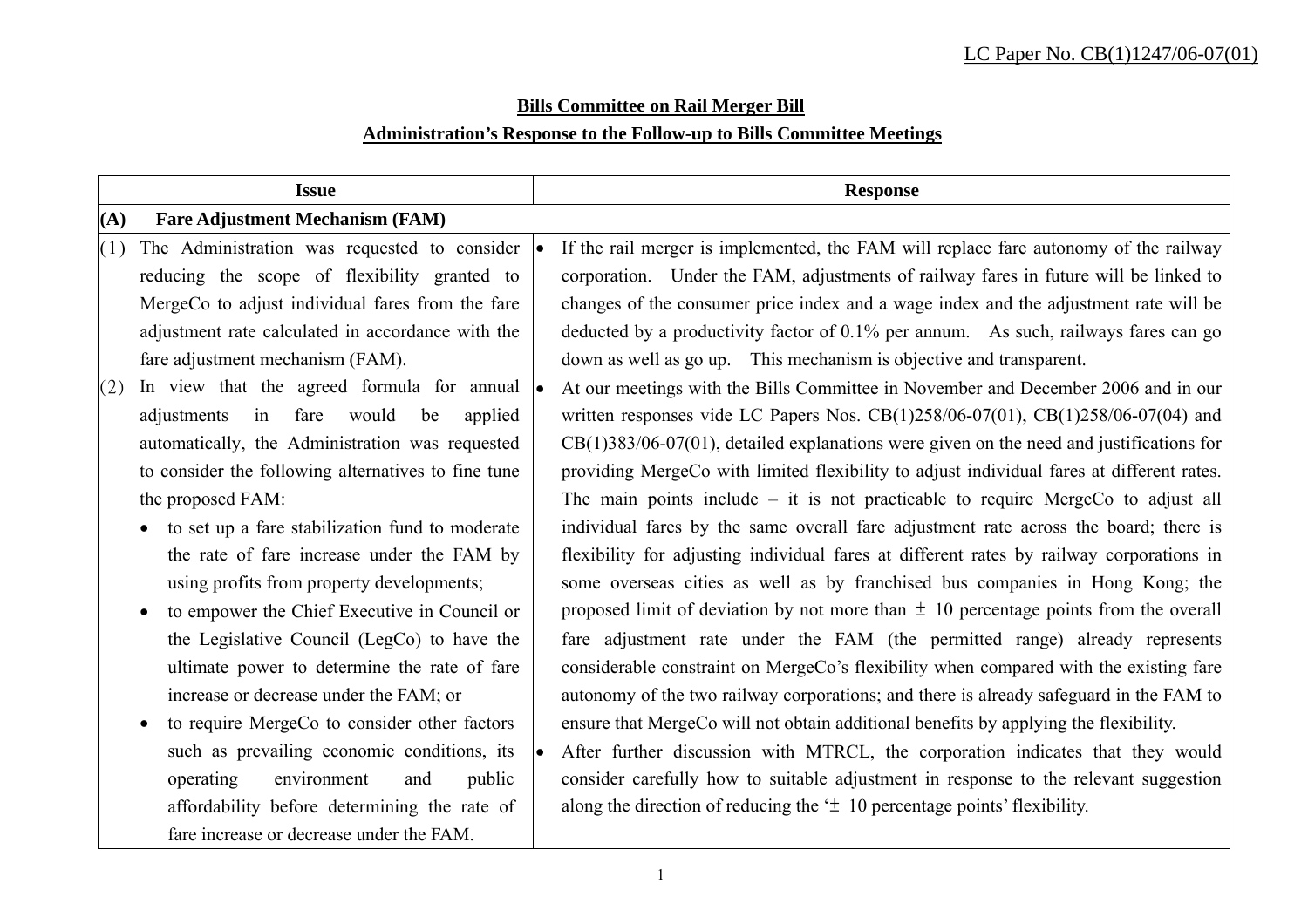| <b>Issue</b> | <b>Response</b>                                                                                     |
|--------------|-----------------------------------------------------------------------------------------------------|
|              | At previous Bills Committee meetings and in our written response referenced LC Paper                |
|              | No. CB(1)258/06-07(01), CB(1)258/06-07(04), CB(1)442/06-07(01) and                                  |
|              | $CB(1)483/06-07(02)$ , it was explained that property profits have been reflected in                |
|              | the initial fare setting process and thus should not be taken into account in subsequent            |
|              | on-going fare adjustments, and given that the profits from property developments                    |
|              | arising from the application of the rail-and-property model for railway development                 |
|              | have been taken into account in the setting of the initial fares of the relevant railways,          |
|              | using such profits to set up a fare stabilization fund under the FAM would have the                 |
|              | effect of double-counting the property development profits.                                         |
|              | MTRCL reiterated that it is a drastic change from fare autonomy to price regulation by<br>$\bullet$ |
|              | the proposed FAM.<br>The corporation does not agree to subject future fare adjustments              |
|              | to the approval of the Chief Executive-in-Council or LegCo. This will defeat the                    |
|              | principle of introducing a direct-drive fare adjustment formula for replacing the fare              |
|              | autonomy. Fare levels after the rail merger would be adjusted according to a formula                |
|              | which is linked to changes in consumer price index and wage index as well as a                      |
|              | pre-determined productivity factor. These indices are objective and transparent. In                 |
|              | general, this formula can reflect economic conditions in Hong Kong and affordability of             |
|              | the public. The addition of other factors for consideration could be inconsistent with              |
|              | the regulatory approach of adopting a direct-drive fare adjustment formula. MTRCL                   |
|              | indicated that they have introduced a number of fare concession schemes in past years               |
|              | and MergeCo would continue to consider introducing or revising fare concession                      |
|              | schemes at a suitable time taking into account factors such as economic conditions, etc.            |
|              | There is already a provision in the draft IOA requiring MergeCo to notify the Panel on<br>$\bullet$ |
|              | Transport of LegCo in writing before implementation of fare adjustment. MTRCL                       |
|              | advised that they would attend meetings of the Panel on Transport of LegCo to answer                |
|              | questions on fare adjustment.                                                                       |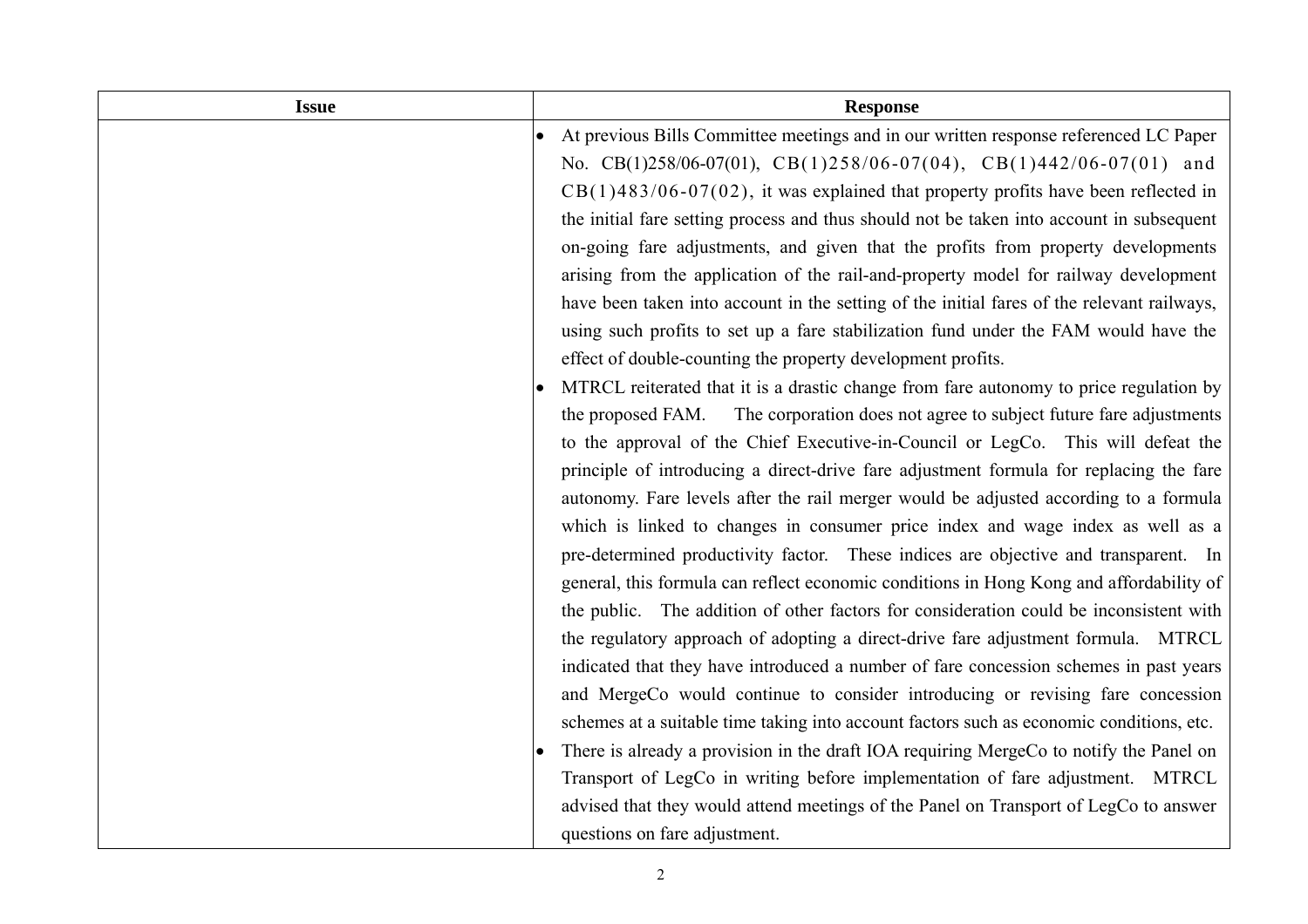|     | <b>Issue</b>                                                      |     | <b>Response</b>                                                                           |
|-----|-------------------------------------------------------------------|-----|-------------------------------------------------------------------------------------------|
| (B) | <b>Integrated Operating Agreement</b>                             |     |                                                                                           |
| (i) | Collection of Fares (Clause 4.7) and Ticket Handling (Clause 4.8) |     |                                                                                           |
| (3) | The Administration to consider amending clause                    | le. | The relevant clause will be amended to require MergeCo to establish and maintain          |
|     | 4.7 to the effect that MergeCo should provide                     |     | effective procedures to verify and ensure that the ticketing system is accurate for       |
|     | and maintain adequate staff and a reliable                        |     | collection of fares.                                                                      |
|     | ticketing system for the efficient, effective and                 |     |                                                                                           |
|     | accurate collection of fares.                                     |     |                                                                                           |
| (4) | The Administration to improve the wording of                      |     | With the proposed amendment to clause 4.7 as mentioned in item 3 above, it will be a      |
|     | the clause to the effect that MergeCo should                      |     | requirement of MergeCo to maintain a reliable and accurate ticketing system for           |
|     | also provide and maintain accurate add-value                      |     | collection of fares. It should be noted that add-value machines are part of the           |
|     | machines and to introduce a new Performance                       |     | ticketing system.                                                                         |
|     | Requirement/Customer Service Pledge for                           |     | We have considered the feasibility of setting a new PR / CSP as proposed by some          |
|     | measuring the accuracy of the add-value                           |     | members, but noted that it is difficult to identify an objective and reasonable yardstick |
|     | machines.                                                         |     | which will be acceptable to all parties concerned to measure the performance of           |
|     |                                                                   |     | add-value machines in terms of their accuracy. Despite that, the corporations indicate    |
|     |                                                                   |     | that there are already set procedures for monitoring add-value machines to ensure their   |
|     |                                                                   |     | reliability and accuracy, and in case a fault of the machines is detected, the            |
|     |                                                                   |     | corporations would conduct investigation and rectify the fault as soon as possible.       |
| (5) | The Administration to consider amending clause                    |     | Members' suggestion of ensuring that all smart card handling facilities are at all times  |
|     | 4.8 to further require that MergeCo should                        |     | accurate has been incorporated in the proposed amendments mentioned in item 4             |
|     | ensure that all smart card handling facilities                    |     | above. In fact, clause 4.8 is a provision about security of ticketing system whereby      |
|     | were at all times accurate.                                       |     | MergeCo shall as far as is reasonably practicable, ensure that all ticket, smart card and |
|     |                                                                   |     | cash handling facilities are at all times safe and secure.                                |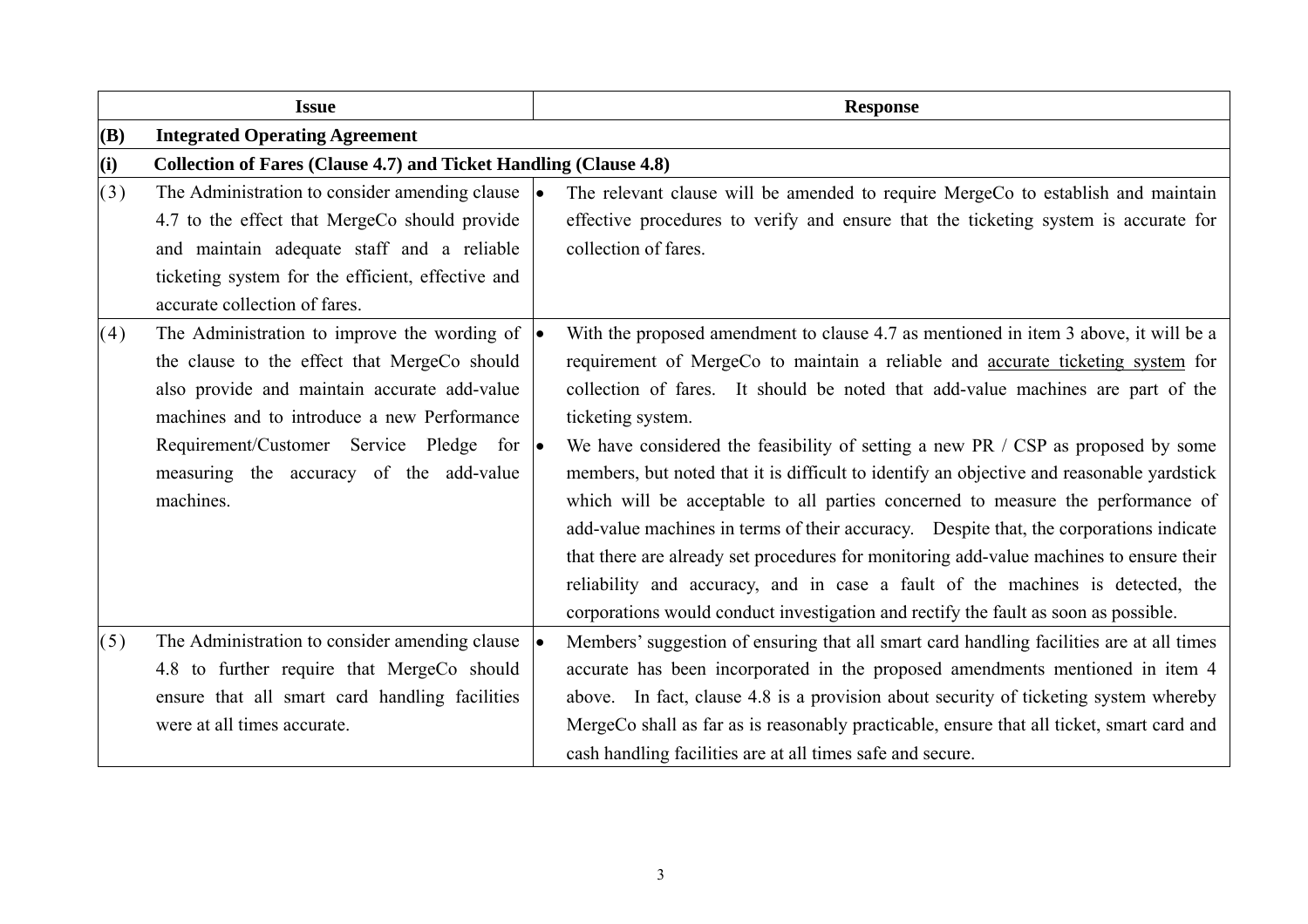|     | <b>Issue</b>                                                         | <b>Response</b>                                                                                 |
|-----|----------------------------------------------------------------------|-------------------------------------------------------------------------------------------------|
| (6) | The two railway corporations to consider the $  \bullet  $           | After further discussion with MTRCL, the corporation has agreed to progressively                |
|     | proposal to display the remaining stored value                       | complete the improvement works for the entry gates after the rail merger such that all          |
|     | on an Octopus card when passenger touched the                        | entry gates in MTR and KCR stations could display the remaining stored value of                 |
|     | card on the Octopus Fare Deducting Processor                         | Octopus cards where passengers enter the gates.                                                 |
|     | at entry gate, and provide the cost estimate for                     |                                                                                                 |
|     | the related upgrading works.                                         |                                                                                                 |
| (7) | In relation to the incident of inaccurate fare $\vert \bullet \vert$ | In relation to the incident of inaccurate fare deduction from Octopus card in MTR               |
|     | deduction from Octopus card in MTR Kowloon                           | Kowloon Tong Station on 10 January 2007, the Government had required MTRCL to                   |
|     | Tong Station on 10 January 2007, the                                 | provide an incident report detailing the causes of the incident, the remedial measures          |
|     | Administration to provide information on the                         | taken, the impact on passengers, and the notification to passengers of the refund               |
|     | records furnished by MTRCL regarding the                             | arrangement. In addition, the railway corporation had demonstrated to the                       |
|     | malfunctioning of the ticket gates and how                           | Government their internal monitoring systems and related operating procedures. The              |
|     | Government would monitor the performance of                          | corporation was also required to produce for inspection by the Government the                   |
|     | railway corporation in order to ensure the                           | records of fault or the exception reports which the computer systems generated during           |
|     | provision of a reliable and accurate fare                            | the daily health and night checks, and the enhanced maintenance procedures for the              |
|     | collection system.                                                   | ticket gates, to ensure that the improvement measures implemented by the corporation            |
|     |                                                                      | were effective in preventing the recurrence of similar incidents in the future. Annex           |
|     |                                                                      | $\frac{1}{2}$ sets out the major items of data/information provided by MTRCL to the department. |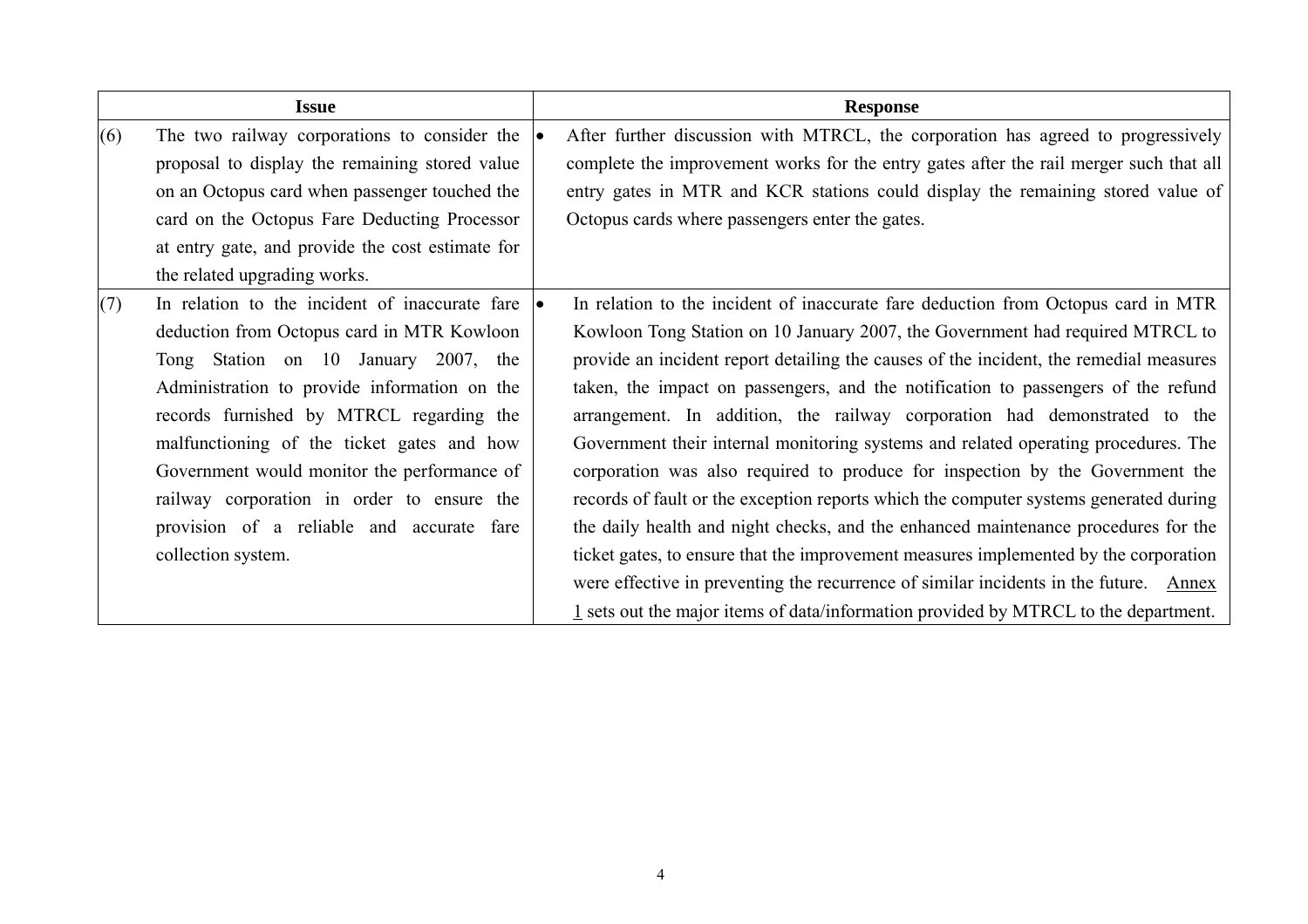|     | <b>Issue</b>                                     | <b>Response</b>                                                                            |
|-----|--------------------------------------------------|--------------------------------------------------------------------------------------------|
|     |                                                  | As the regulator, the Transport Department requires the railway corporations to put in     |
|     |                                                  | place a robust internal control and audit mechanism to ensure the provision of a           |
|     |                                                  | reliable and accurate fare collection system to their customers. The department also       |
|     |                                                  | monitors the trend of reliability of ticket gates through the monthly returns submitted    |
|     |                                                  | by the corporations. According to the requirement of existing OA, external auditor         |
|     |                                                  | report submitted to the department annually will provide an independent assessment         |
|     |                                                  | on whether MTRCL has put in place internal control systems and procedures which            |
|     |                                                  | are adequate to enable the corporation to measure and record their compliance with         |
|     |                                                  | the performance requirements and their calculations of the customer service pledges.       |
|     |                                                  | The series of events, which the external auditor of the corporation has to look into       |
|     |                                                  | under the audit plan, include reported discrepancies in fare collection at ticket gates of |
|     |                                                  | individual stations.                                                                       |
| (8) | The Administration to consider including the     | MTRCL indicates that as the fare saver is a promotional measure and the provision and      |
|     | requirement of the reliability of MTR fare saver | location of the fare saver machines are subject to review by the corporation from time to  |
|     | machines under IOA.                              | time, it is not appropriate to subject the provision or performance of fare saver machines |
|     |                                                  | to specific requirements in the IOA.                                                       |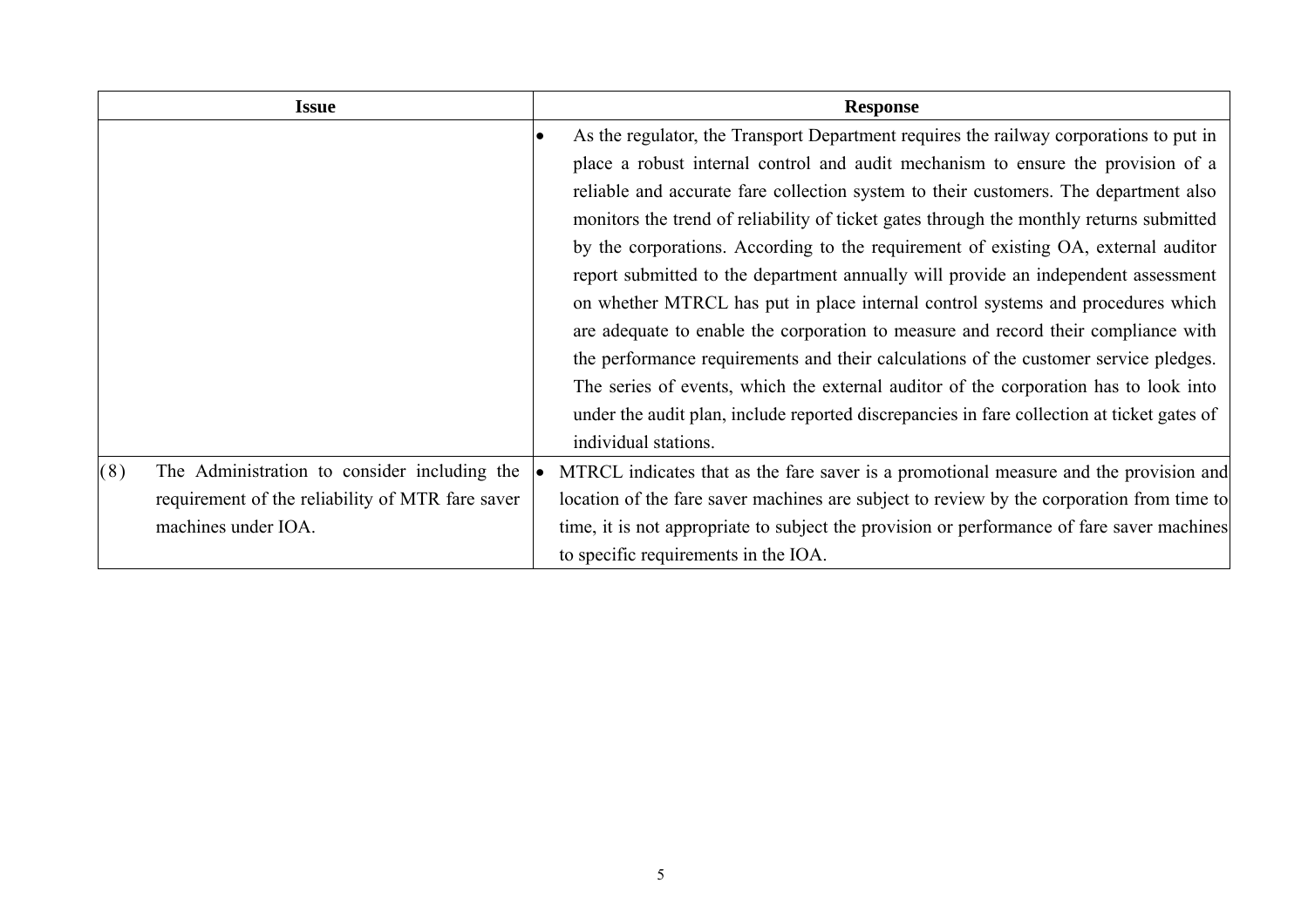| <b>Issue</b> |                                                           |           | <b>Response</b>                                                                          |
|--------------|-----------------------------------------------------------|-----------|------------------------------------------------------------------------------------------|
| (9)          | The two railway corporations to<br>consider               | $\bullet$ | The two rail corporations reiterated that they had introduced a number of fare           |
|              | introducing<br>new/maintaining<br>existing                |           | concessionary schemes over the past few years in the light of the overall economic       |
|              | concessionary monthly ticket schemes.                     |           | environment of Hong Kong, their marketing strategy and passenger demand so as to         |
|              |                                                           |           | lessen the burden of travelling expenses, including MTR Fare Savers in many districts,   |
|              |                                                           |           | East Rail/West Rail One-Month Pass, West Rail Discovery Pass, East Rail/West Rail        |
|              |                                                           |           | travel package, Child/Senior Citizen \$2 special concession on West Rail on Saturday,    |
|              |                                                           |           | Sunday and public holidays, and other inter-modal discounts for interchange.             |
|              |                                                           |           | According to spirit of free enterprise, it will be the commercial decision of railway    |
|              |                                                           |           | corporations as to whether they will offer concessions. The two corporations have        |
|              |                                                           |           | indicated that the fare concessionary schemes would continue to be reviewed regularly    |
|              |                                                           |           | in the light of market conditions and passenger demand.                                  |
| (ii)         | <b>Passenger Environment (Clause 4.4)</b>                 |           |                                                                                          |
| (10)         | The Administration to provide a copy of the               | lo        | The major items in the existing guidelines in relation to the regulation over the        |
|              | guidelines in relation to the regulation over the         |           | broadcasting of audio or audio-visual programmes in franchised buses are set out         |
|              | broadcasting of<br>audio<br>audio-visual<br><sub>or</sub> |           | below:                                                                                   |
|              | programmes in franchised buses.                           |           | The volume of the audio broadcast should be at a level close to the ambient noise<br>(i) |
|              |                                                           |           | level inside the bus.                                                                    |
|              |                                                           |           | A quiet zone should be designated at the lower deck of the bus where only one<br>(11)    |
|              |                                                           |           | speaker thereat should be turned on.                                                     |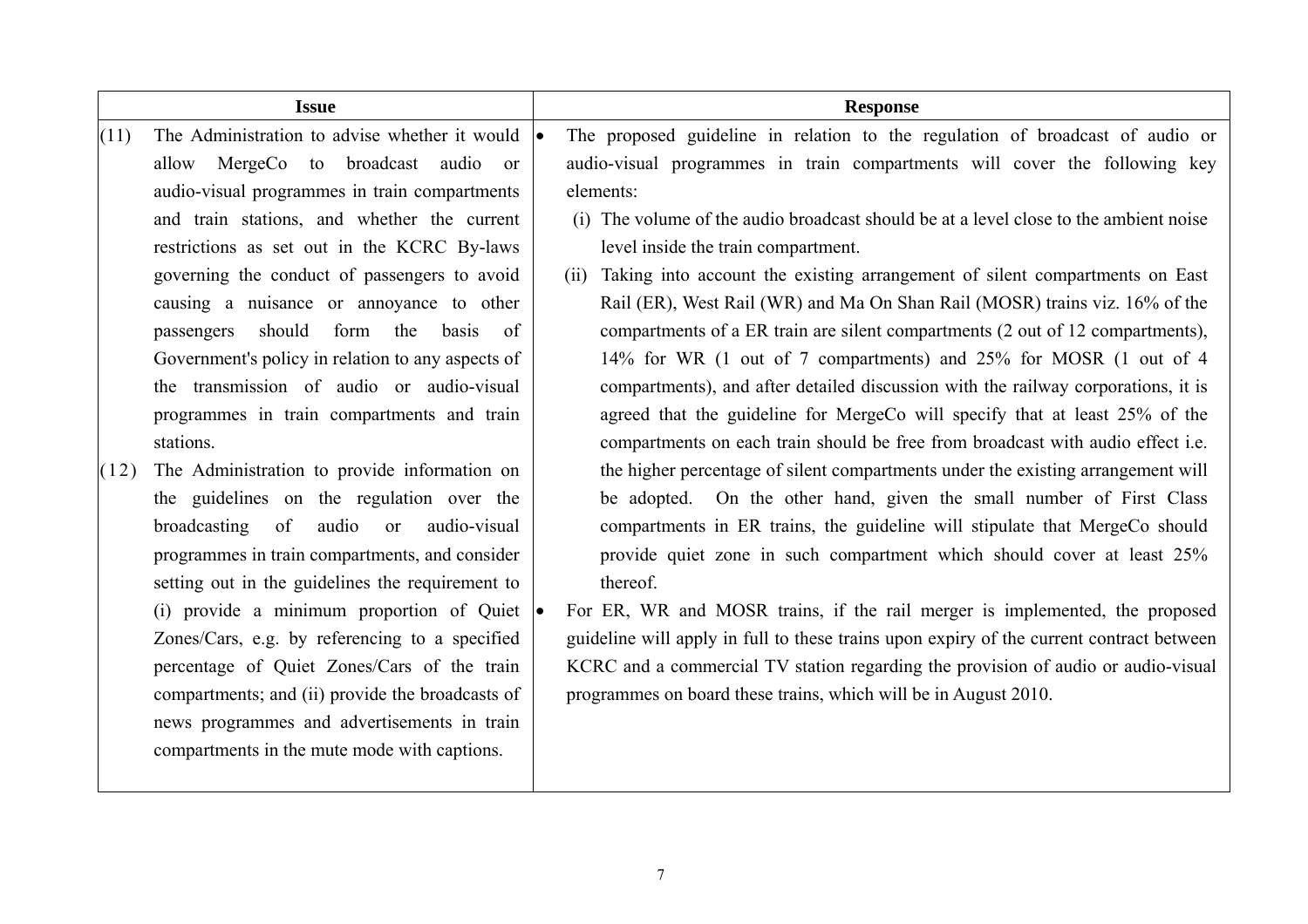|      | <b>Issue</b>                                      |           | <b>Response</b>                                                                       |
|------|---------------------------------------------------|-----------|---------------------------------------------------------------------------------------|
| (13) | The Administration to consider stipulating in the |           | At present, tunnel operators are required to provide facilities for radio reception   |
|      | IOA the requirement for MergeCo to provide        |           | inside the tunnels so that they can make use of the radio channels to transmit        |
|      | radio reception on board its trains.              |           | messages to drivers inside the tunnels through the latter's car radio during any      |
|      |                                                   |           | emergencies inside the tunnels or on roads nearby. This requirement is necessary      |
|      |                                                   |           | because drivers cannot receive messages from an ordinary broadcasting system when     |
|      |                                                   |           | they are inside their vehicles in the tunnels.                                        |
|      |                                                   | $\bullet$ | The situation is different for railways. The corporations have already installed a    |
|      |                                                   |           | special broadcasting system to enable direct communication between train drivers and  |
|      |                                                   |           | passengers. The frequencies for radio broadcast are different from those used for the |
|      |                                                   |           | existing railway broadcast system, therefore the latter cannot be used for receiving  |
|      |                                                   |           | radio broadcast.                                                                      |
|      |                                                   | $\bullet$ | In order to enhance passenger service, MTRCL has recently rolled out 3G coverage      |
|      |                                                   |           | across its network. Passengers can obtain information on news through the relevant    |
|      |                                                   |           | internet service. MTRCL will also introduce WiFi service at platforms and             |
|      |                                                   |           | concourses of 16 MTR stations in the latter half of 2007, enabling passengers to      |
|      |                                                   |           | receive radio and TV services through wireless internet access. MTRCL indicated that  |
|      |                                                   |           | they would continue to explore the application of new technologies in providing       |
|      |                                                   |           | better passenger service.                                                             |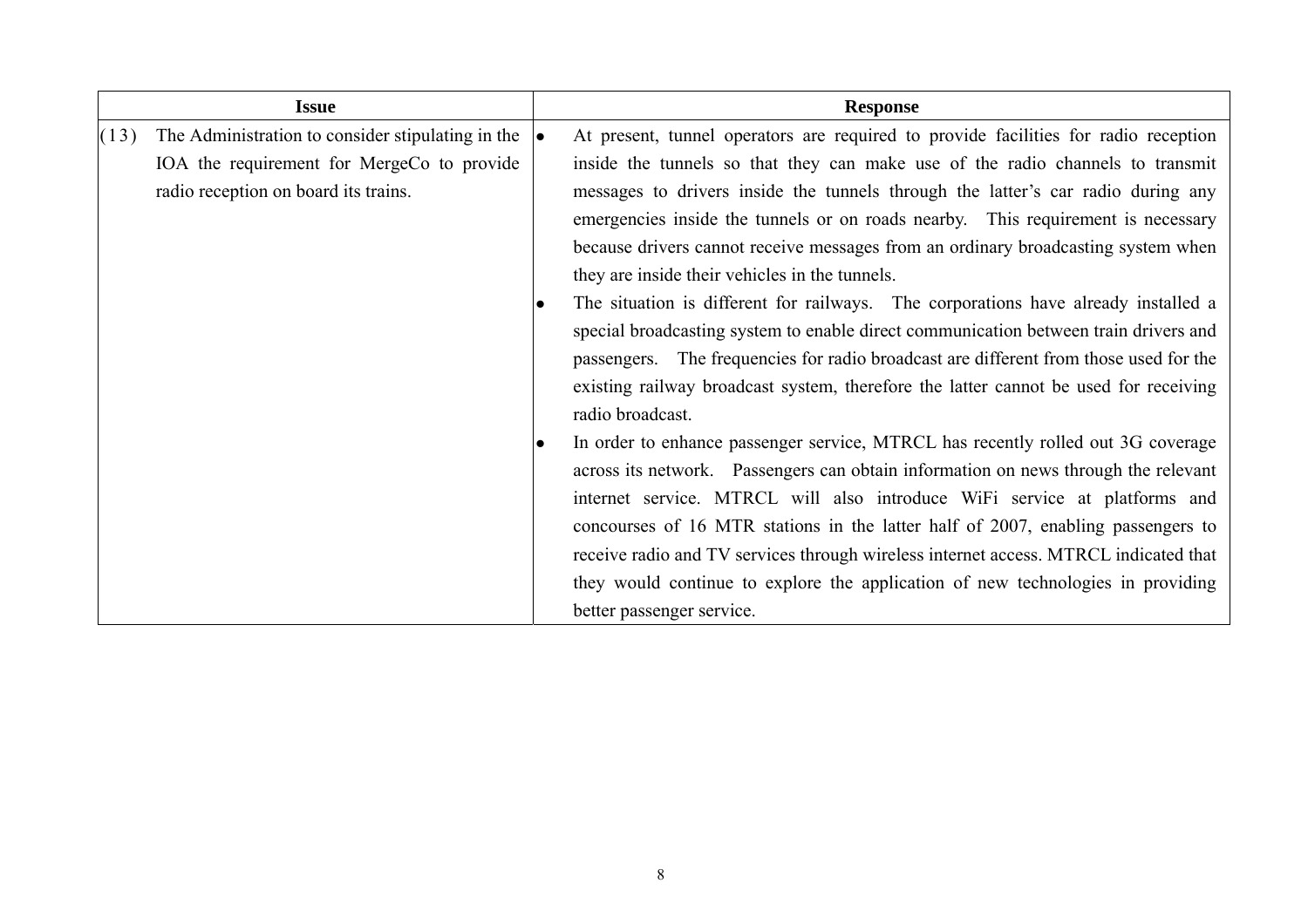|       | <b>Issue</b>                                                                                                                                                                                                                             | <b>Response</b>                                                                                                                                                                                                                                                                                                                                                                                                                                                                                                                                                                                                                                                                                                                                                                                      |  |  |
|-------|------------------------------------------------------------------------------------------------------------------------------------------------------------------------------------------------------------------------------------------|------------------------------------------------------------------------------------------------------------------------------------------------------------------------------------------------------------------------------------------------------------------------------------------------------------------------------------------------------------------------------------------------------------------------------------------------------------------------------------------------------------------------------------------------------------------------------------------------------------------------------------------------------------------------------------------------------------------------------------------------------------------------------------------------------|--|--|
| (iii) | <b>Signs and Passenger Information (Clause 4.15)</b>                                                                                                                                                                                     |                                                                                                                                                                                                                                                                                                                                                                                                                                                                                                                                                                                                                                                                                                                                                                                                      |  |  |
| (14)  | The Administration to consider specifying a<br>lo<br>minimum display area for the signs and<br>passenger information in every station so as to<br>ensure the clearly display of passenger<br>le.<br>information at convenient locations. | There are no common international standards specifically on the number of signage to<br>be provided and the percentage of station space to be allocated for display of such<br>signage in a railway system.<br>The railway corporations advised that their existing arrangement is generally highly<br>regarded in the international arena and has been the subject of interest for overseas<br>railway operators and other municipal governments.<br>At present, signs and passenger information are displayed at prominent locations in<br>each and every MTR and KCR station.<br>The railway corporations have established<br>channels to solicit the views of passengers on the provision of signs and passenger<br>information, and they will follow up any specific suggestions or comments by |  |  |
|       |                                                                                                                                                                                                                                          | passengers.                                                                                                                                                                                                                                                                                                                                                                                                                                                                                                                                                                                                                                                                                                                                                                                          |  |  |
| (15)  | The two railway corporations to consider $\bullet$<br>displaying a hotline number near the ticket and<br>add-value machines for passengers to make<br>enquiries and seek in-station assistance.                                          | The two corporations agree to make arrangement to display a hotline number near all<br>ticket machines and add-value machines in their railway stations as soon as possible<br>for passengers to make enquiries and seek in-station assistance.                                                                                                                                                                                                                                                                                                                                                                                                                                                                                                                                                      |  |  |
| (iv)  | <b>Instruction Manuals (Clause 5.2)</b>                                                                                                                                                                                                  |                                                                                                                                                                                                                                                                                                                                                                                                                                                                                                                                                                                                                                                                                                                                                                                                      |  |  |
| (16)  | The Administration to consider including the<br>maintenance schedules and procedures referred<br>to in clause 5.5.3 in the list of submissions to<br>the Inspector as stipulated in clause 5.2.1.                                        | The relevant clause will be amended to require MergeCo to provide to the Inspector<br>relevant documentation of the maintenance management system referred to in clause<br>5.5.1.                                                                                                                                                                                                                                                                                                                                                                                                                                                                                                                                                                                                                    |  |  |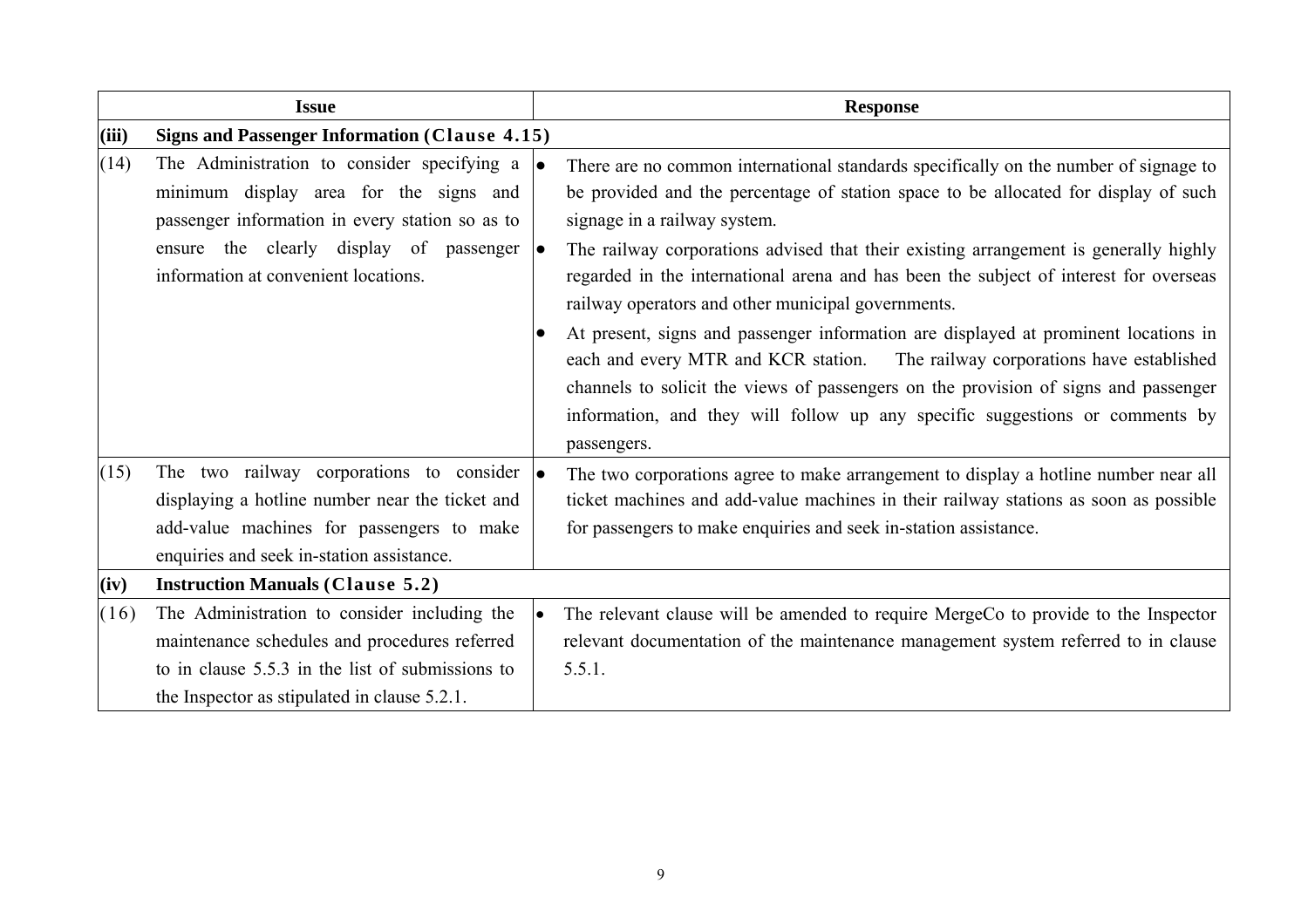|      | <b>Issue</b>                                                                                                                                                                                                                                                                                                          | <b>Response</b>                                                                                                                                                                                                                                                                                                                                                                     |
|------|-----------------------------------------------------------------------------------------------------------------------------------------------------------------------------------------------------------------------------------------------------------------------------------------------------------------------|-------------------------------------------------------------------------------------------------------------------------------------------------------------------------------------------------------------------------------------------------------------------------------------------------------------------------------------------------------------------------------------|
| (v)  | <b>Independent Safety Expert (clause 5.3)</b>                                                                                                                                                                                                                                                                         |                                                                                                                                                                                                                                                                                                                                                                                     |
| (17) | The Administration to consider amendments to<br>ensure impartiality of the independent safety<br>expert or to assume a more proactive role in the<br>selection process of the independent safety<br>expert engaged by MergeCo.                                                                                        | The relevant clause will be amended to stipulate that:<br>$\bullet$<br>the list of candidates for appointment as the independent expert by MergeCo shall<br>be subject to agreement with HKRI;<br>MergeCo shall consult the Inspector on the study brief of the review; and<br>MergeCo shall submit report of the review to the Inspector to explain the findings<br>of the review. |
| (18) | The Administration to consider refining the<br>drafting of clause 5.3 to clearly express that a<br>review of the safety management system would<br>be conducted at any time with the agreement of<br>MergeCo and the Inspector but in any case the<br>interval of such review should be not more than<br>three years. | The relevant clause will be amended in accordance with Members' suggestion.                                                                                                                                                                                                                                                                                                         |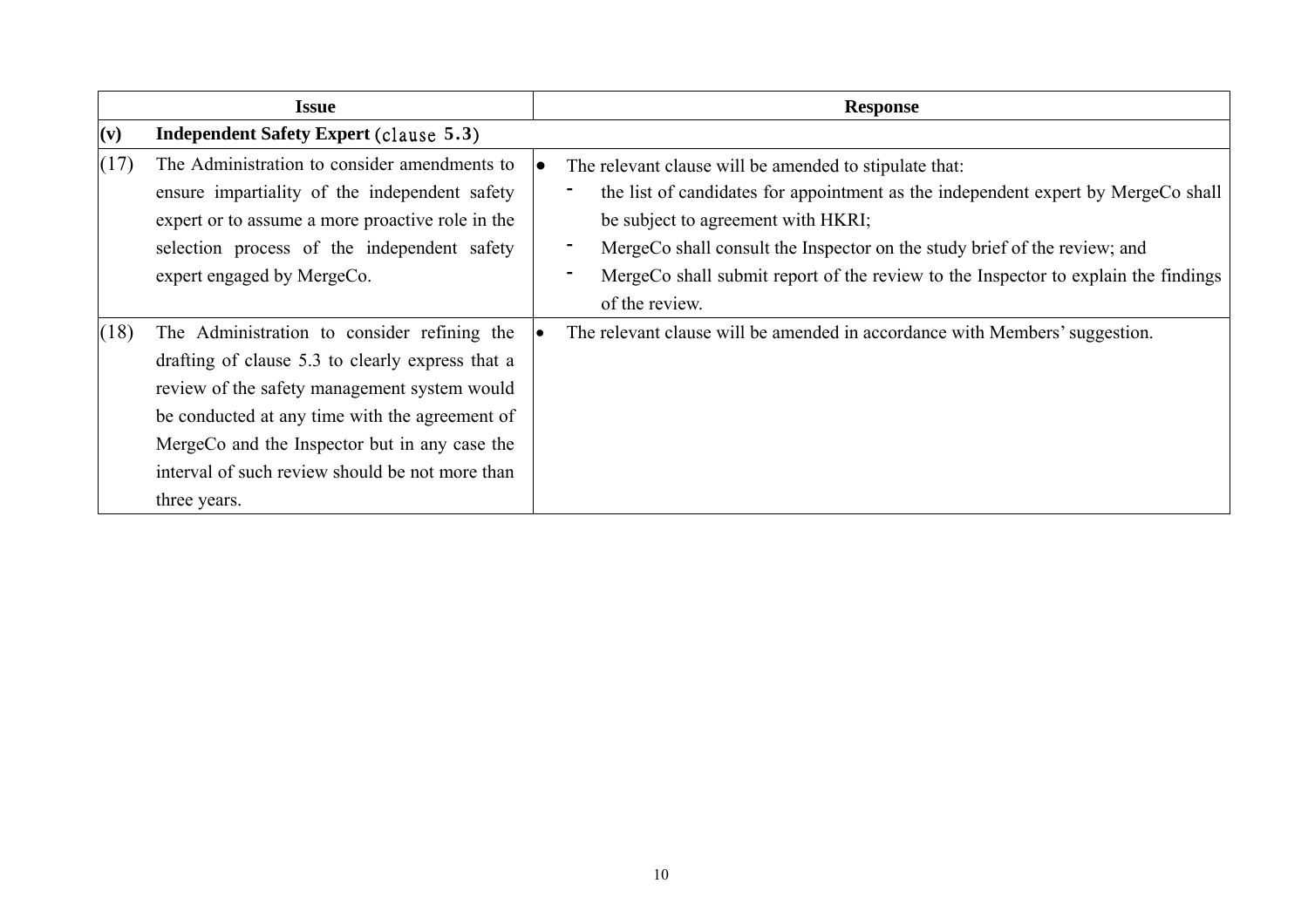|       | <b>Issue</b>                                                                                        |     | <b>Response</b>                                                                                                                                                                                                                                                                                                                                                                                                                          |              |                                  |
|-------|-----------------------------------------------------------------------------------------------------|-----|------------------------------------------------------------------------------------------------------------------------------------------------------------------------------------------------------------------------------------------------------------------------------------------------------------------------------------------------------------------------------------------------------------------------------------------|--------------|----------------------------------|
| (vi)  | <b>Provision of Railway Staff (Clause 5.6)</b>                                                      |     |                                                                                                                                                                                                                                                                                                                                                                                                                                          |              |                                  |
| (19)  | The Administration to provide a breakdown of                                                        | l e | According to information provided by MTRCL and KCRC, a breakdown of the                                                                                                                                                                                                                                                                                                                                                                  |              |                                  |
|       | the workforce employed by the two railway                                                           |     | workforce employed by the two railway corporations is set out below:                                                                                                                                                                                                                                                                                                                                                                     |              |                                  |
|       | corporations in terms of full-time staff,                                                           |     |                                                                                                                                                                                                                                                                                                                                                                                                                                          |              | Number of Staff (as at end 2006) |
|       | part-time staff, permanent staff, contract staff,<br>direct staff employed by the two railway       |     | Category                                                                                                                                                                                                                                                                                                                                                                                                                                 | <b>MTRCL</b> | <b>KCRC</b>                      |
|       |                                                                                                     |     | (A) Full-time staff <sup>(1)</sup>                                                                                                                                                                                                                                                                                                                                                                                                       | 6,639        | 6,049                            |
|       | corporations and contract staff employed by                                                         |     | Permanent staff                                                                                                                                                                                                                                                                                                                                                                                                                          | 5,885        | 4,085                            |
|       | contractors engaged by the two railway                                                              |     | Contract / Short-term staff                                                                                                                                                                                                                                                                                                                                                                                                              | 754          | 1,964                            |
|       | corporations.                                                                                       |     | (B) Part-time / temporary staff                                                                                                                                                                                                                                                                                                                                                                                                          | 499          | 668                              |
|       |                                                                                                     |     | Number of staff directly employed $(A)+(B)$                                                                                                                                                                                                                                                                                                                                                                                              | 7,138        | 6,717                            |
|       |                                                                                                     |     | Note:<br>Full-time staff refers to staff employed by the two corporations or their<br>(1)<br>wholly-owned subsidiaries.<br>The two corporations advised that on managing their out-sourcing contracts, they<br>would monitor the performance of their contractors but not the number of staff<br>employed by the contractors. Hence, they are not able to provide the information of<br>the number of staff employed by the contractors. |              |                                  |
| (vii) | Opening of the Railway, New Projects and Additional or Modified Major Facilities, etc. (Clause 5.7) |     |                                                                                                                                                                                                                                                                                                                                                                                                                                          |              |                                  |
| (20)  | MTRCL to set out the difficulties in installing                                                     | le. | Reply of MTRCL is at Annex 2.                                                                                                                                                                                                                                                                                                                                                                                                            |              |                                  |
|       | Platform<br>Automatic<br>Gates<br>(APGs)<br>at                                                      |     |                                                                                                                                                                                                                                                                                                                                                                                                                                          |              |                                  |
|       | above-ground MTR stations.                                                                          |     |                                                                                                                                                                                                                                                                                                                                                                                                                                          |              |                                  |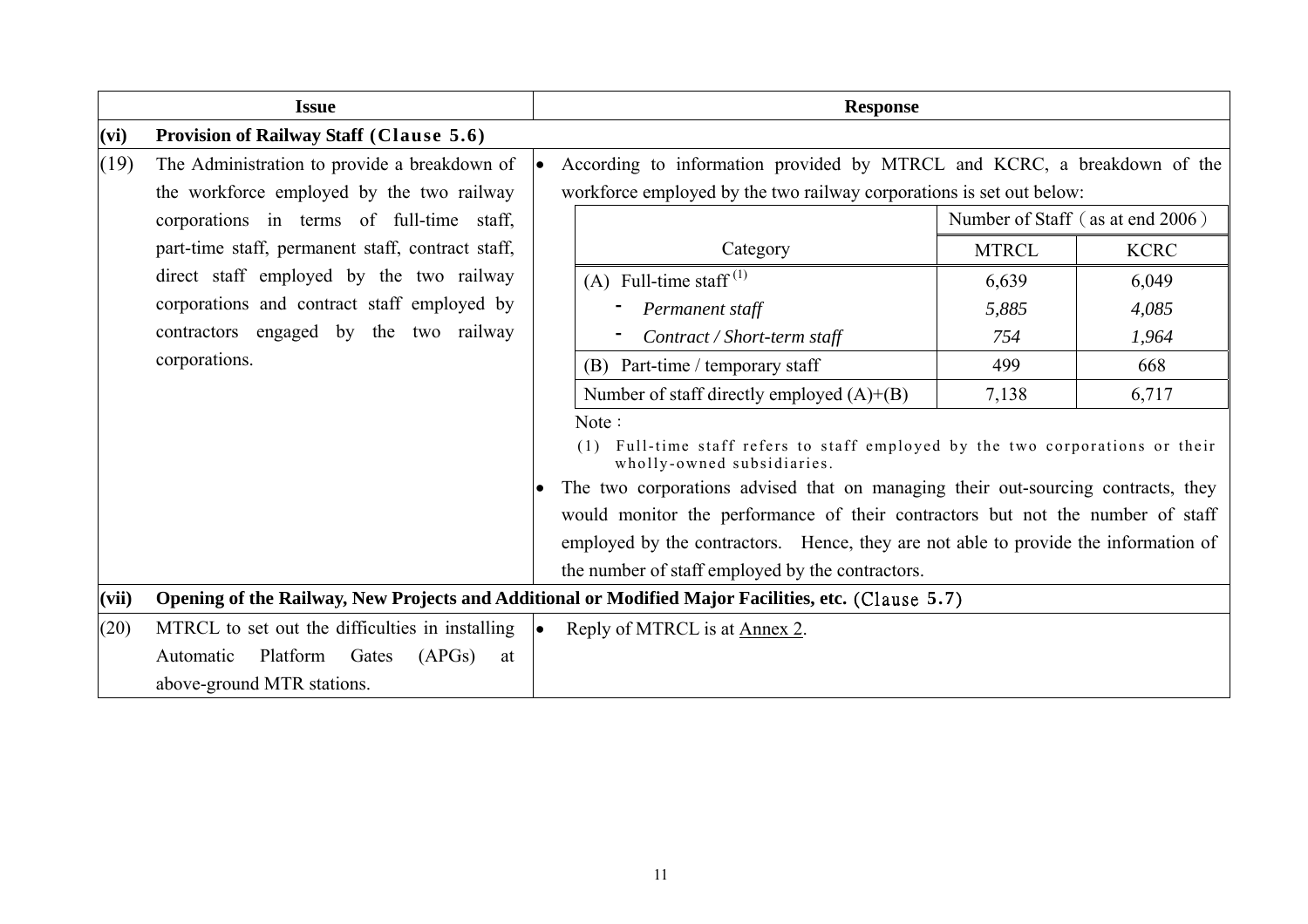|        | <b>Issue</b>                                     |           | <b>Response</b>                                                                            |
|--------|--------------------------------------------------|-----------|--------------------------------------------------------------------------------------------|
| (viii) | Contingency plans (Clause 5.8)                   |           |                                                                                            |
| (21)   | The Administration to consider amending          |           | The existing clause that stipulates the matters to be covered in the contingency plans has |
|        | clause 5.8 to the effect that the contingency    |           | already included arrangements for fare collection, which covers refund arrangement.        |
|        | plans to be developed by MergeCo should          | $\bullet$ | Clause 5.8 will be amended to set out clearly that the matters to be covered in the        |
|        | cover arrangements for matters other than those  |           | contingency plans shall not be limited to those listed in that clause.                     |
|        | listed in clause 5.8 such as refund arrangement. |           |                                                                                            |
| (ix)   | Land for New Projects (Clause 6.1)               |           |                                                                                            |
| (22)   | The Administration to provide information on     |           | The Housing, Planning and Lands Bureau advised that the Planning Department                |
|        | how the issue on "wind shield effect" can be     |           | completed the Feasibility Study for the Establishment of Air Ventilation Assessment        |
|        | addressed in all property development projects   |           | System in 2005 and formulated a set of design guidelines for the improvement of air        |
|        | be undertaken by the two railway<br>to           |           | ventilation on the basis of the study findings. The guidelines were incorporated into      |
|        | corporations in future, including those in the   |           | the Chapter "Urban Design Guidelines" of the Hong Kong Planning Standards and              |
|        | pipeline which had yet to be developed.          |           | Guidelines in August 2006 to provide guidance for government, railway corporations         |
|        |                                                  |           | and property developers during the planning and design for individual development          |
|        |                                                  |           | projects. The relevant authority will make reference to the guidelines in approving the    |
|        |                                                  |           | development projects. The relevant authority may also take into account the situation      |
|        |                                                  |           | of individual cases and request the applicants to submit air ventilation assessments       |
|        |                                                  |           | through the planning approval mechanism.                                                   |
|        |                                                  |           | For those property developments that were tendered or with the planning approval           |
|        |                                                  |           | process completed before the issue of the above-mentioned design guidelines, the           |
|        |                                                  |           | Government encourages the relevant railway corporations and property developers to         |
|        |                                                  |           | make reference to the guidelines and assess the impact of the property development on      |
|        |                                                  |           | air ventilation.                                                                           |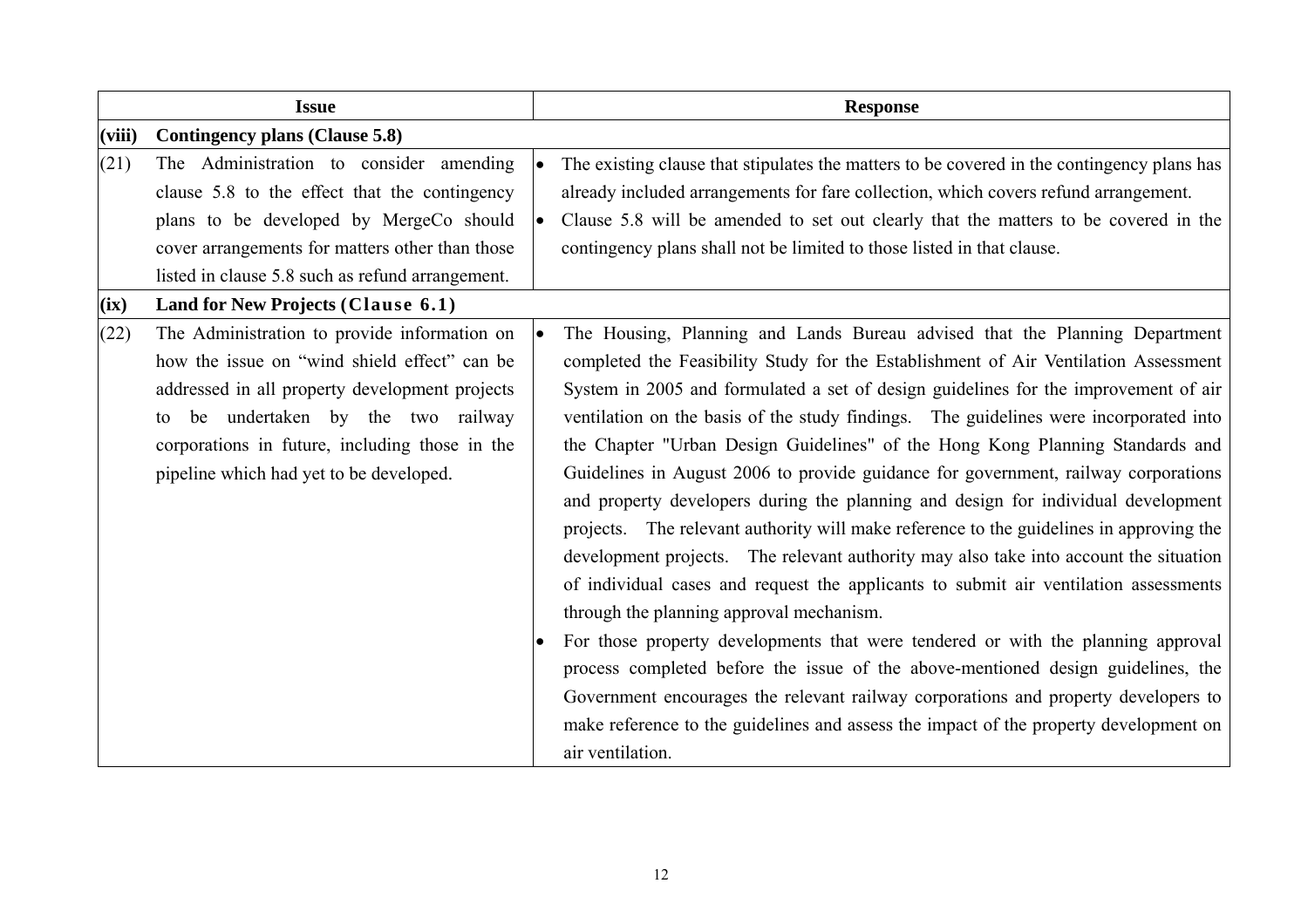| <b>Issue</b>   |                                                            | <b>Response</b>                                                                                                                                                                                                                                                                                                                                                                                                                                                                                                                                 |
|----------------|------------------------------------------------------------|-------------------------------------------------------------------------------------------------------------------------------------------------------------------------------------------------------------------------------------------------------------------------------------------------------------------------------------------------------------------------------------------------------------------------------------------------------------------------------------------------------------------------------------------------|
| $(\mathbf{x})$ | <b>Disruptions to Train Services (Clause 4.1.1)</b>        |                                                                                                                                                                                                                                                                                                                                                                                                                                                                                                                                                 |
| (23)           | The Administration to consider amending clause             | The relevant clause will be amended to require MergeCo, in respect of all of the                                                                                                                                                                                                                                                                                                                                                                                                                                                                |
|                | 4.1.1 to set out the requirement to notify media           | circumstances set out in clause 4.1.1, to notify the media as soon as practicable after                                                                                                                                                                                                                                                                                                                                                                                                                                                         |
|                | under the specified circumstances as stipulated            | reporting to the Commissioner for Transport and Commissioner of Police if the                                                                                                                                                                                                                                                                                                                                                                                                                                                                   |
|                | in clause 4.1.1.                                           | situation may affect the public and such notification will not adversely affect the safe                                                                                                                                                                                                                                                                                                                                                                                                                                                        |
|                |                                                            | and efficient operation of the railway.                                                                                                                                                                                                                                                                                                                                                                                                                                                                                                         |
| (xi)           | <b>Monitoring of Environmental Conditions (Clause 3.6)</b> |                                                                                                                                                                                                                                                                                                                                                                                                                                                                                                                                                 |
| (24)           | MTRCL was requested to address the emission                | According to the Environmental Protection Department (EPD), the smell at Tseung                                                                                                                                                                                                                                                                                                                                                                                                                                                                 |
|                | of foul odour at MTR stations.                             | Kwan O mentioned by Members is odour from sources outside the MTR station and is<br>not originated from the station itself. EPD is seeking confirmation on whether the<br>odour originates from the landfill sites in the vicinity and is working with the local<br>community on the subject.                                                                                                                                                                                                                                                   |
|                |                                                            | As regards MTR Prince Edward Station, EPD advised that the smell was contributed by<br>a number of factors including the ground condition in the area. During its early years<br>of operations in the 80s and early 90s, MTRCL has undertaken a number of trials on air<br>refreshing systems which succeeded in reducing the smell over time.<br>MTRCL advised that the corporation would endeavor to provide a comfortable<br>passenger environment and would respond to and address customers' suggestions and<br>complaints as appropriate. |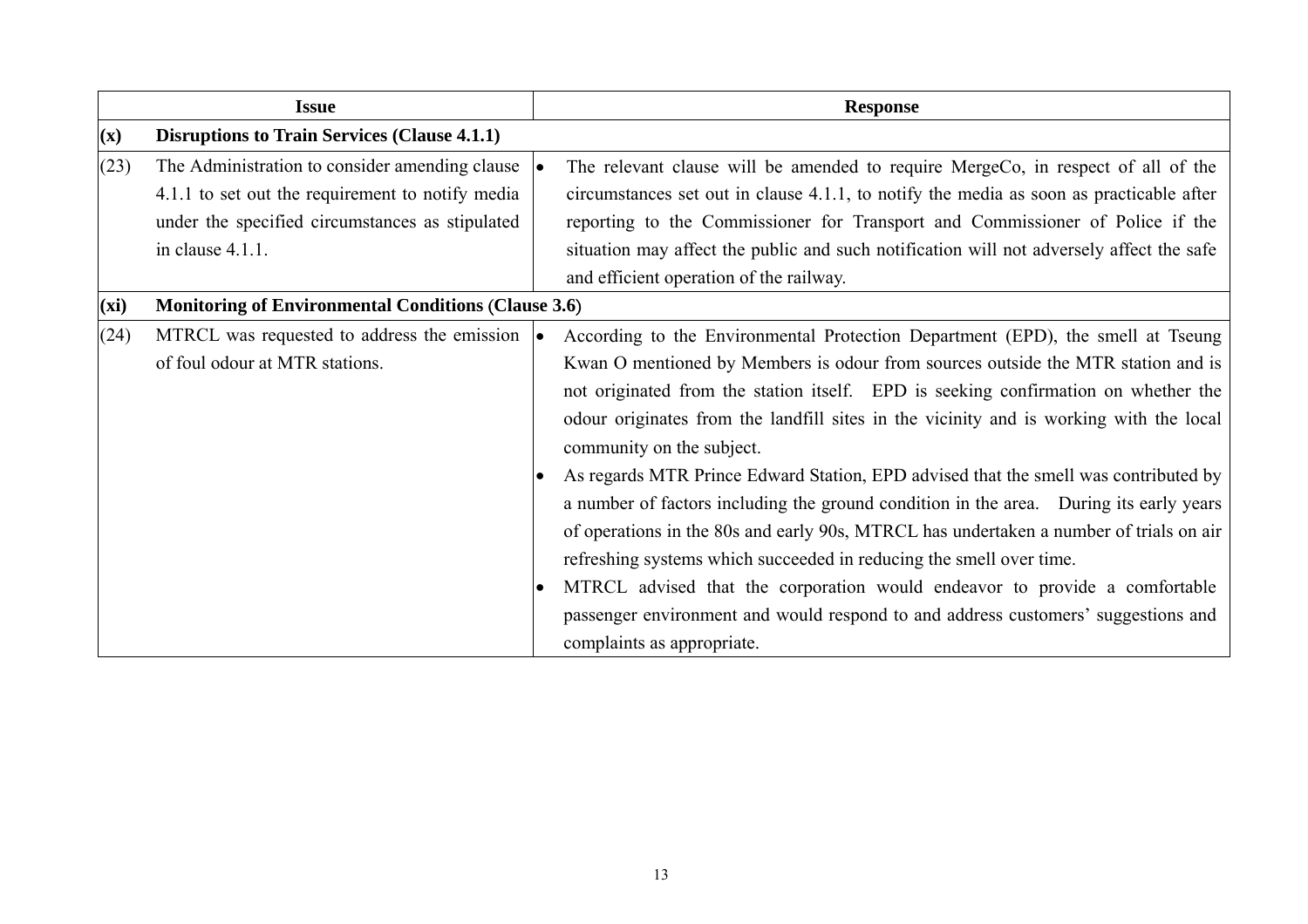|       | <b>Issue</b>                                                                                                                                                                                                                   |    | <b>Response</b>                                                                                                                                                                                                                                                                                                                                                                                                                                                                                                                                                                                                                                                                                                                                                                                                                                                                                                                                                                                                                                                                                                                                                                                                                                                                                                                                                |
|-------|--------------------------------------------------------------------------------------------------------------------------------------------------------------------------------------------------------------------------------|----|----------------------------------------------------------------------------------------------------------------------------------------------------------------------------------------------------------------------------------------------------------------------------------------------------------------------------------------------------------------------------------------------------------------------------------------------------------------------------------------------------------------------------------------------------------------------------------------------------------------------------------------------------------------------------------------------------------------------------------------------------------------------------------------------------------------------------------------------------------------------------------------------------------------------------------------------------------------------------------------------------------------------------------------------------------------------------------------------------------------------------------------------------------------------------------------------------------------------------------------------------------------------------------------------------------------------------------------------------------------|
| (xii) | <b>Others</b>                                                                                                                                                                                                                  |    |                                                                                                                                                                                                                                                                                                                                                                                                                                                                                                                                                                                                                                                                                                                                                                                                                                                                                                                                                                                                                                                                                                                                                                                                                                                                                                                                                                |
| (25)  | The Administration and MTRCL to consider<br>including relevant provisions in the integrated<br>Operating Agreement (IOA) to ensure the<br>provision of public toilets at rail stations,<br>particularly existing MTR stations. | I۰ | We have discussed further with MTRCL. The corporation responded that it is not a<br>common international practice to provide public toilets in urban metro as metro<br>stations are normally built underground. Retrofitting toilets in underground stations<br>will require not only heavy capital investment but also massive drainage and<br>ventilation works which present great technical and engineering challenge.<br>For MTR lines, toilets are not provided as the average journey time is comparatively<br>short (about 12-15 minutes). Passengers in need may contact station staff for<br>arrangement to use staff toilets or for direction to the nearby public toilet provision e.g.<br>in the nearby shopping centre in the vicinity of the MTR stations.<br>MTRCL advised that it is an exceptional arrangement to have provided public toilets<br>along the Airport Express Line and the Disney Resort Line because of the nature, the<br>longer headway and the high percentage of small children using the services. These<br>toilets are not at underground level.<br>MTRCL advised that they have no plan to retrofit existing MTR stations with public<br>toilets, but they would continue to explore suitable opportunities to work with relevant<br>government departments to consider provision of public toilets in the vicinity of |
|       |                                                                                                                                                                                                                                |    | existing MTR stations. For example, public toilets were constructed by the<br>corporation at ground level next to some of the MTR stations or at public transport<br>interchanges along the Tseung Kwan O Line. The corporation will also consider the                                                                                                                                                                                                                                                                                                                                                                                                                                                                                                                                                                                                                                                                                                                                                                                                                                                                                                                                                                                                                                                                                                         |
|       |                                                                                                                                                                                                                                |    | provision of public toilets at future new MTR lines on a line-by-line basis.                                                                                                                                                                                                                                                                                                                                                                                                                                                                                                                                                                                                                                                                                                                                                                                                                                                                                                                                                                                                                                                                                                                                                                                                                                                                                   |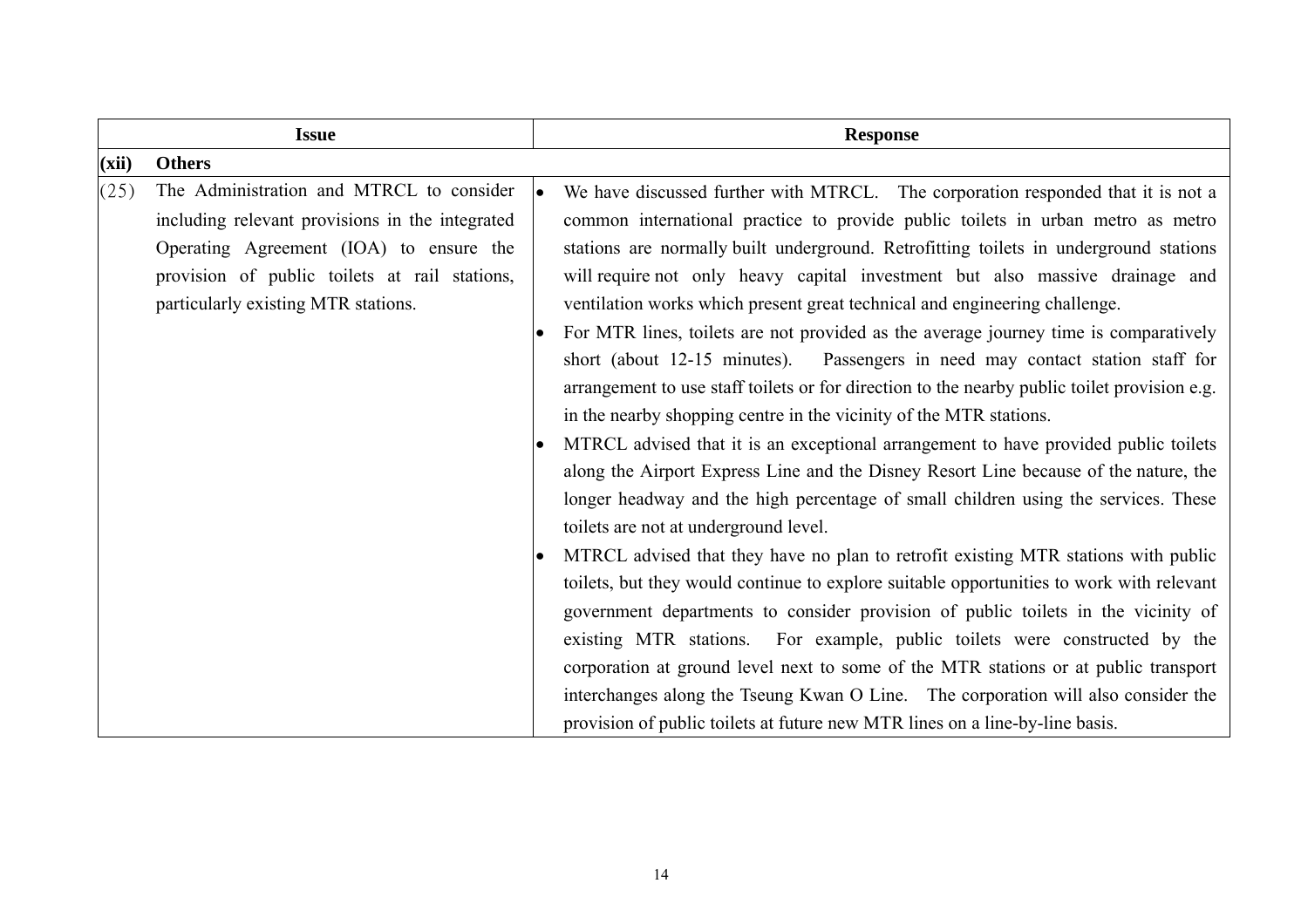|        | <b>Issue</b>                                                       |           | <b>Response</b>                                                                             |
|--------|--------------------------------------------------------------------|-----------|---------------------------------------------------------------------------------------------|
| (26)   | The two railway corporations to examine all                        | $\bullet$ | MTRCL advised that they have no information indicating that there are similar facilities    |
|        | possible means to improve the air flow at                          |           | or set-ups in Singapore.                                                                    |
|        | platforms of non-enclosed railway stations with                    |           | The corporation is seeking information from Malaysia regarding their practice and will      |
|        | reference to the cooling devices used by the rail                  |           | make reference to any useful information obtained in examining the feasibility of           |
|        | operators of hot places such as Kuala Lumpur                       |           | installing such facilities in the rail system in Hong Kong.                                 |
|        | and Singapore.                                                     |           |                                                                                             |
| (xiii) | <b>Intercity Passenger Service and Freight Service (Clause 17)</b> |           |                                                                                             |
| (27)   | The Administration to explain why the intercity $  \bullet  $      |           | Intercity railway services are cross-boundary railway services provided jointly by          |
|        | passenger service and freight service are not                      |           | KCRC and various railway authorities in the Mainland. Relevant arrangements for             |
|        | subject to the same set of performance                             |           | intercity railway services are worked out under mutual agreements between KCRC and          |
|        | requirements and customer services pledges for                     |           | these railway authorities. The situation is in certain ways similar to international flight |
|        | domestic service.                                                  |           | services provided by airlines. Since the nature and mode of operation for intercity         |
|        |                                                                    |           | railway services differ from the local railway services, it is difficult to apply all the   |
|        |                                                                    |           | provisions and requirements on local services as stipulated in the IOA to intercity         |
|        |                                                                    |           | railway services.                                                                           |
|        |                                                                    |           | Notwithstanding this, the proposed IOA contains provisions governing the arrangements       |
|        |                                                                    |           | of the MergeCo in respect of the safety, general cleanliness, temperature of the            |
|        |                                                                    |           | compartments, ventilation and the emergency procedures, etc. in the provision of            |
|        |                                                                    |           | intercity railway services.                                                                 |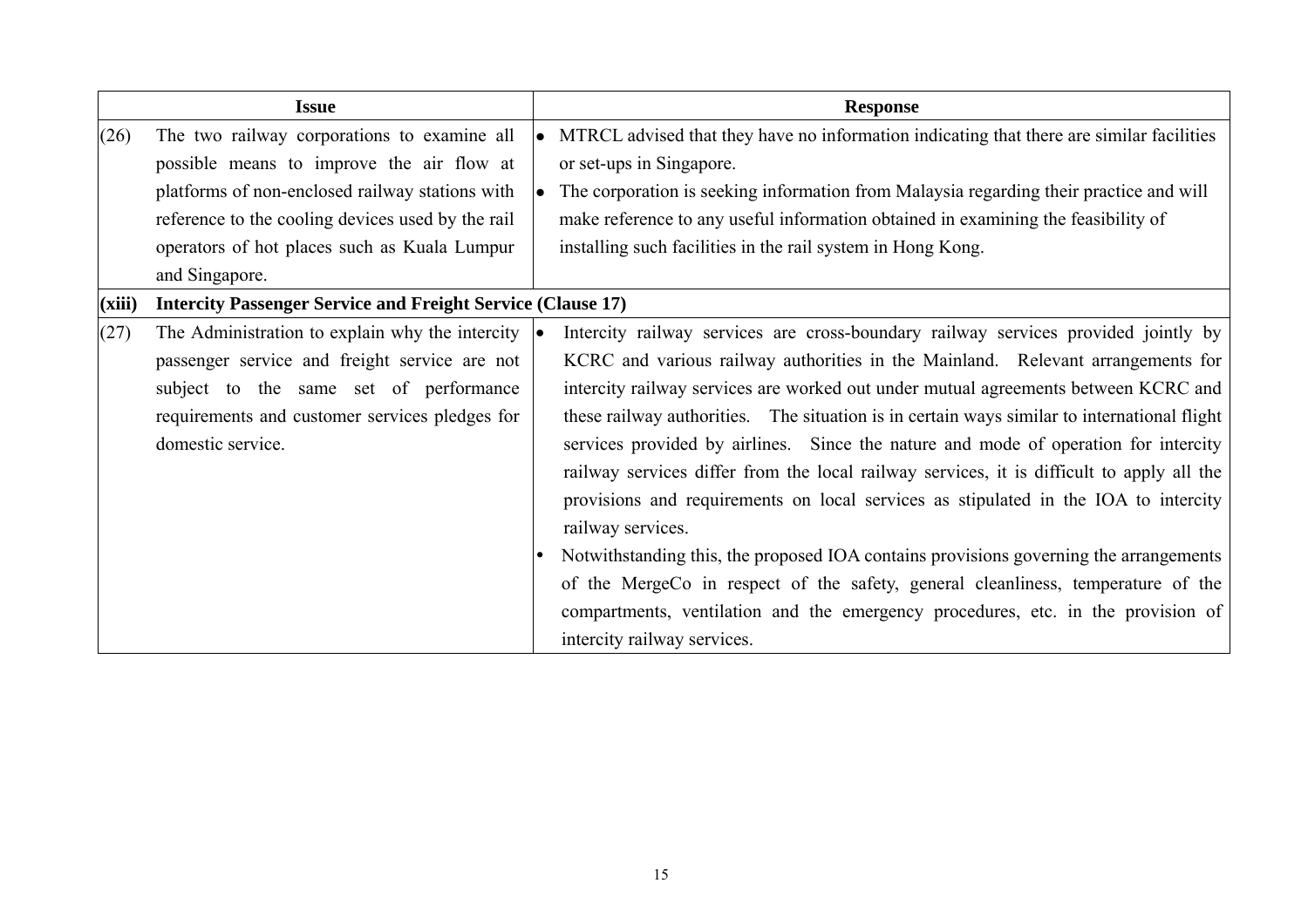| <b>Issue</b>                                                   |            | <b>Response</b>                                                                                                                                                                                                                                                                                                                                                                                                                                                                                                                                                                                                                                                                                                                                                                                                              |
|----------------------------------------------------------------|------------|------------------------------------------------------------------------------------------------------------------------------------------------------------------------------------------------------------------------------------------------------------------------------------------------------------------------------------------------------------------------------------------------------------------------------------------------------------------------------------------------------------------------------------------------------------------------------------------------------------------------------------------------------------------------------------------------------------------------------------------------------------------------------------------------------------------------------|
|                                                                |            | Since through train services and East Rail services share-use the same escalators and<br>passenger lifts at the East Rail stations, the performance of escalators and passenger<br>lifts in respect of through train services is already reflected when the corporation is<br>fulfilling its obligations in respect of the performance requirements for "escalator"<br>reliability" and "passenger lift reliability". Given that the intercity railway services<br>are jointly provided by the operators of Mainland and KCRC in Hong Kong and the<br>service levels of intercity railway are subject to more complex factors when compared<br>to local railway services and that the transport policy and performance level of railway<br>services in the Mainland are also different from Hong Kong, the other performance |
|                                                                |            | requirements on local railway services are not applicable to intercity services.                                                                                                                                                                                                                                                                                                                                                                                                                                                                                                                                                                                                                                                                                                                                             |
| <b>Disclosure of Information (Clause 18.3)</b><br>(xiv)        |            |                                                                                                                                                                                                                                                                                                                                                                                                                                                                                                                                                                                                                                                                                                                                                                                                                              |
| The Administration to review the drafting of $\bullet$<br>(28) |            | Clause 18.3.1 stipulates that if Government intends to disclose Restricted Information,                                                                                                                                                                                                                                                                                                                                                                                                                                                                                                                                                                                                                                                                                                                                      |
| clauses 18.3.1 and 18.5 to ensure that the                     |            | it shall first consult the Corporation regarding its intention. Clause 18.3.3 further                                                                                                                                                                                                                                                                                                                                                                                                                                                                                                                                                                                                                                                                                                                                        |
| disclose<br>could<br>Government                                | Restricted | elaborates that Government may disclose Restricted Information after consultation                                                                                                                                                                                                                                                                                                                                                                                                                                                                                                                                                                                                                                                                                                                                            |
| Information where necessary without obtaining                  |            | with the Corporation. Besides, clause 18.5 has clearly specified that the requirement                                                                                                                                                                                                                                                                                                                                                                                                                                                                                                                                                                                                                                                                                                                                        |
| the agreement of MergeCo.                                      |            | for consultation with the Corporation in relation to any matter does not oblige the                                                                                                                                                                                                                                                                                                                                                                                                                                                                                                                                                                                                                                                                                                                                          |
|                                                                |            | Government to obtain the agreement of the Corporation.                                                                                                                                                                                                                                                                                                                                                                                                                                                                                                                                                                                                                                                                                                                                                                       |
|                                                                |            | We have further reviewed the relevant clause and considered that "any matter"                                                                                                                                                                                                                                                                                                                                                                                                                                                                                                                                                                                                                                                                                                                                                |
|                                                                |            | mentioned in clause 18.5 already covers Restricted Information. As such, it is not                                                                                                                                                                                                                                                                                                                                                                                                                                                                                                                                                                                                                                                                                                                                           |
|                                                                |            | necessary to amend clause 18.5 to stipulate that the relevant information is Restricted                                                                                                                                                                                                                                                                                                                                                                                                                                                                                                                                                                                                                                                                                                                                      |
|                                                                |            | Information.                                                                                                                                                                                                                                                                                                                                                                                                                                                                                                                                                                                                                                                                                                                                                                                                                 |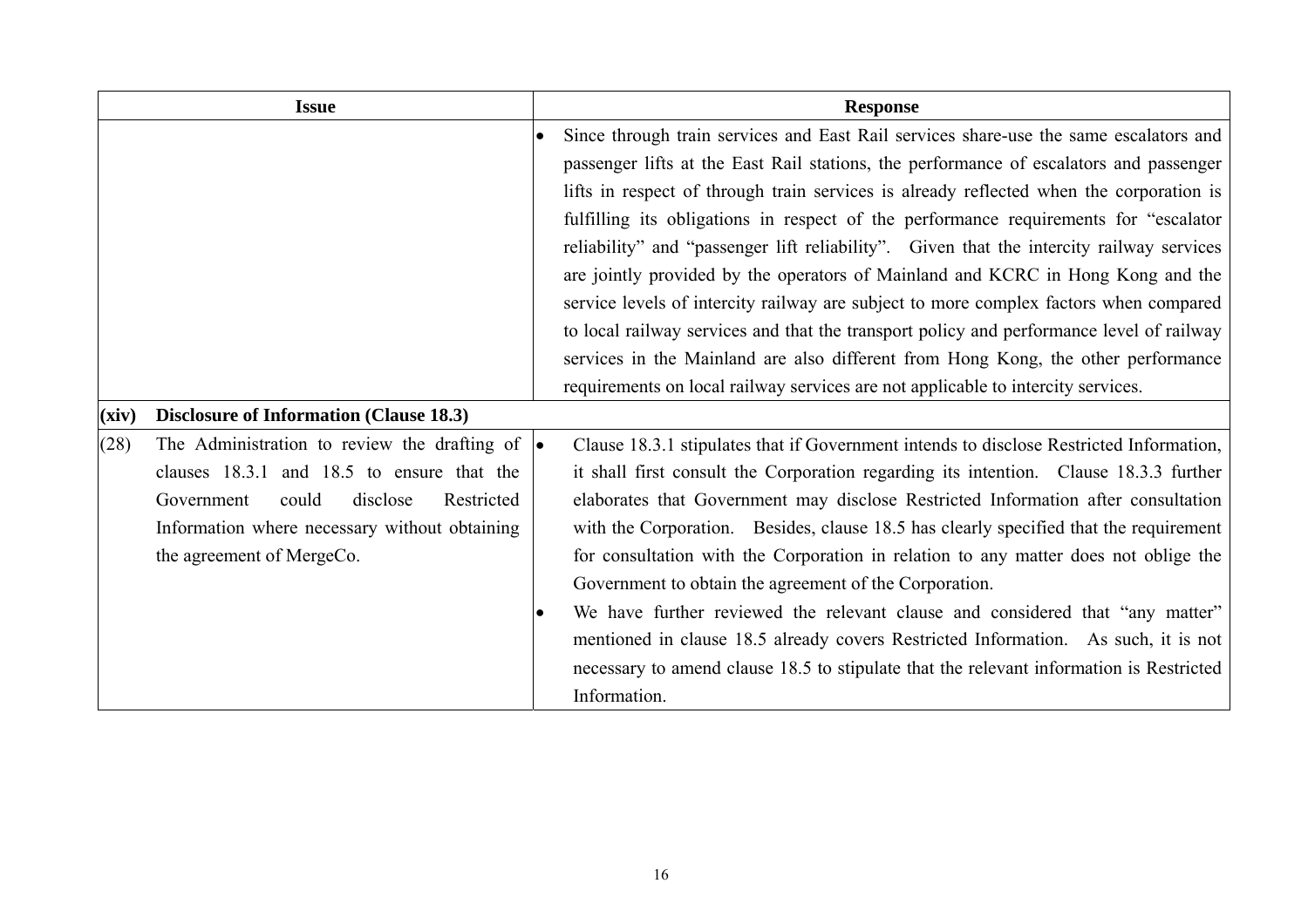| $(\mathbf{x}\mathbf{v})$ | Noise (Clause 4.6)                                                                                                                                                                                                                                                                                                                    |                                                             |
|--------------------------|---------------------------------------------------------------------------------------------------------------------------------------------------------------------------------------------------------------------------------------------------------------------------------------------------------------------------------------|-------------------------------------------------------------|
| (29)                     | The Administration to provide details on the $\bullet$<br>statutory limits of the noise emitted due to<br>railway operations and whether it was<br>appropriate to make reference to noise limits of<br>overseas jurisdictions in setting the limit, and<br>the two railway corporations' measures to<br>rectify the exceedance cases. | Reply of Environmental Protection Department is at Annex 3. |
| (30)                     | The Administration to provide details on the<br>the<br>Environmental<br>Protection<br>criteria<br>Department would consider in issuing the<br>construction noise permits to KCRC for the<br>railway maintenance works under the Noise<br>Control Ordinance (Cap. 400).                                                                |                                                             |
| (31)                     | The Administration to consider stipulating in the<br>IOA the requirement for MergeCo to comply<br>with the guidance notes, practice notes and<br>advice as might be issued by the Government<br>from time to time relating to the noise level<br>emitted due to maintenance works.                                                    |                                                             |
| (32)                     | The two railway corporations were requested to $\bullet$<br>address the concerns about excessive noise<br>generated<br>by<br>railway<br>operations<br>and<br>maintenance activities.                                                                                                                                                  | Reply of the railway corporations is at Annex 4.            |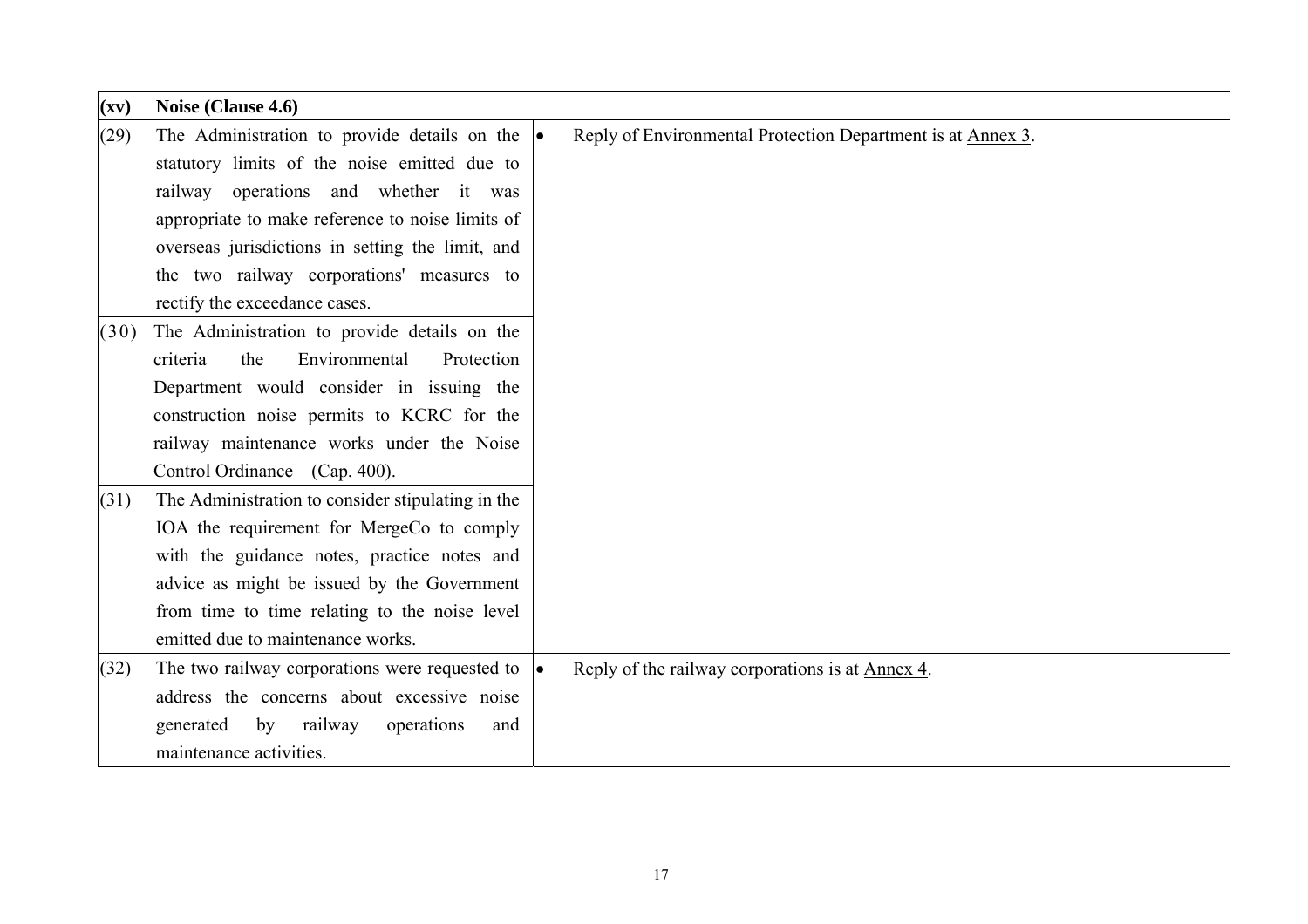|       | <b>Issue</b>                                               |    | <b>Response</b>                                                                          |
|-------|------------------------------------------------------------|----|------------------------------------------------------------------------------------------|
| (33)  | The Administration to provide information on $  \bullet  $ |    | Railway projects are Designated Projects under the Environmental Impact Assessment       |
|       | measures taken by the Environment, Transport               |    | Ordinance, under which the railway corporations are required to undertake                |
|       | and Works Bureau, and the Housing, Planning                |    | environmental impact assessments to determine noise impacts to the potential noise       |
|       | and Lands Bureau at the initial planning stage of          |    | sensitive receivers arising from both the construction and the operation of the          |
|       | railway development to ensure that residents               |    | proposed railways. According to the Technical Memorandum on Environmental                |
|       | along the railway corridor would not be exposed            |    | Impact Assessment Process, potential noise sensitive receivers include existing          |
|       | to excessive railway noise upon implementation.            |    | domestic premises and planned developments approved for domestic purpose. The            |
|       |                                                            |    | noise impact to these areas from the proposed railways shall be assessed in the          |
|       |                                                            |    | environmental impact assessments of the railway projects.                                |
|       |                                                            | lo | According to the Technical Memorandum on Environmental Impact Assessment                 |
|       |                                                            |    | Process, if the predicted noise impacts exceed the allowable levels, suitable mitigation |
|       |                                                            |    | measures would need to be adopted. Mitigation measures that can be considered            |
|       |                                                            |    | include alternative alignment for railways, construction of noise barrier/enclosure, set |
|       |                                                            |    | back of buildings etc. to mitigate the noise impacts to comply with the requirements in  |
|       |                                                            |    | the above-mentioned Technical Memorandum.                                                |
| (xvi) | <b>Performance Requirements (Clause 4.10)</b>              |    |                                                                                          |
| (34)  | The Administration to consider introducing an              |    | According to the existing legislation and Operating Agreement, MTRCL is required to      |
|       | objective and effective system, for the purpose            |    | meet a set of pre-determined performance requirements, which are objective and           |
|       | of issuing warnings and/or imposing financial              |    | transparent. A set of comprehensive and objective mechanism for monitoring railway       |
|       | penalty on MergeCo for any repeated failures by            |    | performance is already in place, which requires continuous review and improvement        |
|       | MergeCo to comply with any Performance                     |    | from the railway corporations so that the services provided can meet changing needs.     |
|       | Requirement.                                               |    |                                                                                          |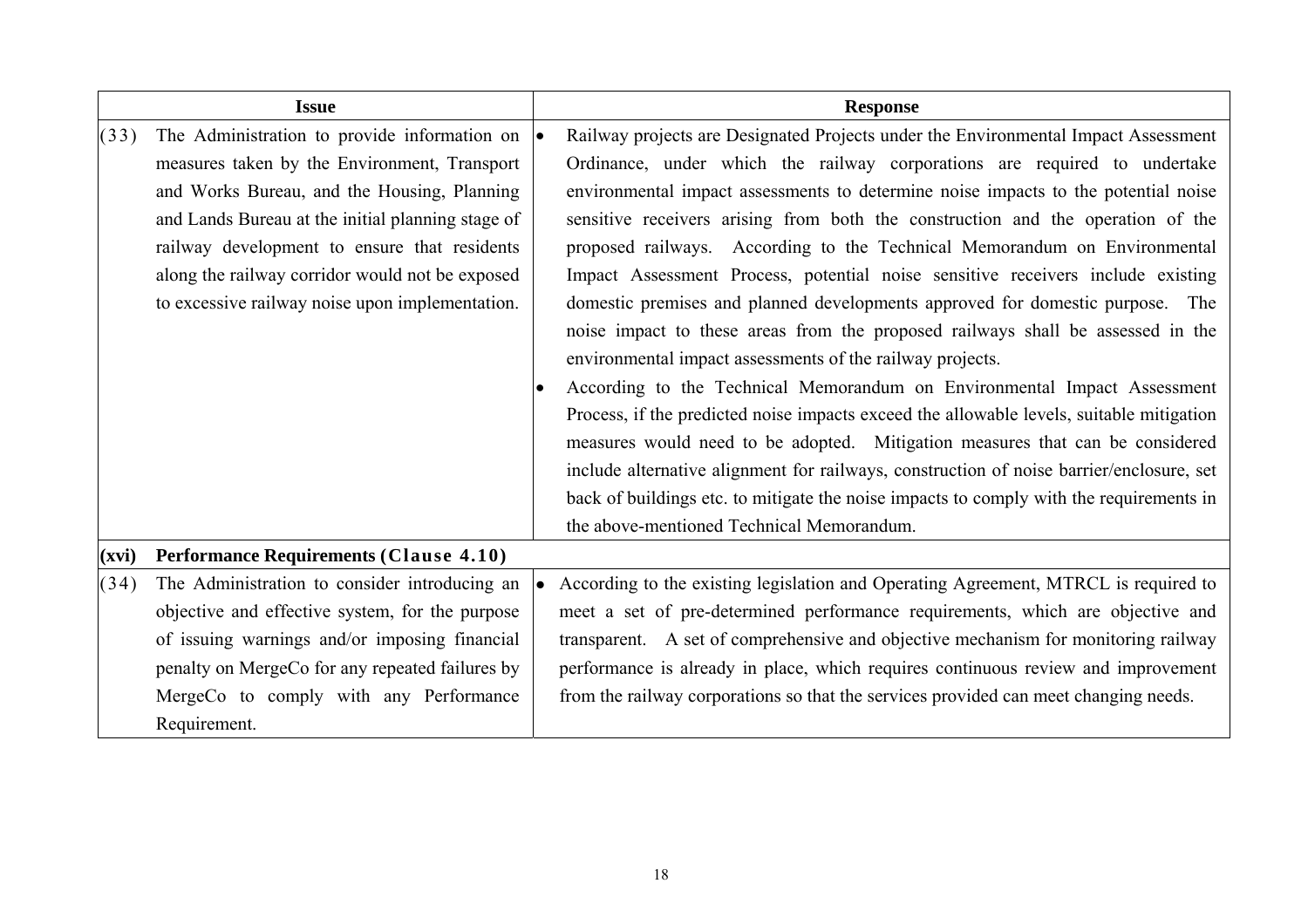| <b>Issue</b> | <b>Response</b>                                                                           |
|--------------|-------------------------------------------------------------------------------------------|
|              | Currently there are three main performance requirements that relates to the monitoring    |
|              | of service performance of railway, viz. Train Service Delivery, Passenger Journeys On     |
|              | Time and Train Punctuality. They are scientific and objective measurements, which         |
|              | have taken into account fully and comprehensively the impact of railway incidents of      |
|              | different nature on train services, since the nature, duration and the timing of the      |
|              | incidents (e.g. whether they occur during peak hours) will have different levels of       |
|              | impact. The relevant requirements are set in accordance with international practices      |
|              | and are set at higher levels than international levels.                                   |
|              | • Under the existing arrangement, in case of non-compliance with these performance        |
|              | requirements, the Administration could issue verbal or written warnings and require       |
|              | improvements from the MergeCo under existing arrangements and could also impose           |
|              | financial penalty, or revoke the franchise if the MergeCo is in substantial failure to    |
|              | comply with these requirements under the relevant legislation.<br>In fact, the            |
|              | Administration has previously issued written warning to KCRC for its failure to report    |
|              | promptly on the cracks found on underframe equipment mounting brackets of East Rail       |
|              | trains and warned the corporation that it should promptly notify the Government of any    |
|              | problem or incident relating to the railways in future according to relevant Regulations. |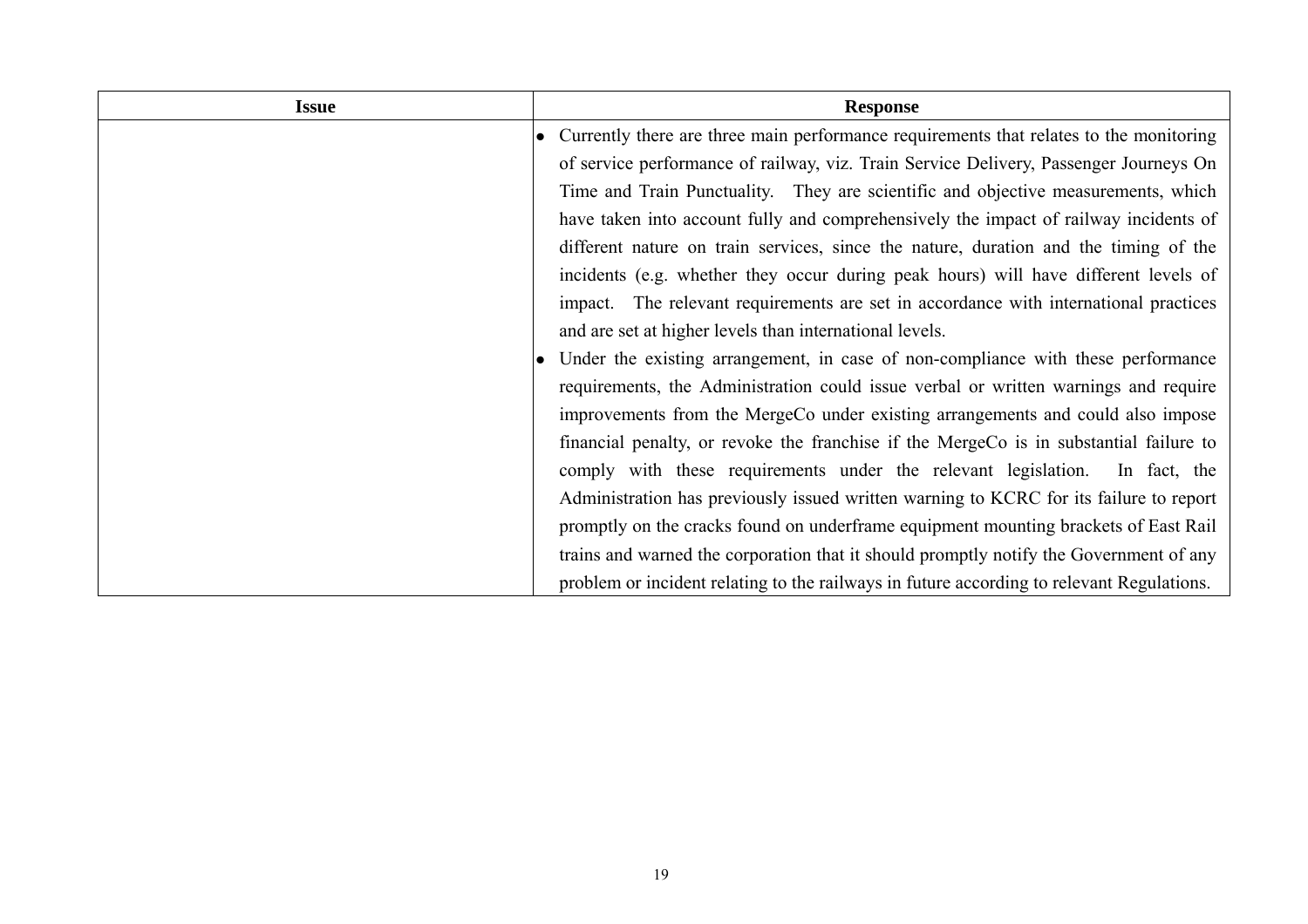| <b>Issue</b>                                                                                                                                                                                     | <b>Response</b>                                                                                                                                                                                                                                                                                                                                                                                                                                                                                                                                                                                                                                                                                                                                                                                                                                                                                                                                                                                                                                                                                                                                                                                                                                                          |
|--------------------------------------------------------------------------------------------------------------------------------------------------------------------------------------------------|--------------------------------------------------------------------------------------------------------------------------------------------------------------------------------------------------------------------------------------------------------------------------------------------------------------------------------------------------------------------------------------------------------------------------------------------------------------------------------------------------------------------------------------------------------------------------------------------------------------------------------------------------------------------------------------------------------------------------------------------------------------------------------------------------------------------------------------------------------------------------------------------------------------------------------------------------------------------------------------------------------------------------------------------------------------------------------------------------------------------------------------------------------------------------------------------------------------------------------------------------------------------------|
| $(35)$ The Administration to consider amending clause<br>4.10.1 to the effect that MergeCo would be<br>required to provide information to LegCo<br>concerning any failure by MergeCo to meet any | On the other hand, if we were to specify clearly in the IOA the circumstances under<br>$\bullet$<br>which a verbal warning, written warning or a financial penalty will be considered, this<br>will give rise to the issue of inconsistency with the provision in the relevant ordinance<br>which provides for the power of the Chief Executive in Council to impose financial<br>penalty. The relevant ordinance stipulates that the Chief Executive in Council may<br>impose on the corporation a financial penalty for any failure by the corporation to<br>comply with any provision of the relevant ordinance or the OA after a set procedures<br>has been completed (the relevant legal provision is at <u>Annex 5</u> for reference).<br>We will take into account the circumstances of each case and decide the most effective<br>way to handle the case and ask the corporation to take follow up actions.<br>The relevant clause will be amended to require MergeCo to provide information to<br>LegCo concerning any failure by MergeCo to meet any Performance Requirement and<br>to advise the actions it has taken, are being taken or proposed to take to improve its<br>performance within one month after the Commissioner for Transport has assessed a |
| Performance Requirement during an assessment                                                                                                                                                     | failure by MergeCo to meet any Performance Requirement during an Operating Period.                                                                                                                                                                                                                                                                                                                                                                                                                                                                                                                                                                                                                                                                                                                                                                                                                                                                                                                                                                                                                                                                                                                                                                                       |
| and setting out the circumstances under which                                                                                                                                                    |                                                                                                                                                                                                                                                                                                                                                                                                                                                                                                                                                                                                                                                                                                                                                                                                                                                                                                                                                                                                                                                                                                                                                                                                                                                                          |
| information pertaining to the failure by MergeCo                                                                                                                                                 |                                                                                                                                                                                                                                                                                                                                                                                                                                                                                                                                                                                                                                                                                                                                                                                                                                                                                                                                                                                                                                                                                                                                                                                                                                                                          |
| to meet any Performance Requirement would be                                                                                                                                                     |                                                                                                                                                                                                                                                                                                                                                                                                                                                                                                                                                                                                                                                                                                                                                                                                                                                                                                                                                                                                                                                                                                                                                                                                                                                                          |
| made public.                                                                                                                                                                                     |                                                                                                                                                                                                                                                                                                                                                                                                                                                                                                                                                                                                                                                                                                                                                                                                                                                                                                                                                                                                                                                                                                                                                                                                                                                                          |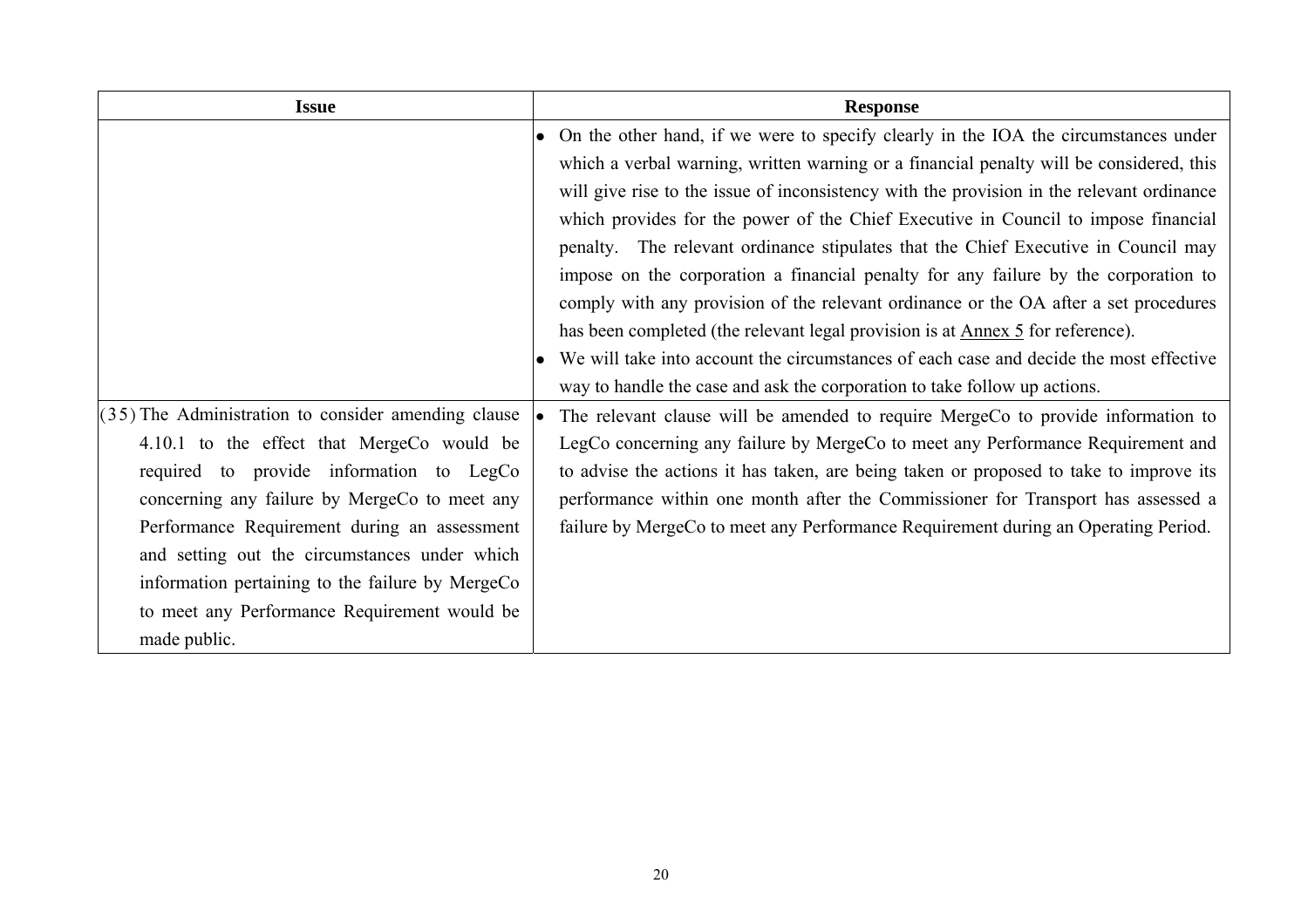|        | <b>Issue</b>                                            |           | <b>Response</b>                                                                          |
|--------|---------------------------------------------------------|-----------|------------------------------------------------------------------------------------------|
| (36)   | The Administration to consider amending clause          |           | The relevant clause will be amended to require MergeCo, upon receiving a request         |
|        | $4.10.2$ (b) to the effect that at any other time or    |           | from the Commissioner for Transport, to carry out a joint review of the Performance      |
|        | times during the Operating Period,<br>the               |           | Requirements in conjunction with the Commissioner, having regard to, but not be          |
|        | Commissioner<br>for<br>Transport<br>(the                |           | limited to, the results of any customer surveys covered by reports furnished pursuant to |
|        | Commissioner) could, having regard to the               |           | clause 4.13.3 at any other time or times during an Operating Period.                     |
|        | results of any customer surveys covered by              |           |                                                                                          |
|        | reports furnished pursuant to clause 4.13.3,            |           |                                                                                          |
|        | request a joint review of the Performance               |           |                                                                                          |
|        | Requirements in conjunction with MergeCo.               |           |                                                                                          |
| (37)   | The Administration to consider the need of $\bullet$    |           | The relevant clause will be amended to require MergeCo to provide information to the     |
|        | requiring MergeCo to brief LegCo of the                 |           | Transport Panel of LegCo regarding the Performance Requirements for New Projects         |
|        | Performance Requirements for New Projects               |           | before such New Projects are commissioned.                                               |
|        | before such New Projects are commissioned.              |           |                                                                                          |
| (xvii) | <b>Customer Service Pledges (Clause 4.12)</b>           |           |                                                                                          |
| (38)   | The two railway corporations to                         |           | The relevant clause will be amended to require MergeCo to take into account the          |
|        | consider providing a breakdown of                       |           | matters listed in clause 4.12.3 and publish the breakdown of passenger complaints at     |
|        | passenger complaints by categories when                 |           | the same time when publishing the data in relation to passenger complaints pursuant to   |
|        | publishing passenger complaint data under               |           | clause 4.12.2(b).                                                                        |
|        | clause $4.12.2(b)$ ;                                    | $\bullet$ | The relevant clause will be amended to add a requirement for MergeCo to publish the      |
|        | include data on railway incidents when<br>$\bullet$     |           | relevant data in relation to service delays.                                             |
|        | publishing data in relation to accidents etc. $\bullet$ |           | The relevant clause will be amended to require MergeCo to publish the data listed in     |
|        | on the railways in clause $4.12.2(c)$ ; and             |           | clauses $4.12.2(c)$ and $4.12.2(d)$ on a quarterly basis instead of on an annual basis.  |
|        | publish on a quarterly basis instead of on<br>$\bullet$ |           |                                                                                          |
|        | an annual basis data on issues covered in               |           |                                                                                          |
|        | clauses $4.12.2(c)$ and $4.12.2(d)$ .                   |           |                                                                                          |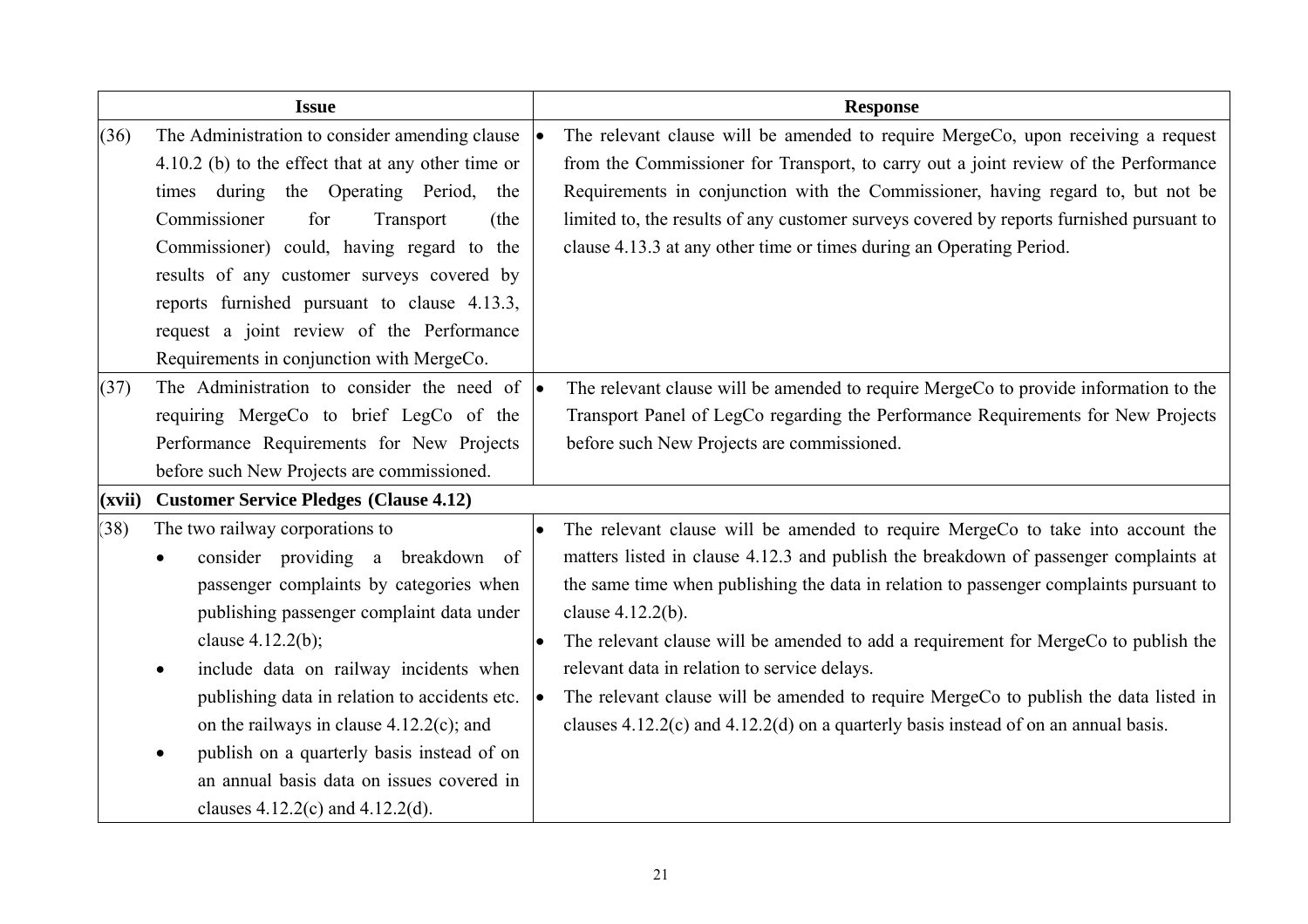|      | <b>Issue</b>                                                                                                                                                                                                                                                                                                                                   |    |                    | <b>Response</b>                                                                                                                                                                                                                                                                                                                                                                                                                                                                                                                                                                                                                                                                                                        |                         |                          |  |
|------|------------------------------------------------------------------------------------------------------------------------------------------------------------------------------------------------------------------------------------------------------------------------------------------------------------------------------------------------|----|--------------------|------------------------------------------------------------------------------------------------------------------------------------------------------------------------------------------------------------------------------------------------------------------------------------------------------------------------------------------------------------------------------------------------------------------------------------------------------------------------------------------------------------------------------------------------------------------------------------------------------------------------------------------------------------------------------------------------------------------------|-------------------------|--------------------------|--|
| (39) | The Administration to discuss with MTRCL on<br>how to refine clause 4.12.4 to the effect that<br>MergeCo should take appropriate follow-up<br>action should MergeCo constantly fail to meet<br>the Customer Service Pledges listed in clause<br>4.12.3.                                                                                        |    |                    | Clause $4.12.2(a)$ already stipulates that MergeCo shall publish on a quarterly basis,<br>such data as shall measure its actual performance against the Customer Services<br>Pledges, together with explanations. MTRCL reiterates that their Customer Service<br>Pledges are intentionally set at a higher level with a view to providing the best service<br>quality to its passengers voluntarily. After taking into account MTRCL's elucidation<br>and Members' views, we will amend the relevant clause of the IOA to require MergeCo<br>to explain any failure by the Corporation to meet any Customer Service Pledge when<br>publishing the actual performance and to provide information on the actions it has |                         |                          |  |
|      |                                                                                                                                                                                                                                                                                                                                                |    |                    | taken, or proposed to take to improve its performance.                                                                                                                                                                                                                                                                                                                                                                                                                                                                                                                                                                                                                                                                 |                         |                          |  |
|      | (xviii) Measuring Customer Satisfaction (Clause 4.13)                                                                                                                                                                                                                                                                                          |    |                    |                                                                                                                                                                                                                                                                                                                                                                                                                                                                                                                                                                                                                                                                                                                        |                         |                          |  |
| (40) | The two railway corporations to consider<br>reviewing the arrangements for measuring<br>customer satisfaction with their railway<br>services so as to gauge passengers' views on<br>whether they were satisfied with the way the<br>railway corporations handled a particular<br>railway incident and the related contingency<br>arrangements. | lo |                    | The railway corporations agree to review their customers' satisfaction surveys and<br>other customer feedback mechanisms with a view to effectively taking into<br>consideration passengers' views obtained from these means on the way MergeCo<br>handles railway incidents and the related contingency arrangements.                                                                                                                                                                                                                                                                                                                                                                                                 |                         |                          |  |
| (41) | KCRC to provide findings of previous<br>passenger satisfaction surveys with regard to<br>customer satisfaction with the contingency<br>measures implemented during KCR railway<br>incidents.                                                                                                                                                   |    | Survey<br>#1<br>#2 | According to KCRC, respondents are asked in its Customer Satisfaction Survey to<br>score on their satisfaction level towards the Corporation's contingency measures<br>implemented for service disruption / delay based on a 10-point scale (where 10 points<br>represent the greatest satisfaction). Please find below the satisfaction scores recorded<br>in the latest surveys conducted in 2006:<br>East Rail / Ma On Shan Rail<br>6.7<br>6.9                                                                                                                                                                                                                                                                      | West Rail<br>7.0<br>7.0 | Light Rail<br>7.0<br>7.0 |  |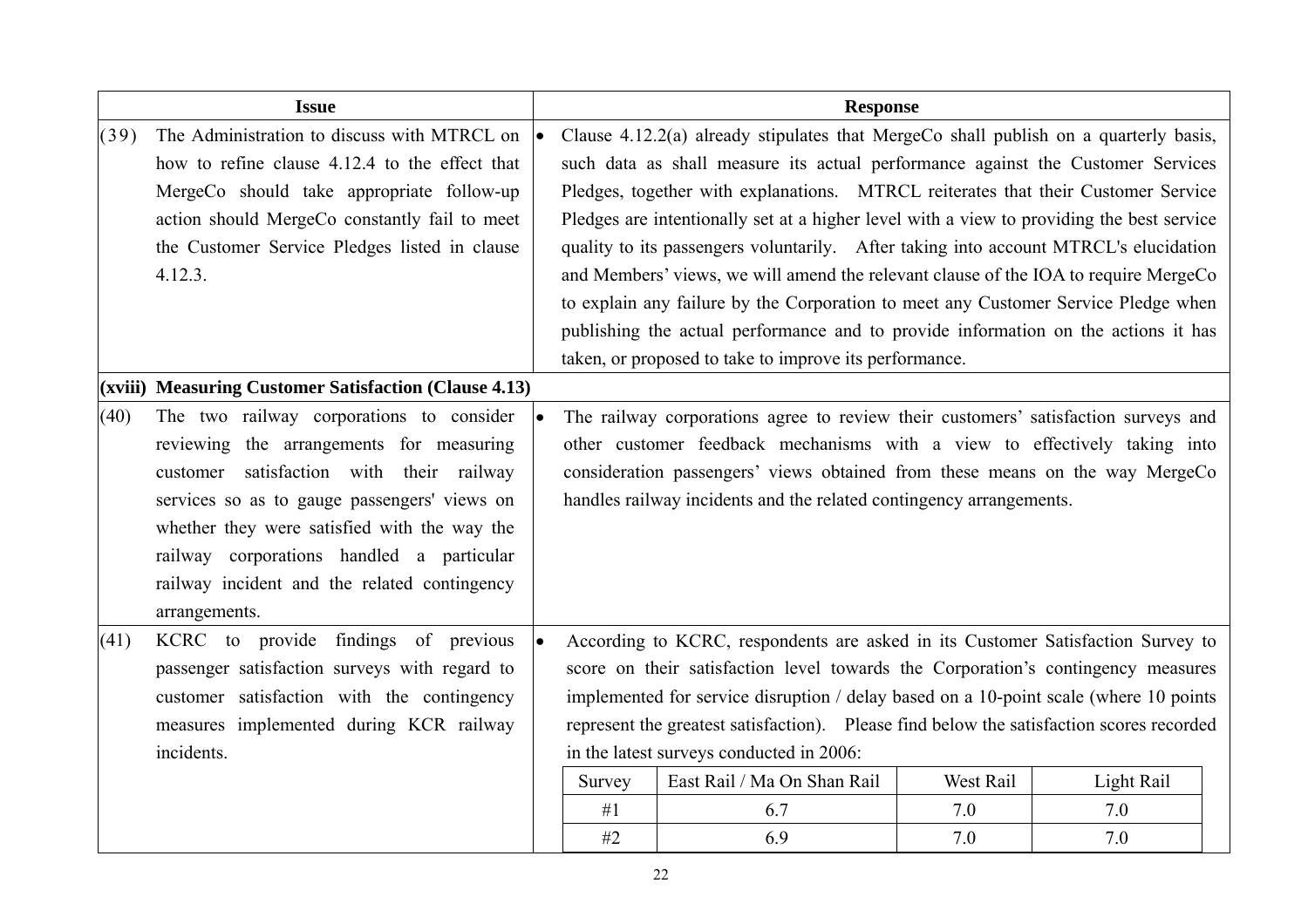|       | <b>Issue</b>                                      | <b>Response</b>                                                                         |
|-------|---------------------------------------------------|-----------------------------------------------------------------------------------------|
| (42)  | KCRC to consider improving the arrangements       | Reply of KCRC is at Annex 6.                                                            |
|       | for measuring customer satisfaction with the      |                                                                                         |
|       | Light Rail (LR) service and<br>consider           |                                                                                         |
|       | improvement measures such as installing           |                                                                                         |
|       | platform gates at LR stations, improving the      |                                                                                         |
|       | open fare and ticket inspection system so as to   |                                                                                         |
|       | reduce conflicts between passengers and LR        |                                                                                         |
|       | staff, introducing monthly ticket scheme for      |                                                                                         |
|       | short-haul journeys, improving the traffic light, |                                                                                         |
|       | enhancing the safety of signalized pedestrian     |                                                                                         |
|       | crossings across the LR tracks, etc.              |                                                                                         |
| (43)  | The Administration to consider stipulating in     | The IOA will be amended to require MergeCo to make public relevant information of       |
|       | clause 4.13 that the report submitted by          | the report submitted by MergeCo under clause 4.13.3 and the Administration's            |
|       | MergeCo under clause 4.13.3, including the        | comments and suggestions of the report.                                                 |
|       | Administration's assessment of the report and     |                                                                                         |
|       | suggested follow-up actions to be taken by        |                                                                                         |
|       | MergeCo, should be made public.                   |                                                                                         |
| (xix) | <b>Dispute Settlement (Clause 11.2)</b>           |                                                                                         |
| (44)  | The Administration to provide information on      | We will amend the IOA to stipulate that if the MergeCo fails to reach an agreement      |
|       | how the financial terms for the operation of new  | with the grantor of the service concession of the new railway on the relevant financial |
|       | project under the concession approach could be    | terms, each party shall separately nominate an independent valuer and the two valuers   |
|       | finally determined if MergeCo is obliged to       | shall be jointly appointed by both parties to make the determination in accordance with |
|       | operate new project under the IOA.                | the pre-agreed mechanism. In case the two valuers fail to make a joint determination,   |
|       |                                                   | the dispute shall go to arbitration. Any arbitration award shall be binding on both     |
|       |                                                   | parties.                                                                                |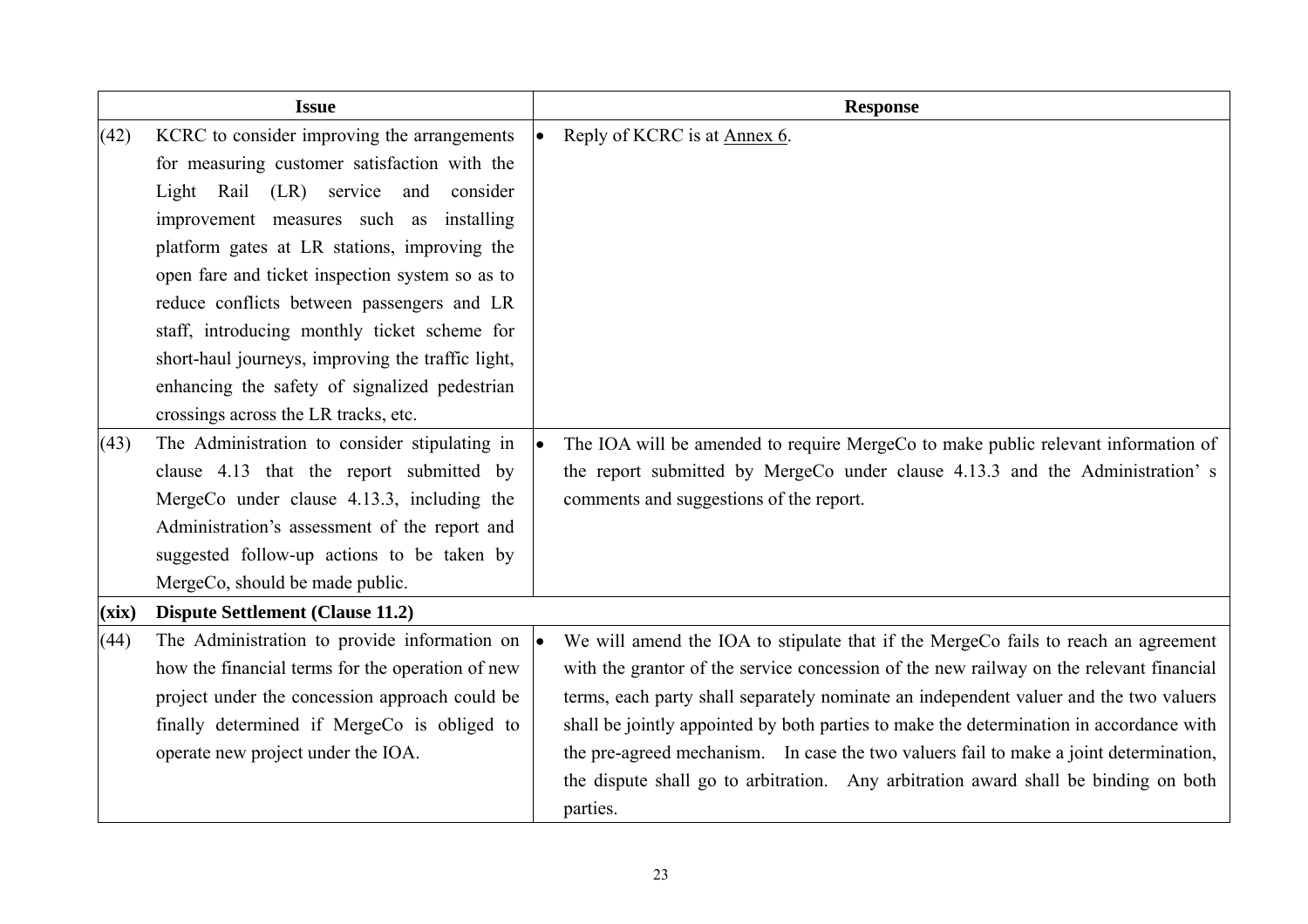|                 | <b>Issue</b>                                                                                                                                                                                                                                                                                                                                            | <b>Response</b>                                                                                                                                                                                                                                                                                                                                                                                                                                                                                                                                                                                                                                                                                                                                                                                                                                                                                                                                                                                                                                                                                                                      |
|-----------------|---------------------------------------------------------------------------------------------------------------------------------------------------------------------------------------------------------------------------------------------------------------------------------------------------------------------------------------------------------|--------------------------------------------------------------------------------------------------------------------------------------------------------------------------------------------------------------------------------------------------------------------------------------------------------------------------------------------------------------------------------------------------------------------------------------------------------------------------------------------------------------------------------------------------------------------------------------------------------------------------------------------------------------------------------------------------------------------------------------------------------------------------------------------------------------------------------------------------------------------------------------------------------------------------------------------------------------------------------------------------------------------------------------------------------------------------------------------------------------------------------------|
| (45)            | The Administration to consider requiring both<br>parties to submit disputes under the IOA to<br>arbitration if that dispute is not resolved<br>through informal negotiation "within a<br>reasonable period of time". Such requirement<br>should not prejudice the right for both parties to<br>seek injunctive or other judicial relief at any<br>time. | There are a number of ways in which disputes between the parties can be resolved,<br>such as negotiation, arbitration and through the normal court process. It would be<br>inappropriate to force the parties to use arbitration as the means for resolving a<br>dispute. Instead, flexibility should be preserved to enable the parties to resolve their<br>disputes in the most appropriate manner for the particular dispute, and to be addressed<br>on a case-by-case basis taking account of the particular circumstances of the dispute.<br>The time taken under each of these processes to settle a dispute would depend on the<br>nature and substance of the dispute. Clause 11 which is based on the existing<br>Operating Agreement was carefully drafted to avoid unnecessarily restricting the way<br>in which disputes are to be settled.<br>On the other hand, in view of members' question concerning the possibility of the<br>specific situation described in item 44 above arising after implementation of the rail<br>merger, we have proposed to introduce a new provision in the IOA to address that<br>point. |
| $(\mathbf{xx})$ | <b>Assistance in Securing Continuity (Clause 12.2)</b>                                                                                                                                                                                                                                                                                                  |                                                                                                                                                                                                                                                                                                                                                                                                                                                                                                                                                                                                                                                                                                                                                                                                                                                                                                                                                                                                                                                                                                                                      |
| (46)            | Administration<br>to consider<br>adding $  \bullet  $<br>The<br>"reasonable" apart from "in good faith" in<br>describing the actions taken or omitted to take<br>by MergeCo; and to draw reference on the<br>agreement between Government and franchised<br>bus operator on similar matters, if any.                                                    | The relevant clause will be amended to stipulate that that nothing in clause 12.1 shall<br>preclude the Corporation from taking any action or omitting to take any action in<br>good faith with reasonable cause and in the ordinary and usual course of business of<br>the Corporation.                                                                                                                                                                                                                                                                                                                                                                                                                                                                                                                                                                                                                                                                                                                                                                                                                                             |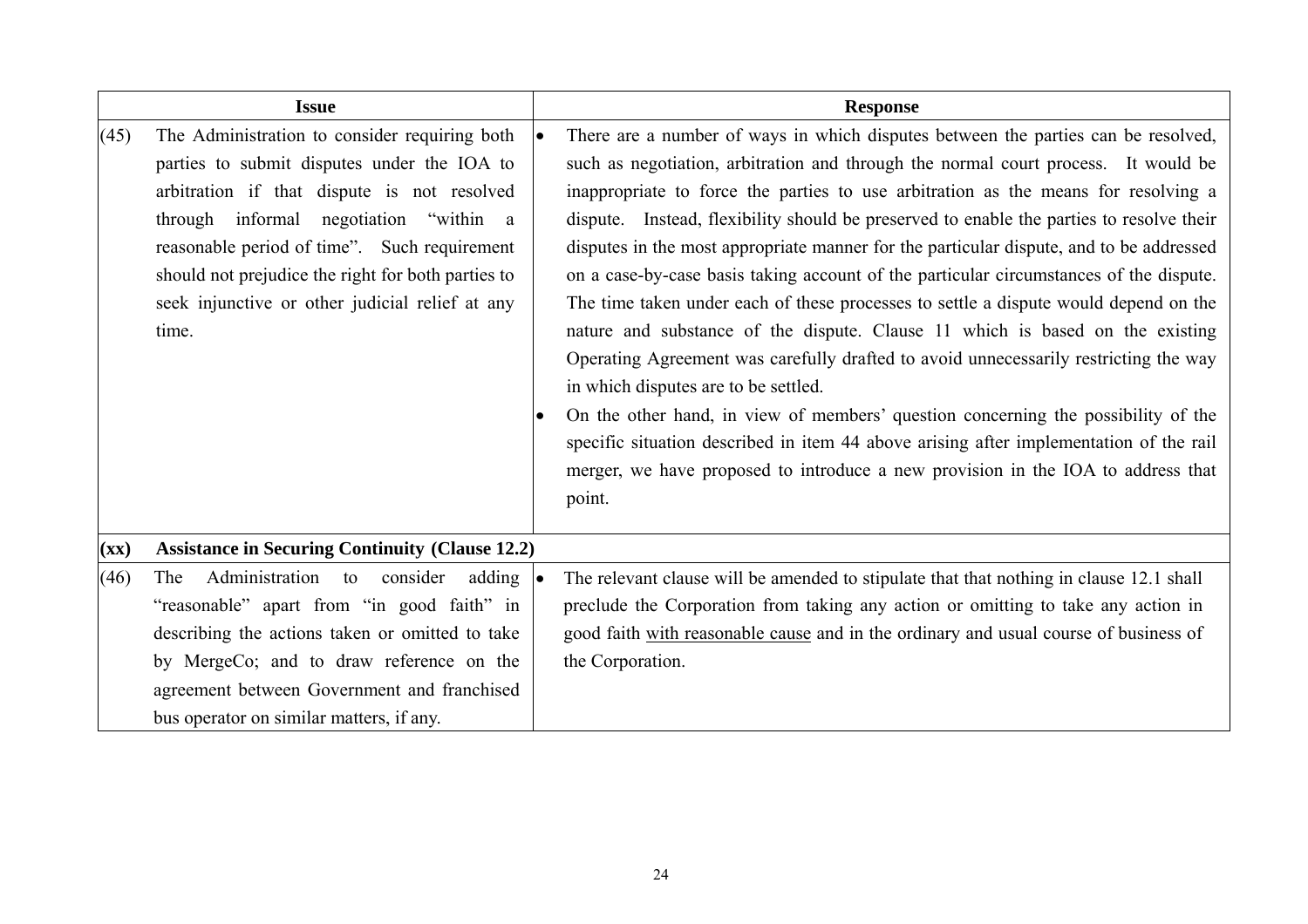| <b>Issue</b>   |                                                                                                                                                                                                                                                     | <b>Response</b>                                                                                                                                                                                                                                                                                                                                                                                                             |  |  |
|----------------|-----------------------------------------------------------------------------------------------------------------------------------------------------------------------------------------------------------------------------------------------------|-----------------------------------------------------------------------------------------------------------------------------------------------------------------------------------------------------------------------------------------------------------------------------------------------------------------------------------------------------------------------------------------------------------------------------|--|--|
| (xxi)          | <b>Review of Terms of Operating Agreement (Clause 13)</b>                                                                                                                                                                                           |                                                                                                                                                                                                                                                                                                                                                                                                                             |  |  |
| (47)           | To ensure the impartiality and transparency of $\bullet$<br>the review, the Administration to consider<br>inviting academics, independent professionals<br>or LegCo Members to undertake the review, and<br>making public the result of the review. | The IOA will be amended to stipulate that MergeCo shall provide relevant information<br>to the Panel on Transport of LegCo on any amendment to the IOA resulting from the<br>periodic review.<br>In the course of the review of the IOA, Government and MergeCo will seek comments<br>from independent experts either individually or jointly if necessary to ensure the<br>relevant review can be carried out effectively. |  |  |
| (48)<br>(xxii) | The Administration to consider carrying out the<br>first periodic review of the IOA on the third<br>anniversary of the date of the IOA.<br><b>Periodic Review (Clause 13.1)</b>                                                                     | Railway is a long-term investment which necessitates a relatively stable operating<br>environment. After further discussion with MTRCL, we both consider it appropriate<br>for setting the periodic review cycle at an interval of five years.                                                                                                                                                                              |  |  |
| (49)           | The Administration to consider revising clause<br>13 to ensure that the review of the terms of the<br>IOA would<br>take into<br>public<br>account<br>affordability.                                                                                 | Clause 13.1 stipulates that the relevant factors to be considered by the parties when they<br>carry out the review shall include inter alia passenger needs.<br>Passenger needs cover a wide range of matters including but not limited to affordability<br>of passengers in respect of fares. Therefore, it is not necessary to amend the relevant<br>clause.                                                              |  |  |
| (50)           | The Administration to consider specifying that<br>the first periodic review should cover the review<br>of the Fare Adjustment Mechanism.                                                                                                            | The relevant clause will be amended to specify that the first periodic review after the<br>IOA has come to effect shall cover the review of the relevant provision of the FAM.                                                                                                                                                                                                                                              |  |  |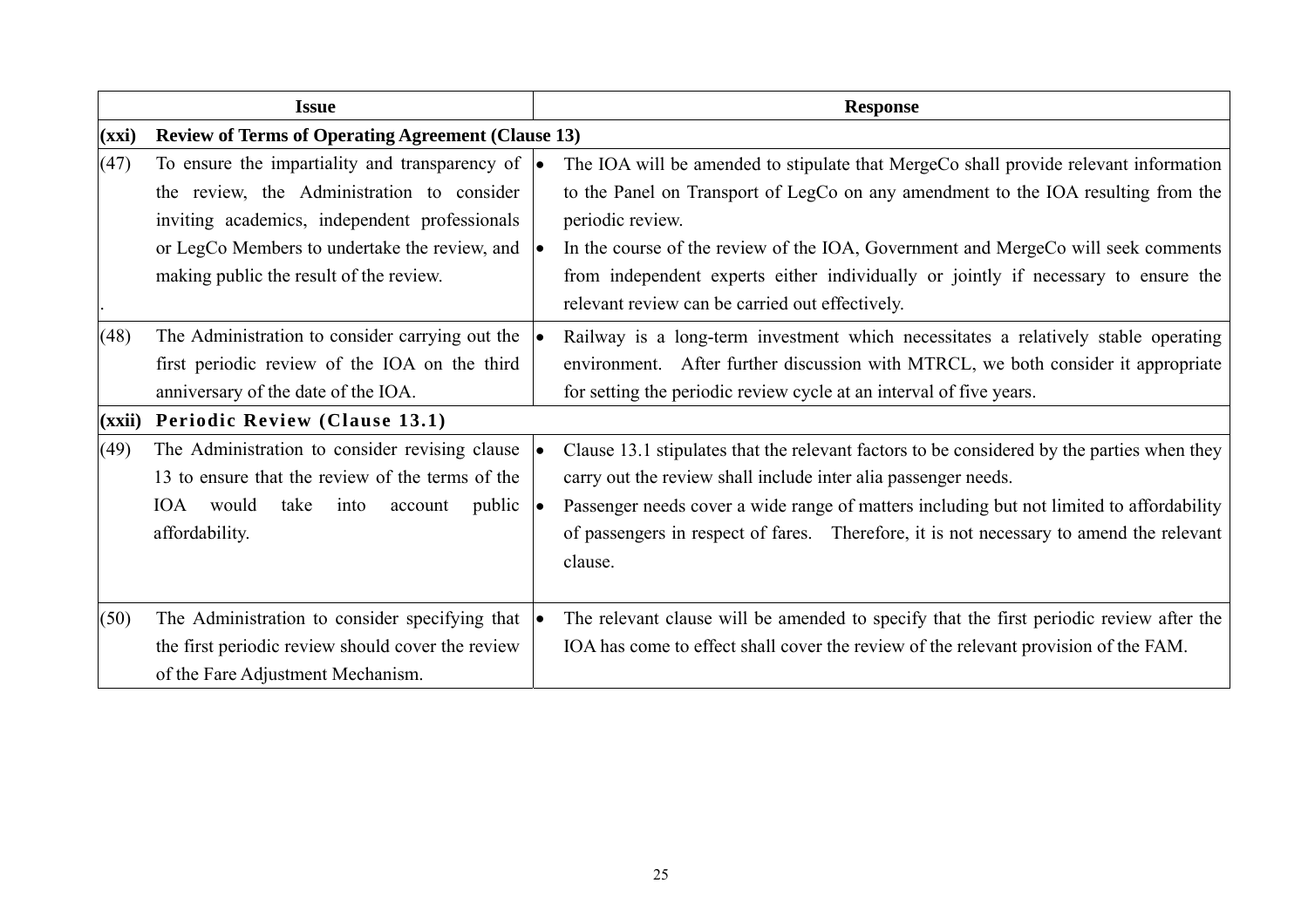| <b>Issue</b> |                                                               |                                                                                       | <b>Response</b>                                                                         |  |  |
|--------------|---------------------------------------------------------------|---------------------------------------------------------------------------------------|-----------------------------------------------------------------------------------------|--|--|
|              | $(xxiii)$ Matters Relating to People with Disabilities (PwDs) |                                                                                       |                                                                                         |  |  |
| (51)         | The Administration to consider adding a new                   | <b>le</b>                                                                             | The two corporations have established procedures to consult passenger groups            |  |  |
|              | clause to the effect that lifts should be provided            |                                                                                       | representing persons with disabilities (PwDs) to understand their need on service and   |  |  |
|              | near the main entrances of station and platform               |                                                                                       | facilities provision. After further discussion with the Government, MTRCL agrees to     |  |  |
|              | as far as practicable.                                        |                                                                                       | add a new clause in the IOA to stipulate that MergeCo shall establish procedures to     |  |  |
| (52)         | The Administration to consider adding a new                   |                                                                                       | consult groups representing PwDs, carry out annual reviews of its facilities provided   |  |  |
|              | clause to the effect that MergeCo should review               |                                                                                       | for PwDs, and report the review result to the relevant groups representing PwDs.        |  |  |
|              | the provision of lifts annually and to adjust the             |                                                                                       | MTRCL also agrees to amend the relevant clause of the IOA to stipulate that escalators  |  |  |
|              | level of provision having regard to the results of            |                                                                                       | and lift shall be installed in appropriate locations for the efficient and effective    |  |  |
|              | the annual review on the demand for lift                      |                                                                                       | transportation of passengers within stations.                                           |  |  |
|              | services by passengers.                                       |                                                                                       | MTRCL indicated that MergeCo would provide at least one wide-gate in each KCR           |  |  |
| (53)         | The Administration to consider revising clause                |                                                                                       | stations to enhance the convenience of users who are PwDs.                              |  |  |
|              | 4.14.1 to the effect that MergeCo should set up               |                                                                                       | As regards the feasibility of introducing a new customer service pledge on the          |  |  |
|              | users consultative committee, which should                    |                                                                                       | reliability of the facilities for use by users who are PwDs, MTRCL advised that in      |  |  |
|              | include, inter alia, users from PwDs and the                  |                                                                                       | establishing customer service pledges, the corporation will make reference to overseas  |  |  |
|              | elderly.                                                      | examples and the practice of other railway operators. According to the information of |                                                                                         |  |  |
| (54)         | MTRCL to provide information on the criteria                  |                                                                                       | MTRCL, there is currently no particular example of reliability targets on these         |  |  |
|              | adopted in inviting PwDs organizations for                    |                                                                                       | particular facilities. MTRCL will continue to see if there is relevant information from |  |  |
|              | joining their consultative procedures.                        |                                                                                       | oversea countries for its reference in this aspect.                                     |  |  |
|              |                                                               |                                                                                       | MTRCL advised that they are not aware of any overseas rail system providing flash       |  |  |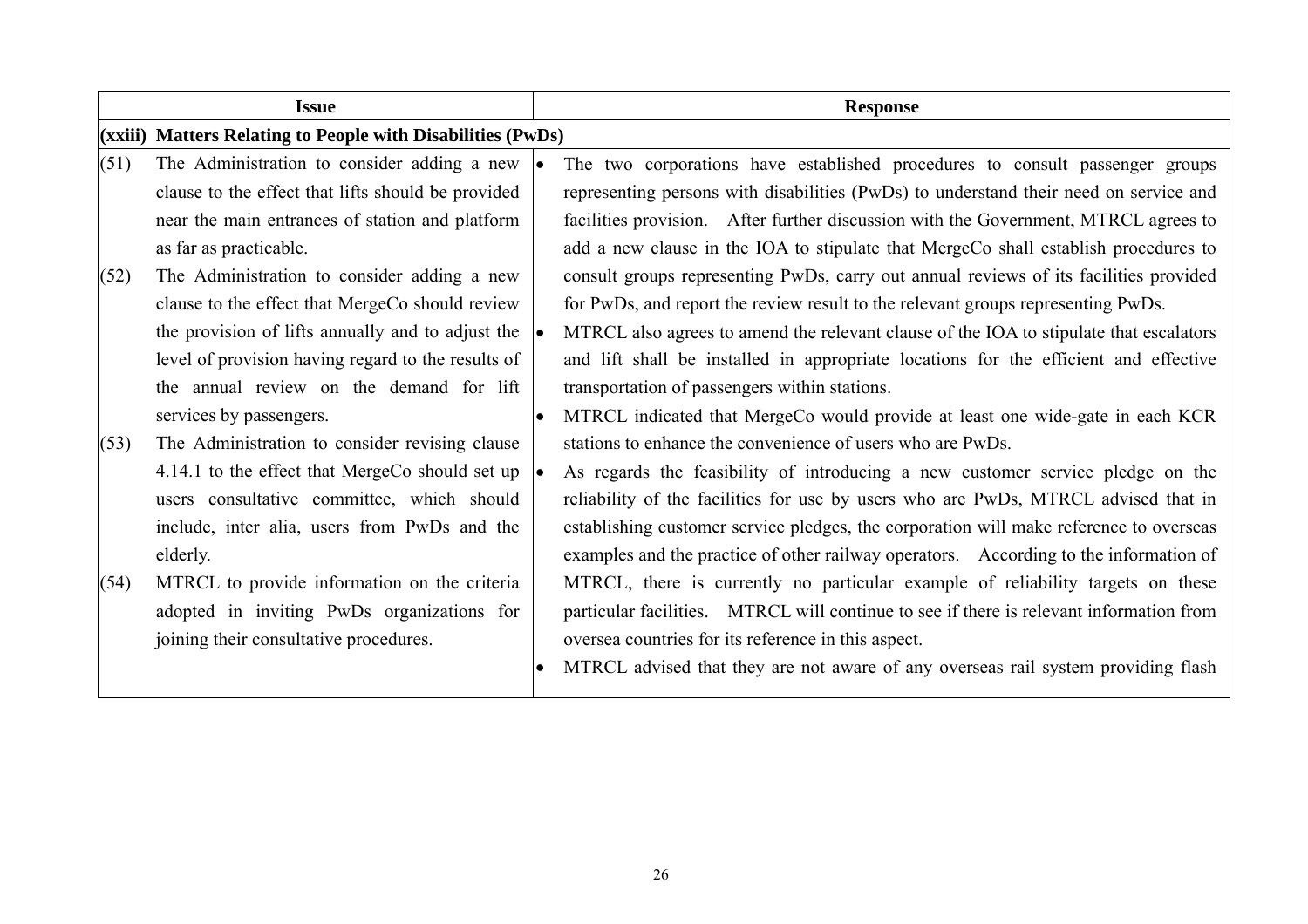|      | <b>Issue</b>                                            | <b>Response</b>                                                                     |
|------|---------------------------------------------------------|-------------------------------------------------------------------------------------|
| (55) | The two railway corporations to consider                | light system that would not have adverse effect on persons with epileptic symptoms. |
|      | providing bi-directional wide gates at all<br>$\bullet$ | As regard the criteria adopted by MTRCL in inviting PwDs organizations for joining  |
|      | KCR stations; and                                       | their consultative procedures, a reply of MTRCL is at Annex 7.                      |
|      | improving the design of ticketing machines<br>$\bullet$ |                                                                                     |
|      | to facilitate access and use by persons with            |                                                                                     |
|      | different types of disabilities.                        |                                                                                     |
| (56) | The Administration to consider revising clause          |                                                                                     |
|      | 4.15 to the effect that                                 |                                                                                     |
|      | MergeCo should provide and maintain                     |                                                                                     |
|      | tactile guide paths, appropriate contrast               |                                                                                     |
|      | tactile guide paths, anti-slip stair treads and         |                                                                                     |
|      | escalator audible signals;                              |                                                                                     |
|      | MergeCo should display<br>on railway<br>$\bullet$       |                                                                                     |
|      | and the approaches<br>premises<br>thereto               |                                                                                     |
|      | appropriate signs and information in                    |                                                                                     |
|      | Chinese and English, Braille texts and                  |                                                                                     |
|      | display systems with audible sounds and                 |                                                                                     |
|      | captions.                                               |                                                                                     |
| (57) | MTRCL to explore any flashing light system              |                                                                                     |
|      | used in overseas rail systems that would not            |                                                                                     |
|      | have an adverse effect on persons with epileptic        |                                                                                     |
|      | symptoms.                                               |                                                                                     |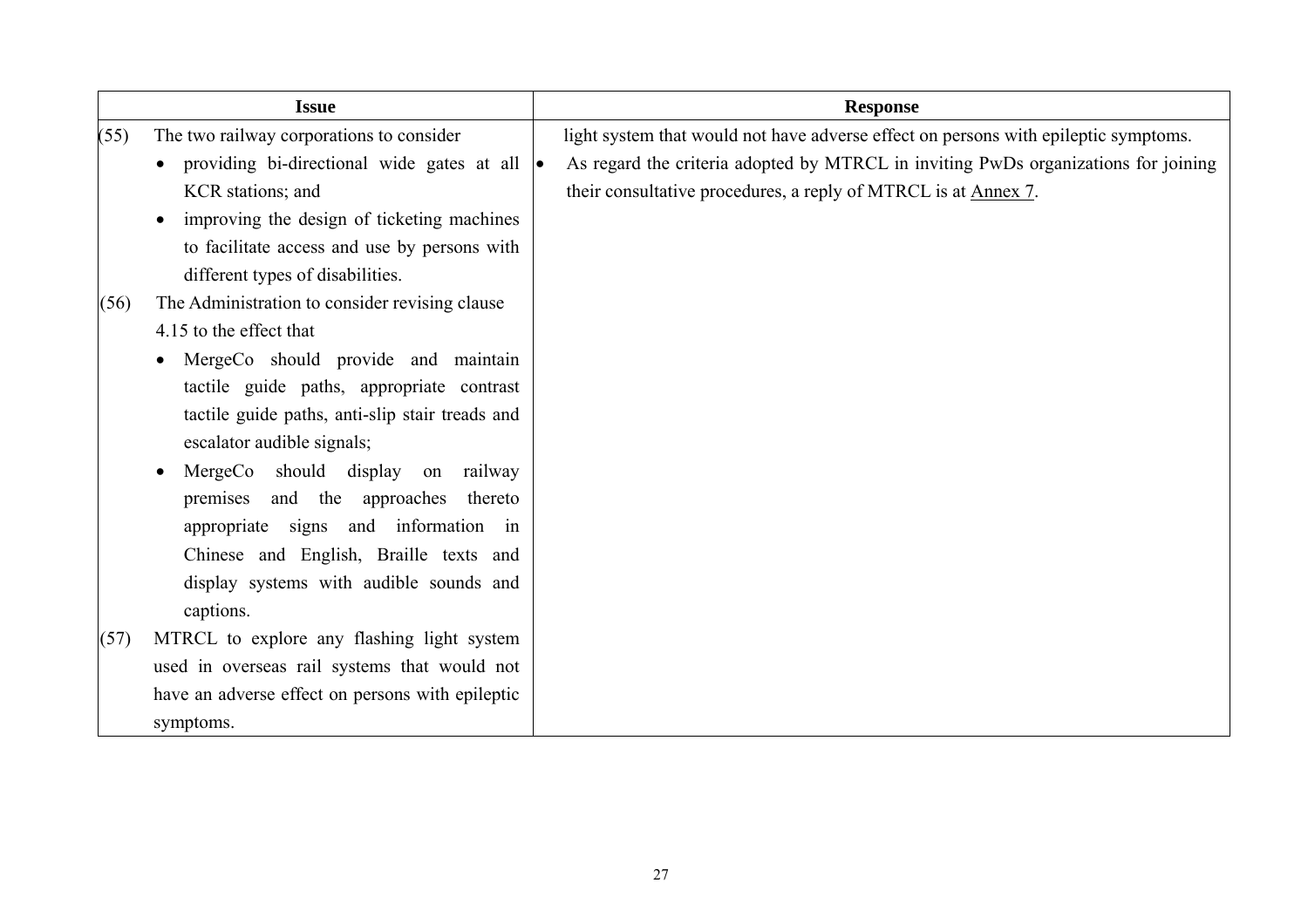|      | <b>Issue</b>                                                | <b>Response</b> |
|------|-------------------------------------------------------------|-----------------|
| (58) | The Administration to consider revising clause              |                 |
|      | 14.1 to include records of $-$                              |                 |
|      | reliability of facilities provided for persons<br>$\bullet$ |                 |
|      | with disabilities (PwDs); and                               |                 |
|      | number of assistance required by PwDs.<br>$\bullet$         |                 |
| (59) | The Administration to consider adding a new                 |                 |
|      | Customer Service Pledge on the reliability of               |                 |
|      | facilities provided to persons with disabilities            |                 |
|      | viz. wheelchair lifts, stair lifts, escalator audible       |                 |
|      | devices, Braille plates, flashing system map,               |                 |
|      | bi-directional wide gates, toilets for PwDs, lifts          |                 |
|      | and tactile guide paths for the visually impaired.          |                 |
|      | (Clause 4.12.3)                                             |                 |

#### Note:

- (1) The two railway corporations have made considerable progress in their consultation with staff on staff-related matters. They will report to the Bills Committee in due course.
- (2) In response to members' request for provision of information for the Shatin to Central Link, the Administration is consolidating relevant information and will provide the relevant information in due course.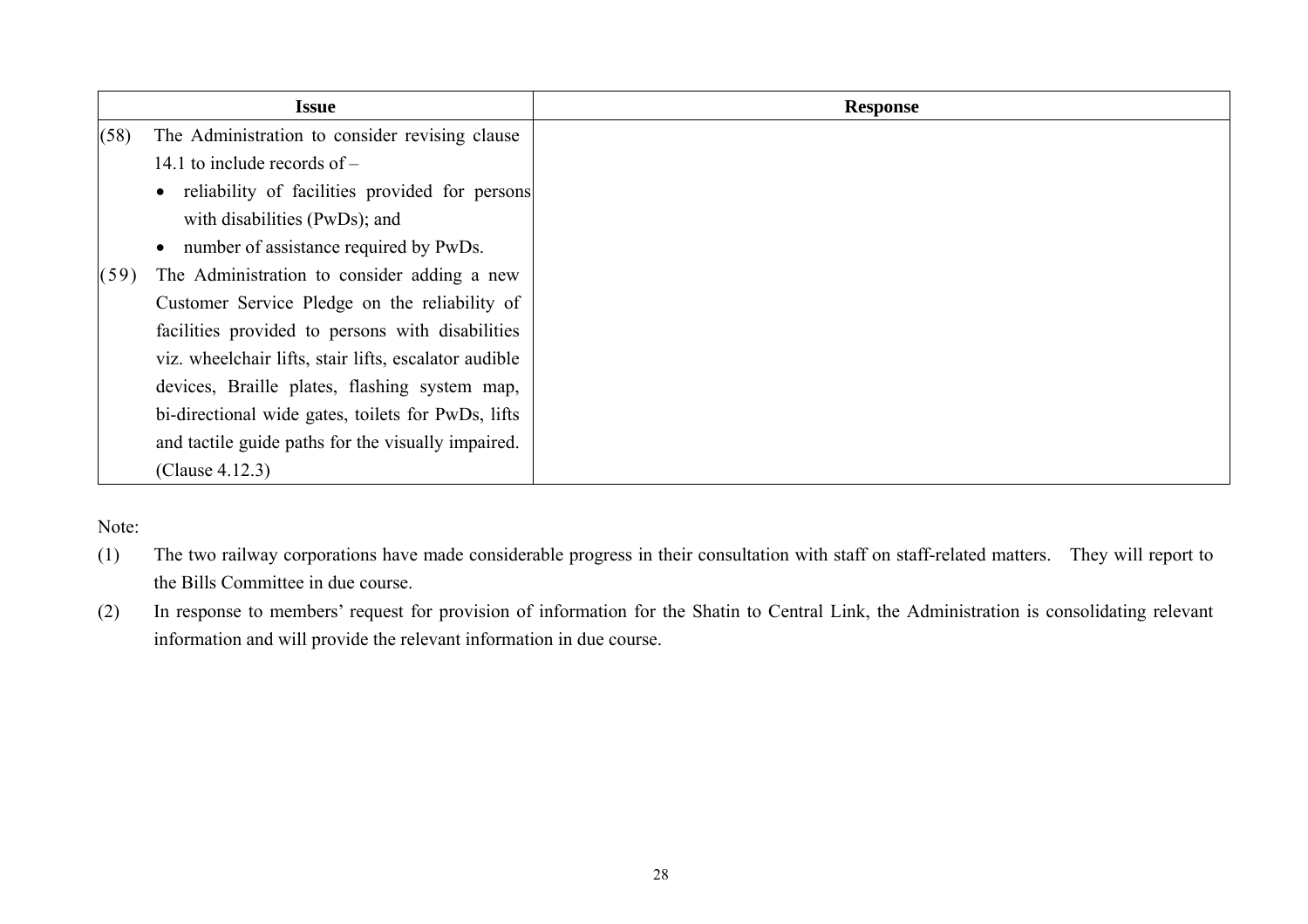### **Annex 1**

## **Data and information submitted by MTRCL in respect of the wrong deduction of Octopus fares at Kowloon Tong Station on 10 January 2007**

- 1. Device Exception Alert:
	- Report of alerts generated and sent to Station Controller about a ticket gate machine which has not been in communication with the Station Accounting System (SAS) in the last 4 hours. That means the machine may not be functioning properly and needs prompt attention.
- 2. AFCOIS CSC Disconnected Device Report:
	- Report generated after close of traffic every day summarizing incidents where any ticket gate machine that has lost communication with the SAS during the operating day.
- 3. Gate CSC Usage Discrepancy Report:
	- A daily summary report capturing transaction data from all entry/exit gates of each respective station and that of the Station Accounting System, highlighting any discrepancy detected.
- 4. Control of Work on Automatic Fare Collection System Instructions
	- Information on maintenance process and procedures.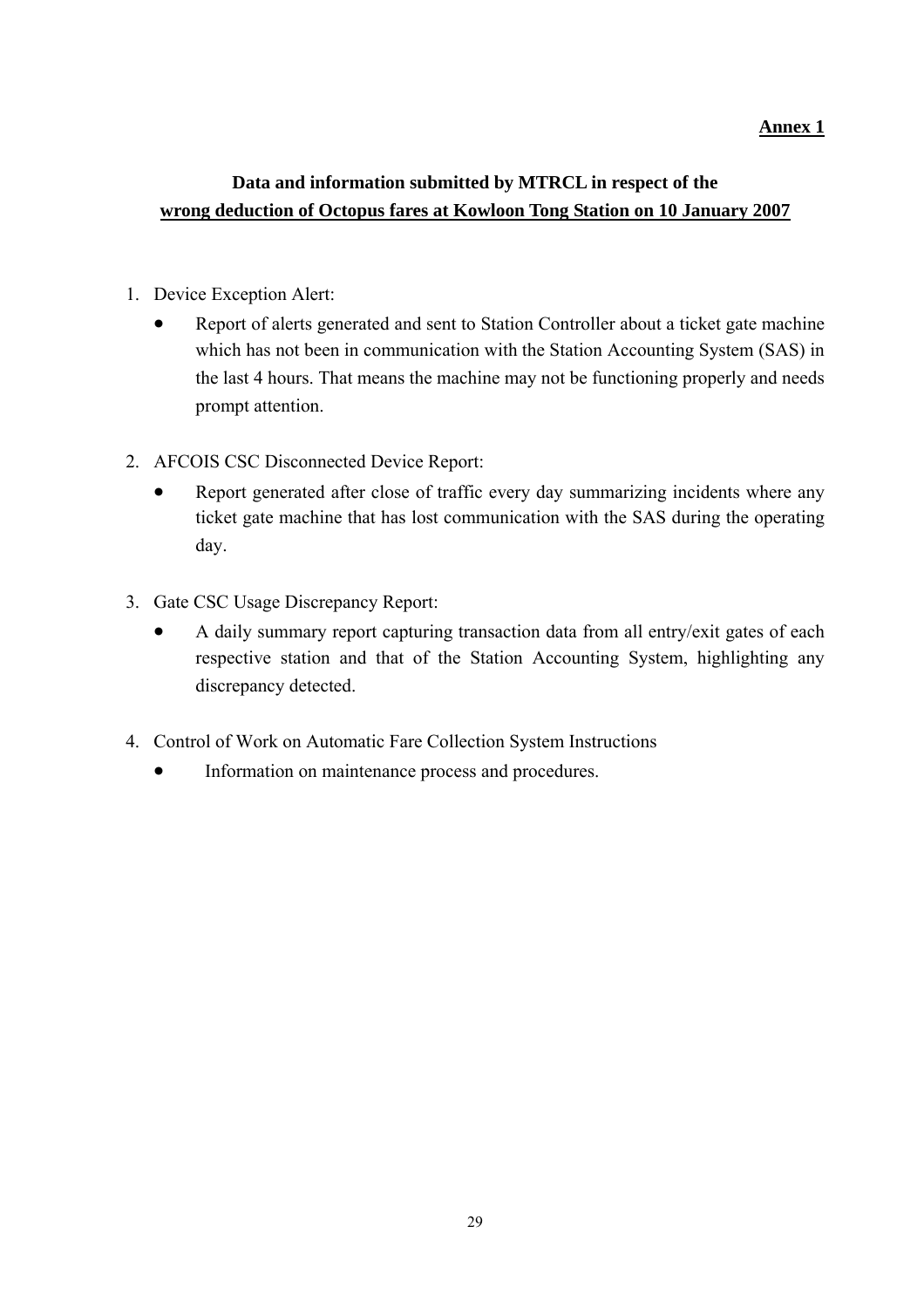## **Retrofit of Automatic Platform Gates (APGs) at Above Ground MTR Stations – Response of MTRCL**

- The Corporation is studying the installation of Automatic Platform Gates (APGs) at above ground stations. There are a number of difficulties in constructing such platform gates in an operating railway environment.
- Many of these are similar to the problems encountered and overcome in the Platform Screen Door (PSD) retrofit project. The primary lesson learned from that project is that detailed study and planning at the initial stages are essential to the overall success of the project.
- The key issues that are specific to the installation of APGs include the following:
	- (a) Platform edge loading in the Platform Screen Door retrofit project, part of the load is taken via the header structure whereas the remaining load is transmitted to the platform. In the case of the APG, all the loads have to be taken by the platform edge structure. Given these loads will not be part of the original platform design, a more substantial modification is deemed necessary. Therefore, detailed study is required to understand the platform edge loading and design suitable modifications to the platform edge structure to take up this additional load.
	- (b) Ventilation with the provision of APG, we have yet to examine to what extent how the movement of air be affected on the platform. Detailed study and trials are required to understand the effect of APGs on the station ventilation in order to develop a solution that will ensure the best possible environment on the platform for passengers.
	- (c) Earthing Protection with the APG retrofitted to the platform edges close to open areas, electrical potential between the train body and APG structure would need to be properly addressed in the design and installation process. Detailed study on the earthing system of individual stations is required.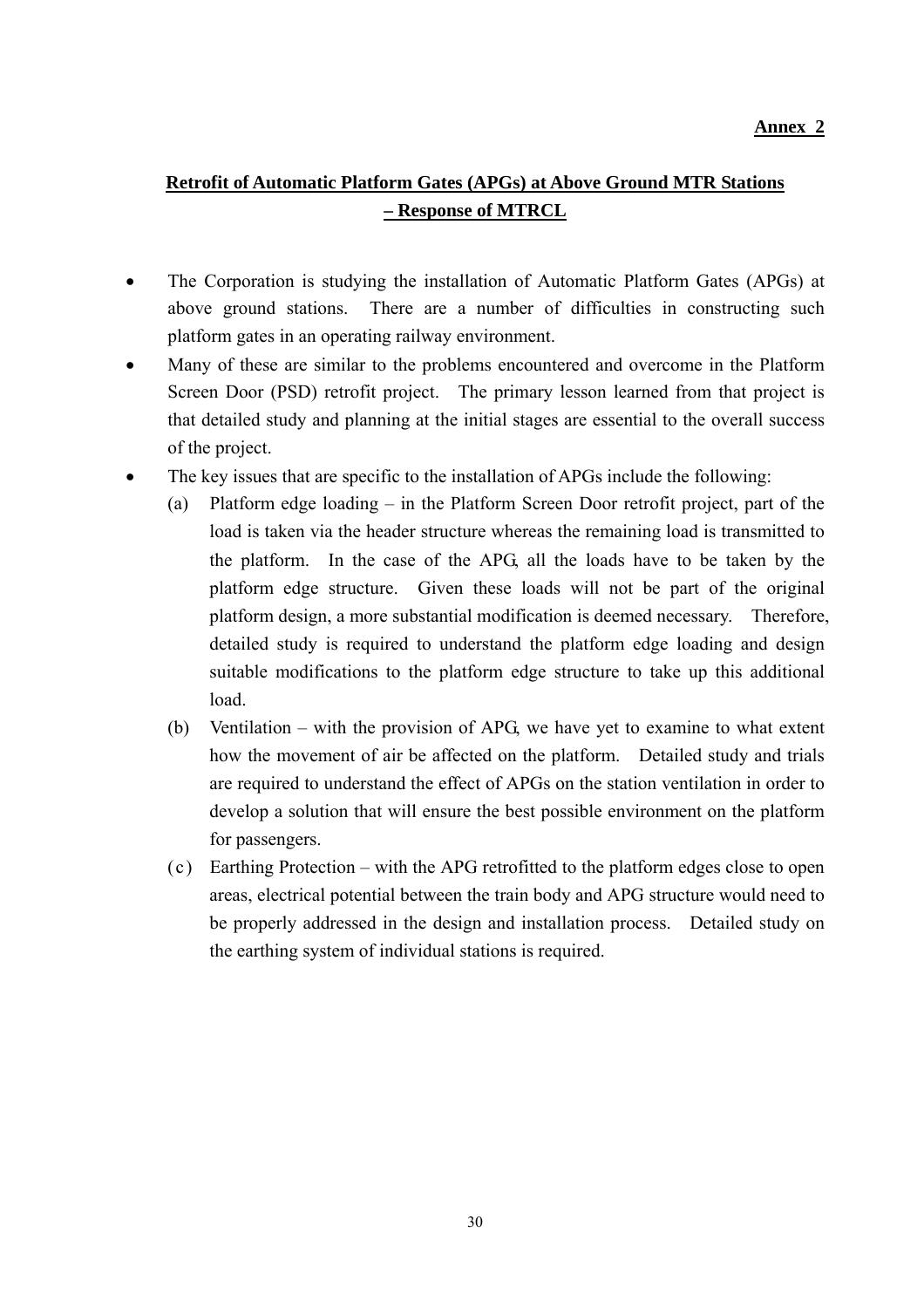### **Issues Relating to Noise Generated by Railway Operations and Maintenance Activities - Response from EPD**

- **(i) The Administration to provide details on the statutory limits of the noise emitted due to railway operations and whether it is appropriate to make reference to noise limits of overseas jurisdictions in setting the limit, and the two railway corporations' measures to rectify the exceedance cases.** 
	- 1.1 Section 13 and section 37 of the Noise Control Ordinance (NCO), CAP 400 are applicable to train traffic noise and the noise limits are contained in the "Technical Memorandum for the Assessment of Noise from Places other than Domestic Premises, Public Places and Construction Sites" issued under the NCO. Section 13 of the NCO stipulates that where the Authority is satisfied that noise is emanating from any place other than domestic premises, a public place or a construction site, the Authority may issue a noise abatement notice in accordance with the "Technical Memorandum for the Assessment of Noise from Places other than Domestic Premises, Public Places or Construction Sites" to the owner or occupier of the place from which the noise emanates. The owner or the occupier is required to abate the noise to a level that does not exceed standard within the period specified. Section 37 of the NCO stipulates that "Section 13 shall apply to the Mass Transit Railway Corporation and the Kowloon-Canton Railway Corporation (KCRC) only as far as is practicable and compatible with the discharge of any function or exercise of any power or duty conferred or imposed upon them according to law".
	- 1.2 The "Technical Memorandum for the Assessment of Noise from Places other than Domestic Premises, Public Places or Construction Sites" stipulates that the Acceptable Noise Level (ANP) of the relevant source assessed at Noise Sensitive Receiver (NSR) location should not exceed the level as set out in the table as below. The corresponding statutory noise limits are in terms of Leq (30min) (i.e. A-weighted equivalent continuous sound pressure level measured over a 30-minute period).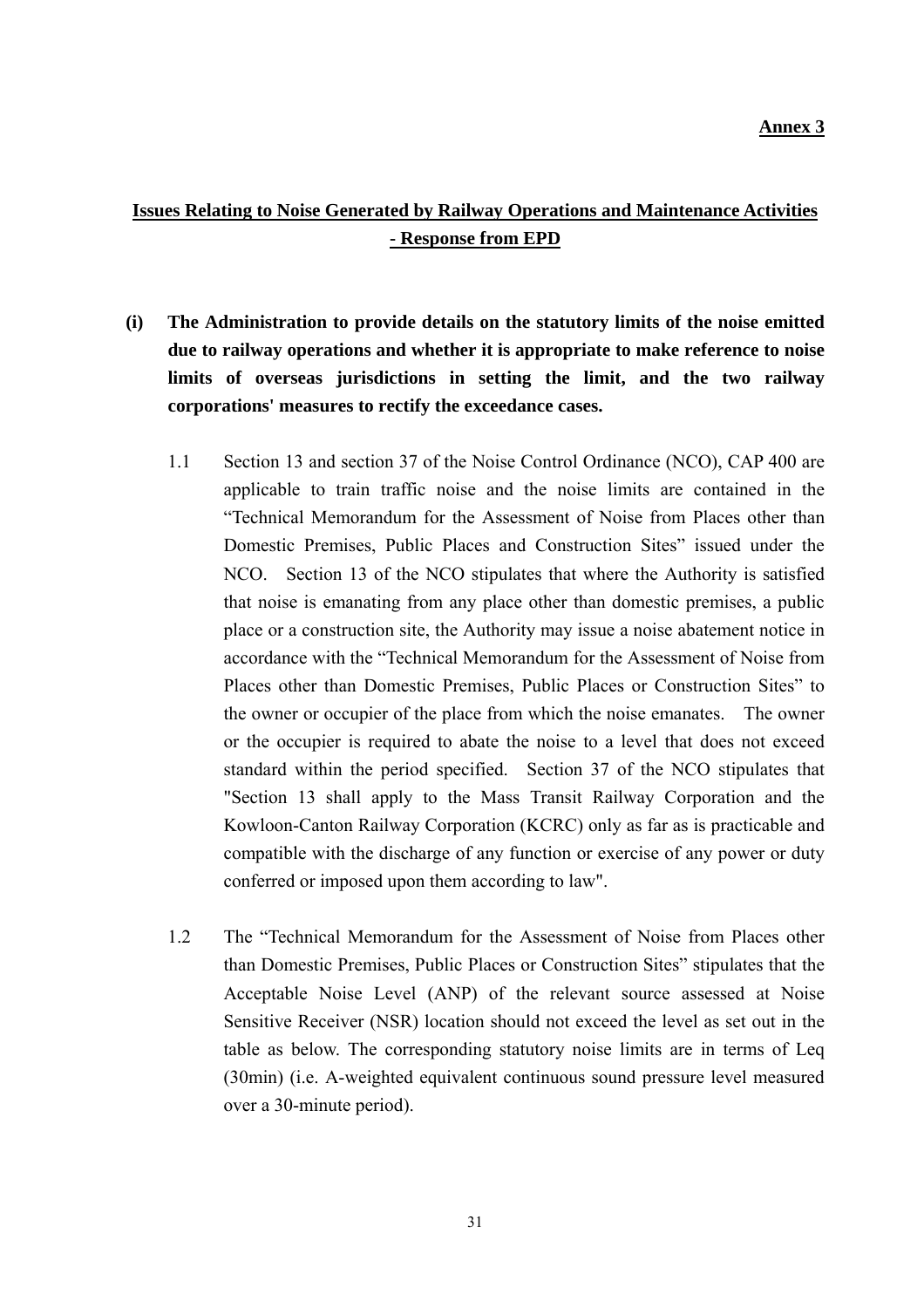|                                               | Area Sensitivity Rating $^{(1)(2)}$ |                    |                    |  |
|-----------------------------------------------|-------------------------------------|--------------------|--------------------|--|
| Time period                                   | $\mathcal{L}(\mathbf{A})$           | "R"                | ``C"               |  |
| $\vert$ Day (0700 to 1900 hours) and          | $60 \text{ dB}(A)$                  | $65 \text{ dB}(A)$ | $70 \text{ dB}(A)$ |  |
| Evening (1900 to 2300 hours)                  |                                     |                    |                    |  |
| Night $(2300 \text{ to } 0700 \text{ hours})$ | $50 \text{ dB}(A)$                  | 55 $dB(A)$         | $60 \text{ dB}(A)$ |  |

*Note:* 

*(1) Determination of Area Sensitivity Rating is at Appendix 1.* 

- *(2) The noise level is assessed at the noise sensitive receiver location in terms of Leq (30min) (i.e. A-weighted equivalent continuous sound pressure level measured over a 30-minute period).*
- 1.3 There is a set of ANLs under stringent legislation in Hong Kong to control, inter alia, noise generating from train traffic; whereas most of other oversea countries do not have statutory noise limits for controlling train traffic noise. Those countries mainly adopt planning standards through landuse planning to reduce the train traffic noise for new railway lines under planning.
- 1.4 It should also be noted that we have adopted a period of 30-minute for assessing the noise generated from those existing train services in Hong Kong while the standard for other countries or regions (e.g. UK and Australia) is to measure the average noise level during an interval of 6 to 24 hours and compare that with its ambient noise level for assessment. This will result in greater chances of meeting the noise level.
- 1.5 In fact, the statutory control standard in Hong Kong under the NCO is more stringent that the planning standards of UK and Australia. A comparison is set out below:

|                     |                        | Country/Area Noise Standard/Limit Duration for Measuring Noise Standard |  |  |
|---------------------|------------------------|-------------------------------------------------------------------------|--|--|
| Hong Kong           | $60-70 \text{ dB}(A)$  | Time for measurement: $0700 - 2300$                                     |  |  |
| (statutory)         | Leq $(30 \text{ min})$ | (Equivalent continuous noise level for 30 minutes)                      |  |  |
|                     | $50 - 60$ dB(A)        | Time for measurement: $2300 - 0700$                                     |  |  |
|                     | Leq $(30 \text{ min})$ | (Equivalent continuous noise level for 30 minutes)                      |  |  |
| <b>UK</b>           | $68 \text{ dB}(A)$     | Time for assessment: $0600 - 2400$                                      |  |  |
| $(\text{planning})$ | Leq $(18h)$            | (Equivalent continuous noise level for 18 hours)                        |  |  |
|                     | $63 \text{ dB}(A)$     | Time for assessment: $0000 - 0600$                                      |  |  |
|                     | Leq $(6h)$             | (Equivalent continuous noise level for 6 hours)                         |  |  |
| Australia           | $65 \text{ dB}(A)$     | Equivalent continuous noise level for 24 hours                          |  |  |
| (Queensland)        | $\text{Leg}(24h)$      |                                                                         |  |  |
| $(\text{planning})$ |                        |                                                                         |  |  |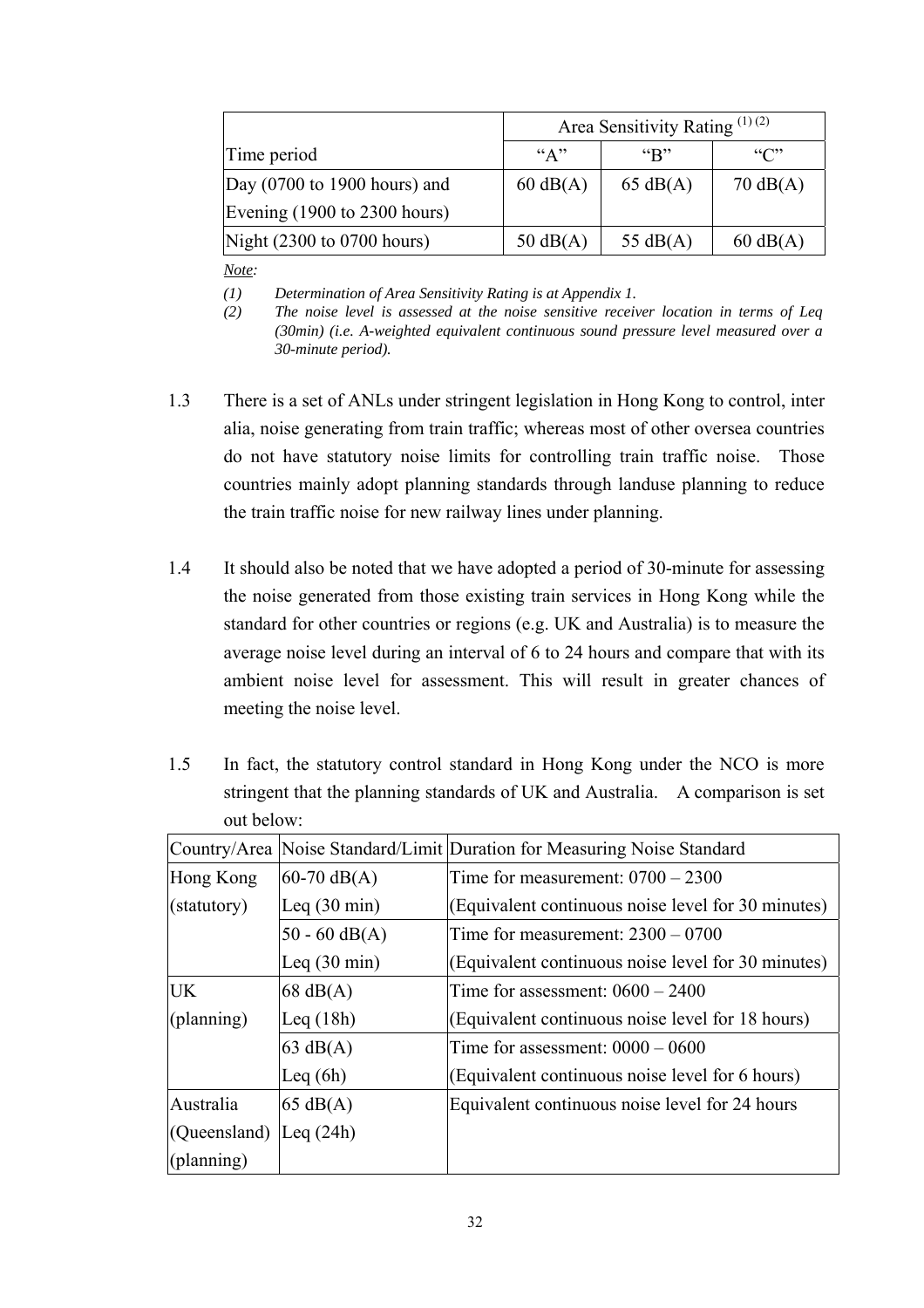- 1.6 When the Environmental Protection Department (EPD) receives complaint about noise from operation of MTR and KCR services, EPD will assess the noise level and ask the relevant railway corporation to implement noise mitigation measures as far as is practicable.
- **(ii) The Administration to provide details on the criteria the Environmental Protection Department (EPD) would consider in issuing the Construction Noise Permits to KCRC for the railway maintenance works under the Noise Control Ordinance (NCO) (Cap. 400).**
	- 2.1 Railway maintenance works belongs to construction activities. Similar to other construction activities which are subject to control by the Government, the noise of the railway maintenance works is subject to regulation of the "construction noise permit" system stipulated in section 6 of the NCO. Carrying out construction works during the restricted hours (i.e. from 7.00 pm to 7.00 am each night and whole day of Sundays and public holidays) has to apply for "construction noise permit" (CNP).
	- 2.2 The statutory limits of the noise emitted due to railway maintenance works is set out in the "Technical Memorandum on Noise from Construction Work other than Percussive Piling". Relevant information is set out below:

|                                            | Area Sensitivity Rating $^{(1)(2)}$ |                    |                    |
|--------------------------------------------|-------------------------------------|--------------------|--------------------|
| Time period                                | $A$ "                               | $~\rm$ "R"         | C                  |
| All days during the evening (1900 to 2300) | $60 \text{ dB}(A)$                  | $65 \text{ dB}(A)$ | $70 \text{ dB}(A)$ |
| and general holidays (including<br>hours)  |                                     |                    |                    |
| Sundays) during the day-time and evening   |                                     |                    |                    |
| $(0700 \text{ to } 2300 \text{ hours})$    |                                     |                    |                    |
| All days during the night-time (2300 to    | $45 \text{ dB}(A)$                  | $50 \text{ dB}(A)$ | 55 $dB(A)$         |
| $0700$ hours)                              |                                     |                    |                    |

*Note:* 

*(1) Determination of Area Sensitivity Rating is at Appendix 1.* 

*(2) The noise level is measured at the noise sensitive receiver location in terms of Leq(5 min) (i.e. a weighted equivalent continuous sound pressure level measured over a 5-minute period).* 

2.3 Under special circumstances, a CNP may be granted even if the construction noise level exceeds the ANL if it can be demonstrated to the satisfaction of EPD that to carry out the construction work during restricted hours would cause less public annoyance or inconvenience than would be caused by carrying out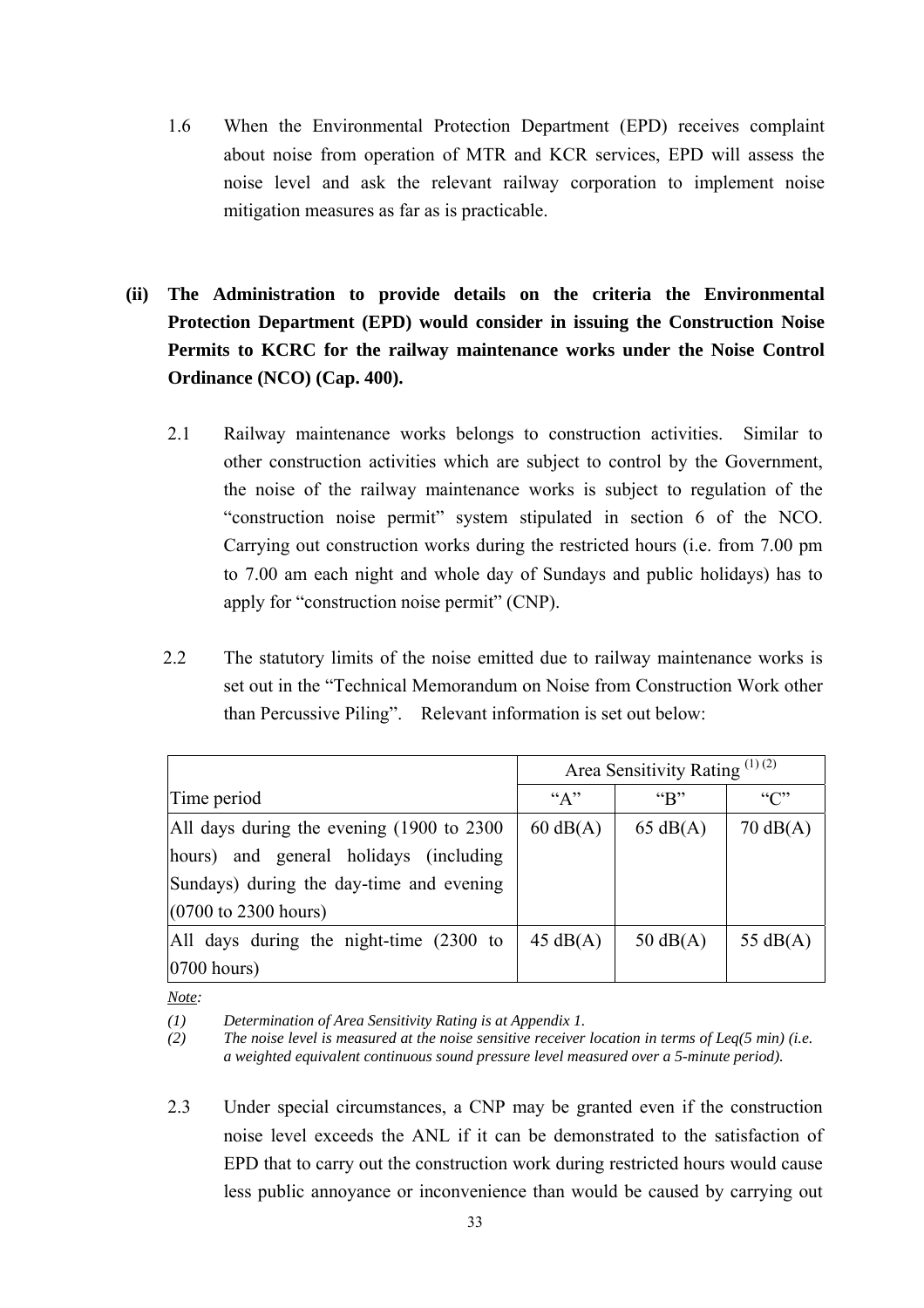the construction work during non-restricted hours. Therefore, if refusal to grant CNP may force the railway maintenance activities to be carried out during day time and result in serious service disruption or suspension, EPD may issue and grant a CNP to the relevant railway corporation in accordance with the provisions for special cases as stipulated in the "Technical Memorandum on Noise from Construction Work other than Percussive Piling". EPD will require the relevant railway corporation to adopt the working practices that generates the lowest level of noise as far as practicable specifying such requirements in the CNP. If it is known to the EPD at the time of issue of the CNP that there are specific and practicable methods available, such as the use of specially silenced items of powered mechanical equipment, acoustic screens and other noise control measures, EPD will specify such requirements in the CNP.

- 2.4 To ensure safe operation of the railway and safety of maintenance staff, railway maintenance activities have to be carried out during night time after the shut-down of passenger train service. Due to this arrangement, EPD has issued CNP to KCRC for carrying out railway maintenance work during night time.
- 2.5 EPD has been regularly reviewed the CNP permit conditions and liaise with KCRC to ensure that noise from the maintenance activities could be kept to the minimum. EPD will continue its effort in this aspect. Should there be a breach of permit condition, KCRC is liable to prosecution under the NCO.
- **(iii) The Administration to consider stipulating in the IOA the requirement for MergeCo to comply with the guidance notes, practice notes and advice as might be issued by the Government from time to time relating to the noise level emitted due to maintenance works.** 
	- 3.1 According to EPD, noise from railway maintenance work is statutorily controlled under the mechanism in accordance with the NCO. Besides, the CNPs are statutory documents. The permit holder is liable to prosecution if the permit conditions are breached. Therefore, EPD does not have any plan to formulate any other guidance notes or practice note.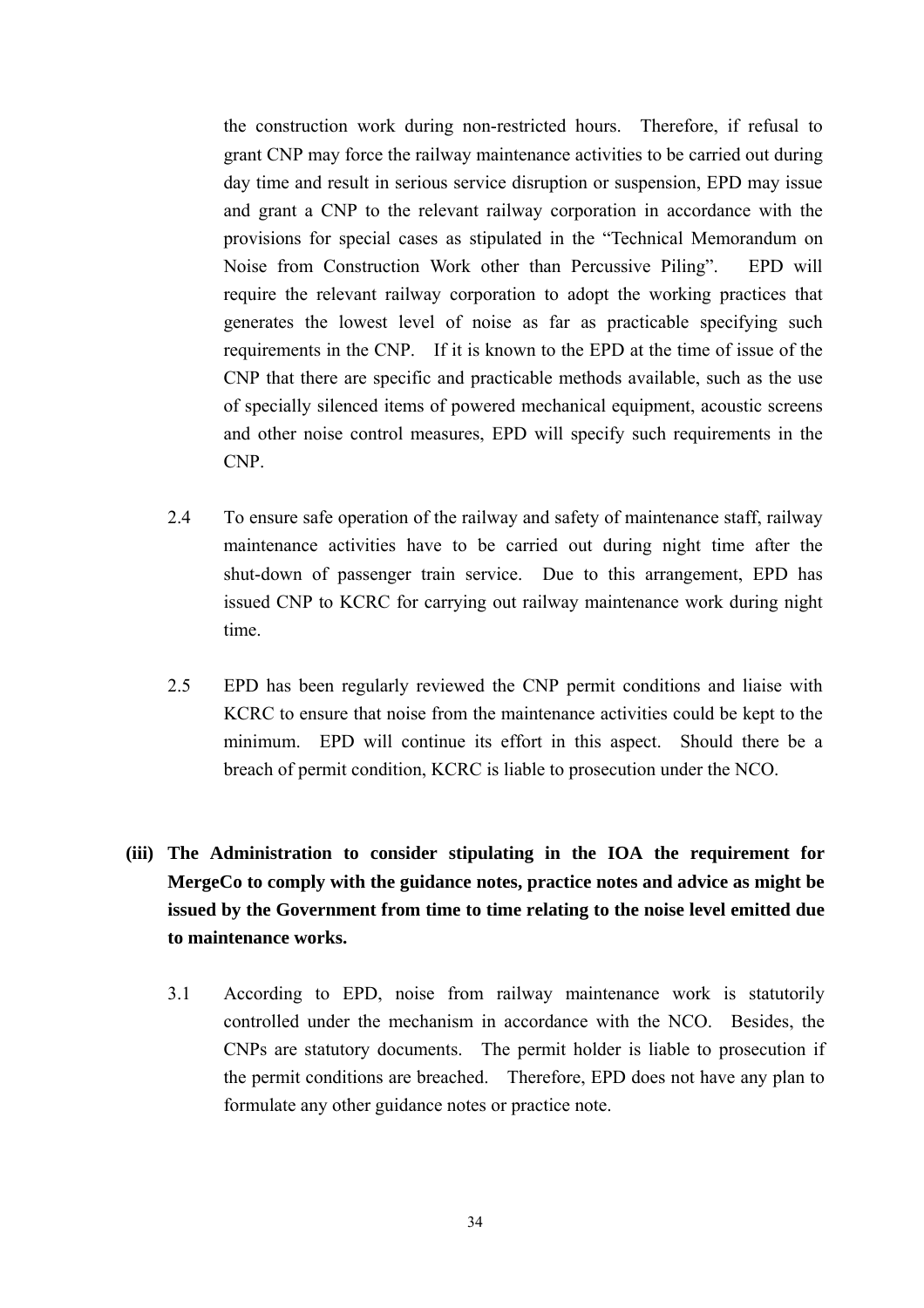#### **Appendix 1**

#### **Determination of Area Sensitivity Rating (ASR)**

 Any domestic premises, hotel, hostel, temporary housing accommodation, hospital, medical clinic, educational institution, place of public worship, library, court of law or performing arts centre shall be considered to be a Noise Sensitive Receiver (NSR). The Authority shall determine the appropriate Area Sensitivity Rating (ASR) for the NSR under consideration from the table below.

|                                | Degree to which NSR Is affected<br>By Influencing Factor $(IF)^{(1)}$ | <b>Not</b>        | Indirectly     | Directly                |
|--------------------------------|-----------------------------------------------------------------------|-------------------|----------------|-------------------------|
| Type of<br>Area Containing NSR |                                                                       | Affected $^{(2)}$ | Affected $(3)$ | Affected <sup>(4)</sup> |
| (i)                            | Rural area, including country parks $(5)$ or                          | A                 | B              | B                       |
|                                | village type developments                                             |                   |                |                         |
| (ii)                           | Low density residential area consisting of                            | A                 | B              | $\subset$               |
|                                | low-rise or isolated high-rise developments                           |                   |                |                         |
| (iii)                          | (6)<br>Urban area                                                     | B                 | $\Gamma$       | $\mathsf{\Gamma}$       |
| (iv)                           | Area other than those above                                           | B                 | B              | $\subset$               |

Note:

<sup>(1) &</sup>quot;Influencing Factor (IF)" – any industrial area (an area which consists of a number of factories or industrial establishments), major road (a road with an annual average daily traffic flow in excess of 30,000) or the area within the boundary of Hong Kong International Airport shall be considered to be an IF.

<sup>(2) &</sup>quot;not affected" means that the NSR is at such a location that noise generated by the IF is not noticeable at the NSR; and

<sup>(3) &</sup>quot;indirectly affected" means that the NSR is at such a location that noise generated by the IF, whilst noticeable at the NSR, is not a dominant feature of the noise climate of the NSR;

<sup>(4) &</sup>quot;directly affected" means that the NSR is at such a location that noise generated by the IF is readily noticeable at the NSR and is a dominant feature of the noise climate of the NSR;

<sup>( 5 ) &</sup>quot;country park" means an area that is designated as a country park pursuant to section 14 of the Country Parks Ordinance;

<sup>(6) &</sup>quot;urban area" means an area of high density, diverse development including a mixture of such elements as industrial activities, major trade or commercial activities and residential premises.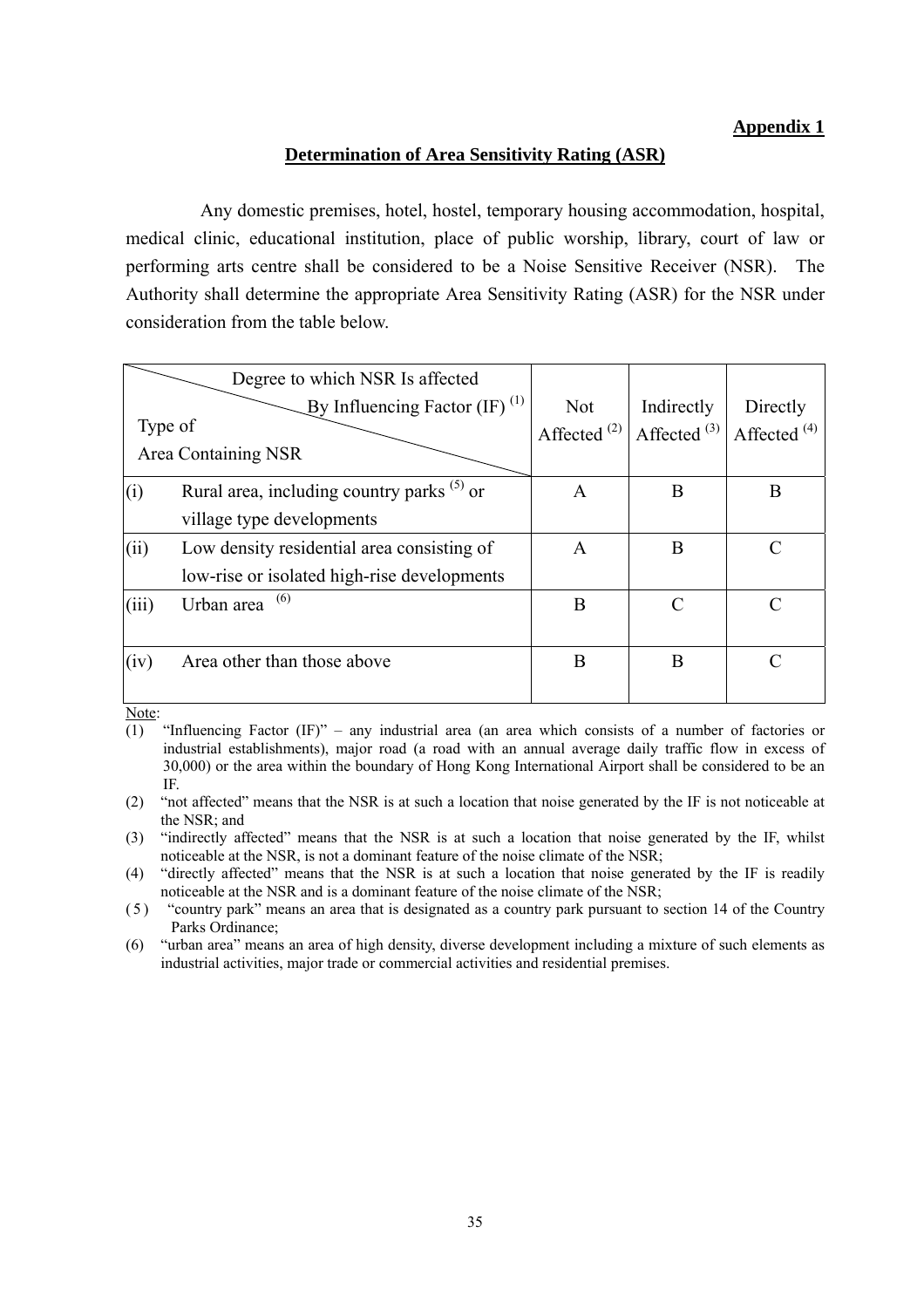# **Matters concerning excessive noise generated by rail operation and maintenance works – Response from the railway corporations**

### **Kowloon-Canton Railway Corporation (KCRC)**

### East Rail Operation

1.1 To improve the living environment of the residents along East Rail, KCRC had adopted a number of measures to reduce train operational noise.

- With an investment of some \$0.9 billion, the launch of the "Train Noise" Abatement Scheme" involving the construction of noise barriers at a number of locations along East Rail had benefited about 130,000 residents. All these works were completed in 2002 The location of these noise barriers include: Tai Wo Station, Sha Tin Hin Keng Estate, Tai Po Market, Fanling Centre, Tai Wai Tsuen Nam Road, Tai Wai Man Lai Court, Ho Man Tin Street, Peace Avenue, Tai Po (North)/ Fanling (South), Kowloon Tong Tat Chee Avenue, Kowloon Tong Fa Po Street, Kowloon Tong Cumberland Road, Kowloon Tong True Light Lane, Mongkok Embankment Road, Tai Po Old Market, Tai Po Tau, Tai Po Pan Chung Village, Tai Po New Fishermen's Village, Hong Lok Yuen (North), Hong Lok Yuen (South), Wo Che and University Station.
- The noise barrier project at Lok Lo Ha of Fo Tan is planned;
- Close monitoring of noise generated by the friction of wheels and rail track;
- Regular grinding of rail tracks in order to retain a smooth interface between the wheels and the rail track; and
- Replacement the materials of the crossover of rail tracks so as to reduce the noise generated when trains run on the crossover points.

1.2 To abate noise generated by maintenance works, KCRC has undertaken a number of noise mitigation measures, for example:

- Expedited the phased replacement of some large old maintenance machines by advanced quiet machines is being speeded up. KCRC has planned to advance the replacement schedule of a 1.2-ton crane and a multi-purpose vehicle respectively by 4 and 5 years in 2010, to reduce the noise of the maintenance works;
- Introduced mitigation measures requested by the Environmental Protection Department (EPD) such as installation of acoustic screens or noise absorbent materials for older machines;
- Installed power supply points along East Rail to replace the portable power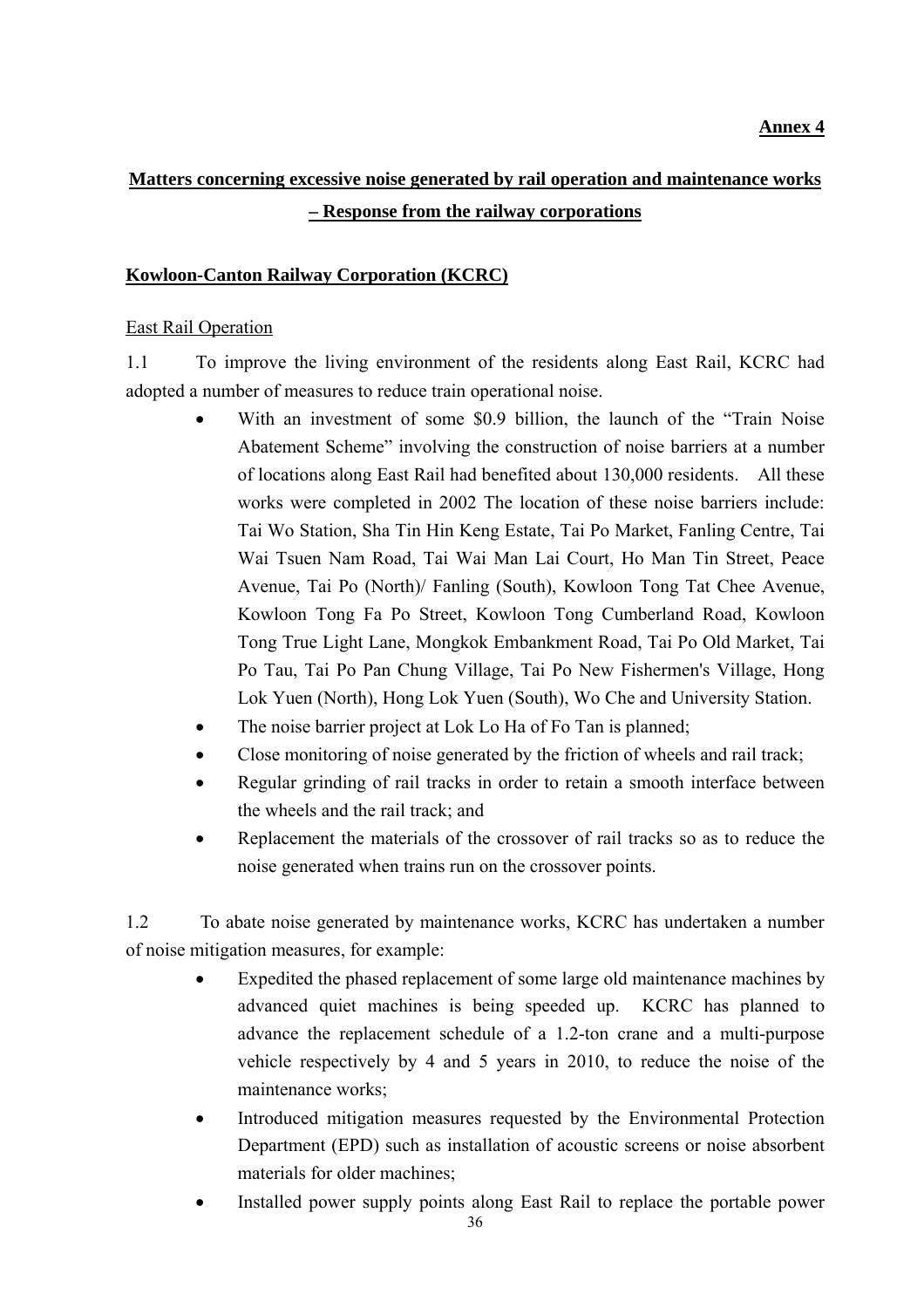generators;

- Purchased five new diesel locomotives to carry construction trucks during the maintenance works;
- Purchased an advanced and quietest crane to replace the old one; and
- Installed a new tamper with built-in noise abatement features ensuring quieter operation was introduced for East Rail maintenance works; and,

1.3 KCRC will continue to study the various new techniques for noise abatement and adopt the latest technology in the designing new trains and planning of new railways.

### East Rail freight / engineering wagons

1.4 KCRC has also adopted the following measures to abate the operation noise of East Rail freight / engineering wagons:

- Five quieter locomotives were introduced in 2004 to replace the old ones, and as far as possible, arrangements have been made for freight wagons and engineering wagons to be hauled by the new locomotives;
- To lower the night-time freight wagon noise level, KCRC has rescheduled the timetable for freight wagon operations, advancing the operation of the last freight wagon to sometime before 11:00 pm to minimise impacts on the residents along East Rail;
- Since 2001, the old diesel locomotives have been equipped with mufflers and noise absorbent materials;
- The freight volume of freight wagons has been reduced. Twin diesel locomotives will be used if heavy loads are to be hauled; and
- Lubrication oil is checked on a regular basis to ensure that the generator of the diesel locomotive is in optimal conditions.

### West Rail

1.5 West Rail has adopted the following facilities/design to abate the train operation noise level:

- All trains have been equipped with noise absorbent installations and a multi-plenum noise attenuation system;
- Noise barriers are made of noise absorbent materials (the parapets along both sides of the viaduct); and
- As far as possible, floating slab tracks and resilient plates have been used in designing the railway infrastructure and the permanent way to minimise vibrations transmitted by the viaduct structure.
- 1.6 West Rail conducts regular inspection and maintenance as well as makes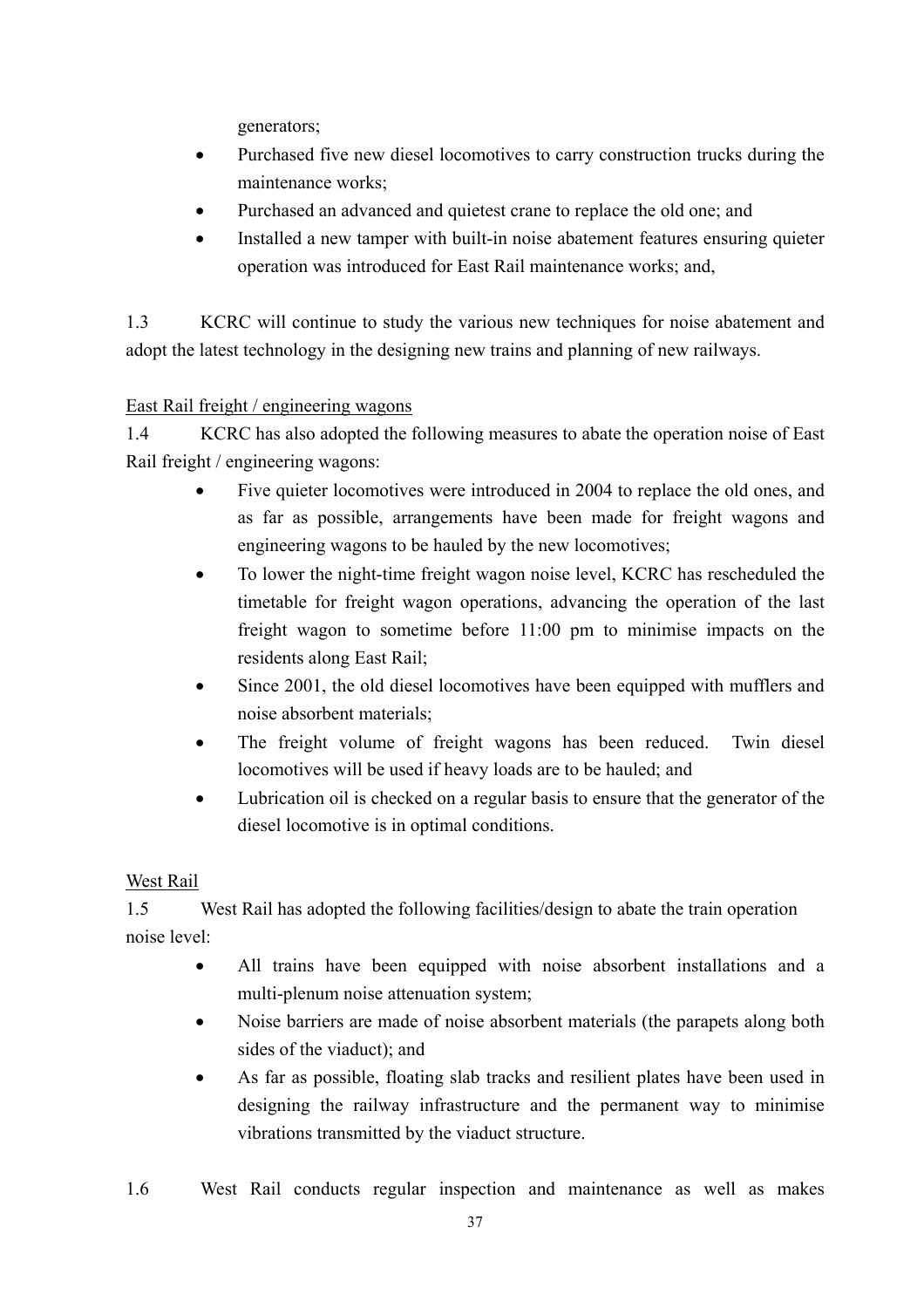arrangements for rail grinding according to actual needs to minimise noise generated from the friction between train wheels and rail tracks.

### Ma On Shan Rail

1.7 Ma On Shan Rail has adopted measures similar to those of West Rail to minimise noise generated from train operations and maintenance:

- Trains have been equipped with noise absorbent installations as well as under-car noise absorbent materials;
- Noise absorbent features have been added to both sides of the viaduct and noise barriers (the parapets along both sides of the viaduct) have been installed on some viaduct sections; and
- Rubber pads have been installed to support the track slab so as to attenuate noise generated from the friction between train wheels and rail tracks.

### Light Rail

1.8 To ensure Light Rail operations can meet with the environmental requirements, KCRC has been proactively adopt the following noise abatement measures:

- Regularly monitor and record noise measurement at the affected sites, and arrange rail grinding according to actual needs;
- Impose train speed restriction at individual road sections and remind Light Rail drivers to pay attention to train speed when driving and the applying braking system;
- Install automatic water sprinkling system at some of the road sections to reduce friction between wheels and rail tracks during operation; and
- Follow stringent maintenance and repair procedures including regular inspection of rail tracks, lubricator and water sprinkling system; arrange rail grinding and maintenance works where necessary, and regularly repair and inspect train wheels; and

1.9 KCRC believes that after adopting the above noise abatement measures, the operational noise of Light Rail could be further reduced.

### **MTR Corporation Limited (MTRCL)**

- 2.1 The Corporation achieves its noise mitigation policy by
	- implementing intensive rail and wheel maintenance to reduce the normal wear and tear and to keep its noise source to the minimum practicable;
	- employing the most practical mitigation measures as appropriate to reduce the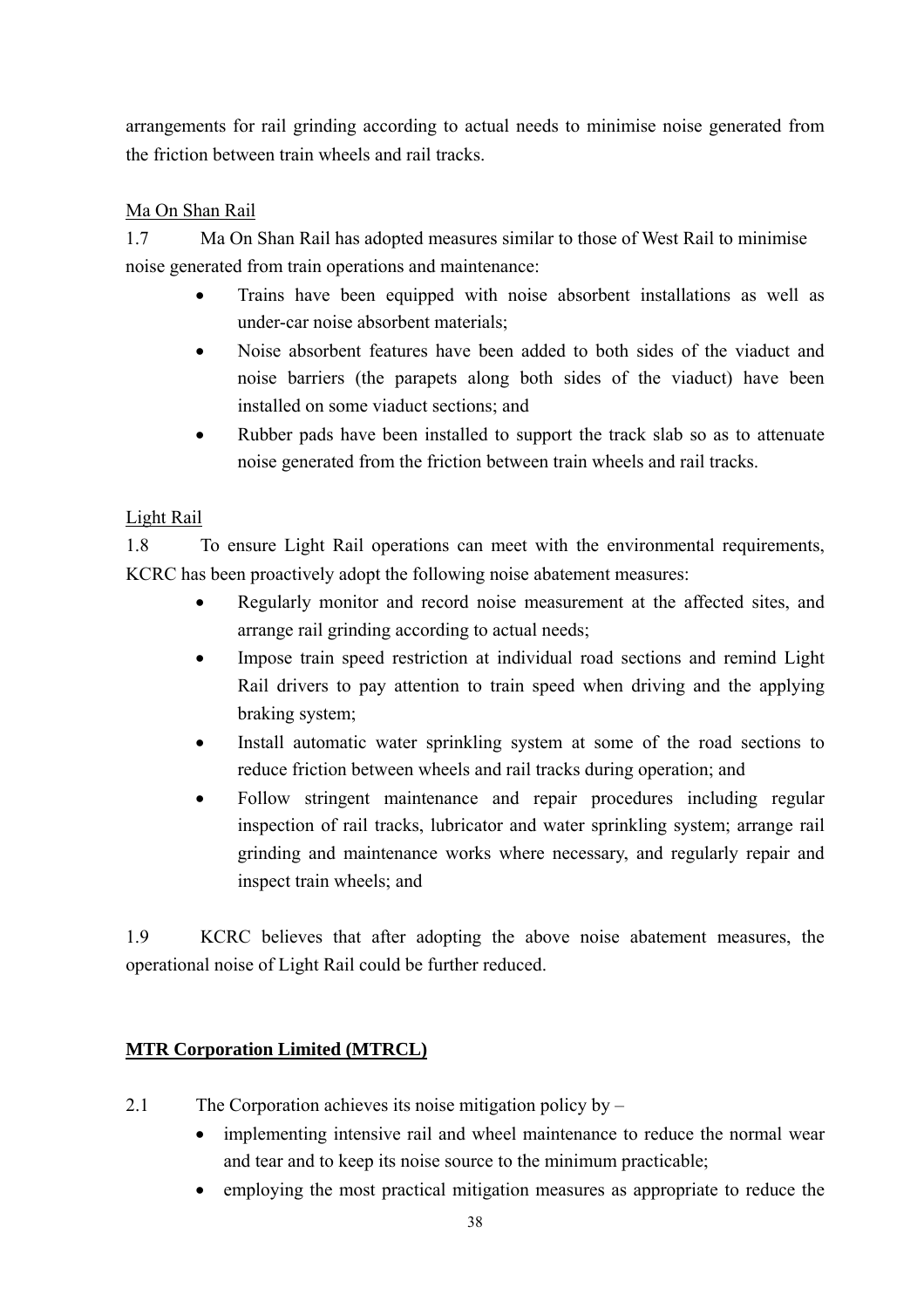propagation of noise;

- utilizing the latest available and proven technology in the design of new railways; and
- regular monitoring of noise and related issues.

2.2 The Corporation continues to keep abreast of the current international practices and development on rail noise and maintenance. Professional advice from railway experts in track and vehicle design and noise and vibration issues is also sought from time to time. After a series of extensive studies, track investigations and field trials carried out by a renowned international expert on rail / wheel technology, advice has been taken on board by the Corporation which initiated the following key measures in reducing train noise –

- Adoption of a unique wheel and rail profile
- Invested in a highly sensitive and automated rail grinding machine to enhance the rail grinding programme, and limit excessive rail wear;
- Fine tuned the profile of the train wheels at regular intervals; and
- Employed high quality lubricant to reduce squeal and wear

2.3 Rather than using mechanical braking to slow the trains and create noise, the Corporation completed a conversion programme in 1995 to use the reversal of the traction motor current to reduce the speed of the train. Not only does this minimize the noise generated from braking, but also allows a recovery of electricity, a further environmental benefit. In addition, Wheel dampers have been installed on passengers trains on the MTR Tsuen Wan Line, Kwun Tong Line and Island Line to reduce squealing noise.

2.4 The Corporation has installed noise enclosures between Kwai Hing and Kwai Fong , between Shau Kei Wan Tunnel Portal and Heng Fa Chuen, at Tung Chung Station and Tsing Yi Station. Noise barriers have been implemented at Tsui Wan Estate in Chai Wan, Tung Chung, Tsing Yi and Mei Foo. Provisions for additional barriers have been included at Siu Ho Wan, Yam O and between Mei Foo and Olympic Stations. These will be implemented when required due to increasing train services as agreed with the Environmental Protection Department (EPD).

2.5 At the most noise sensitive areas, trains can be operated at restricted speed, i.e. the open section at Heng Fa Chuen and Tsuen Wan in the night time after 23:00 hour to 07:00 hour in the following morning. Given its direct impact on passenger service, operating trains at restricted speed will only be used in exceptional cases.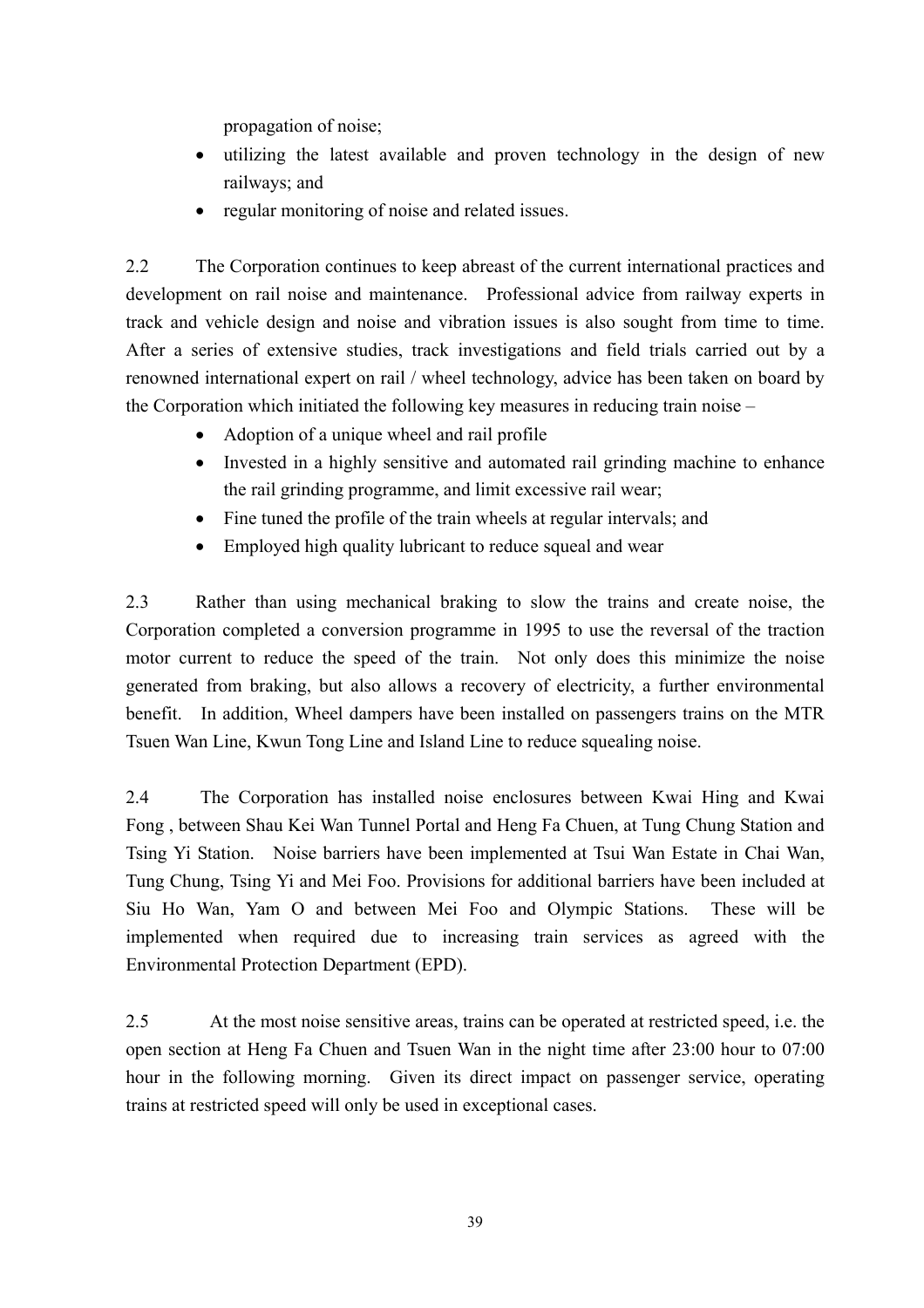2.6 The design of the Airport Railway has employed the latest available technology in vehicle and track design as well as individual components.

2.7 The Corporation undertakes regular monitoring of noise levels, roughness or corrugation along the railway. The Corporation will also, in planning for new extensions, employ the latest and proven technology to have better built-in noise reduction features. MTR will share our practical knowledge and results with the Environment Protection Department.

2.8 It is noted that some Members had raised noise concerns over Kwun Tong Line at individual Panel meetings. When the viaduct structure of Kwun Tong Line was built over 20 years ago, its design has not taken into account the loading of extra structure. To support the extra loading of noise barriers, pile foundation works or an independent supporting frame alongside the viaduct would be required. To facilitate these works, one lane of the carriageway along the Kwun Tong Line viaduct would be blocked for a prolonged period. Transport Department's assessment has confirmed that such an arrangement would bring unacceptable impact to traffic. However, in 2001, the Corporation launched a rail joints reduction program for Kwun Tong Line. By the completion of the project in 2003, 65% of the rail joints in the Kwun Tong Line viaduct were removed.

2.9 Regarding concerns about train noise from the Tsuen Wan Line section near Kwai Fong and Kwai Hing expressed by the nearby residents, EPD had conducted assessment study and confirmed that train noise in the concerned section was below statutory control levels. In response to the EPD's suggestion that the running noise near Kwai Fong and Kwai Hing was related to uneven track, the Corporation had immediately conducted grinding works in the relevant track section. Regarding noise complaints near Tsuen Wan Depot, Luk Yeung Sun Chuen and Tsuen King Circuit raised by the nearby residents, EPD's study confirmed that the noise was generated during the horn tests, which are safety critical tests required prior to the departure of trains for passenger service. The tests have been arranged to conduct in enclosed areas in order to minimize impact to nearby residents.

2.10 The Corporation will continue to implement noise mitigation measures as far as reasonably practicable. In 2002, the Corporation has taken advantage of the advanced technology in microprocessor controlled semi-conductor power device, and replaced the existing on board auxiliary power supply with a static inverter to reduce noise emission from running trains. The retrofitting of static inverter on MTR fleet has recently been completed in early 2007.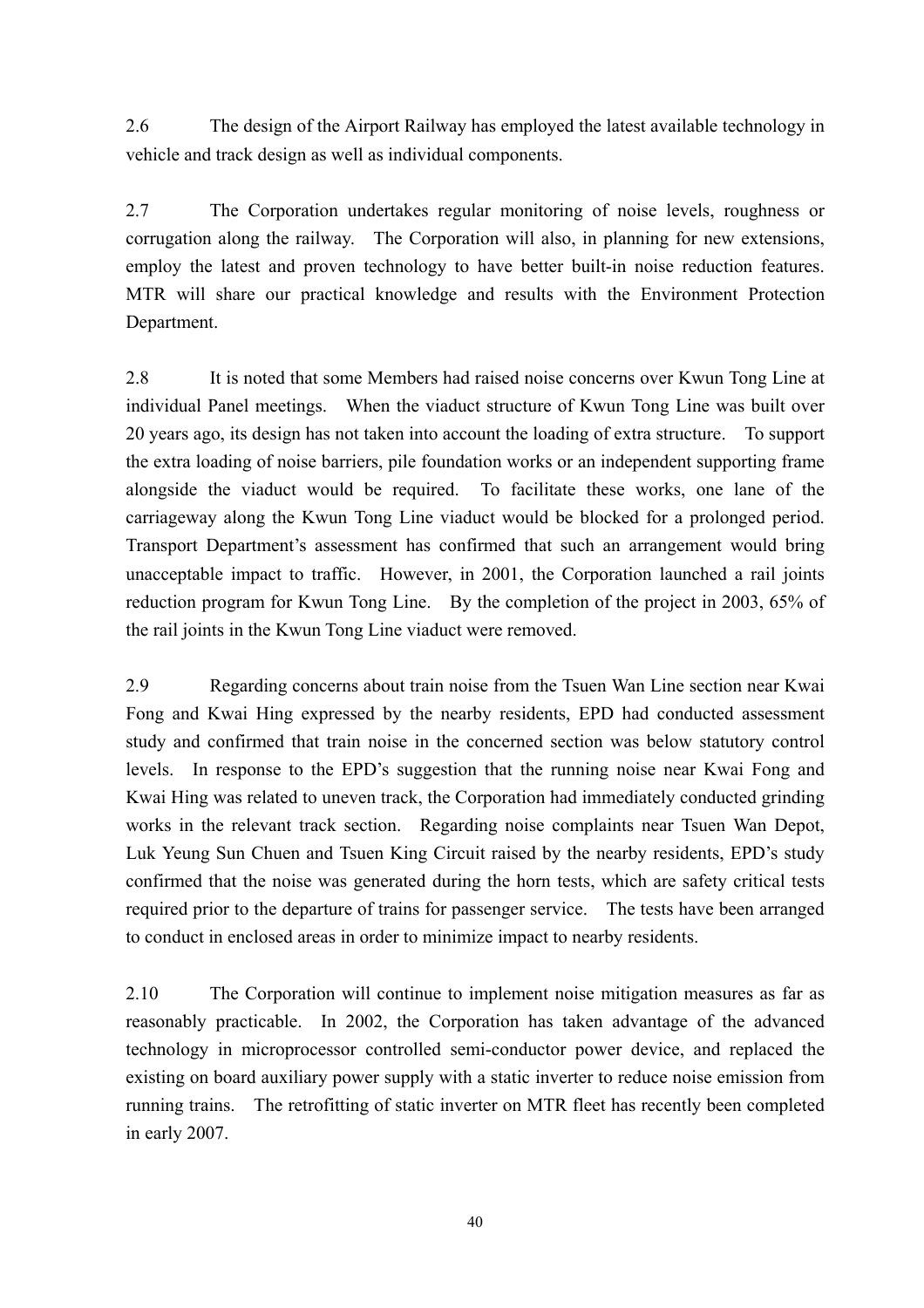| <b>Section</b><br>Num: | 14                                           | <b>Version Date 30/06/2000</b> |  |
|------------------------|----------------------------------------------|--------------------------------|--|
| <b>Heading</b>         | <b>Chief Executive in Council may impose</b> |                                |  |

**financial penalty** 

(1) The Chief Executive in Council may, on a reference by the Secretary, by notice in writing impose on the Corporation a financial penalty specified in the notice for any failure by the Corporation to comply with any provision of this Ordinance or the operating agreement, or with any direction, specification or requirement given under this Ordinance or the operating agreement.

(2) The Corporation shall not be found liable to the imposition of a penalty under subsection (1) unless-

(a) the Corporation has been given an opportunity to make representations to the Chief Executive in Council; and

- (b) the Chief Executive in Council is satisfied-
	- (i) that the failure is substantial or is persistent in nature; and
	- (ii) where the obligation is one of a continuing nature, that the Corporation has had a reasonable opportunity of remedying the failure.
- (3) A financial penalty imposed under this section shall not exceed-
	- (a) in respect of any failure-
		- (i) in the case of a first imposition of such a penalty, an amount equal to a fine at level 3;
		- (ii) in the case of a second imposition of such a penalty, an amount equal to a fine at level 4;
		- (iii) in the case of a third or subsequent imposition of such a penalty, an amount equal to a fine at level 5; and
	- (b) in respect of any failure which is of a continuing nature, \$10000 for each day on which the failure continues,

and in this subsection, reference to an amount equal to a fine at a certain level is a reference to the amount shown in Schedule 8 to the Criminal Procedure Ordinance (Cap 221) as the amount of a fine of that level for an offence under an Ordinance.

(4) A financial penalty imposed under this section is recoverable by the Government as a civil debt.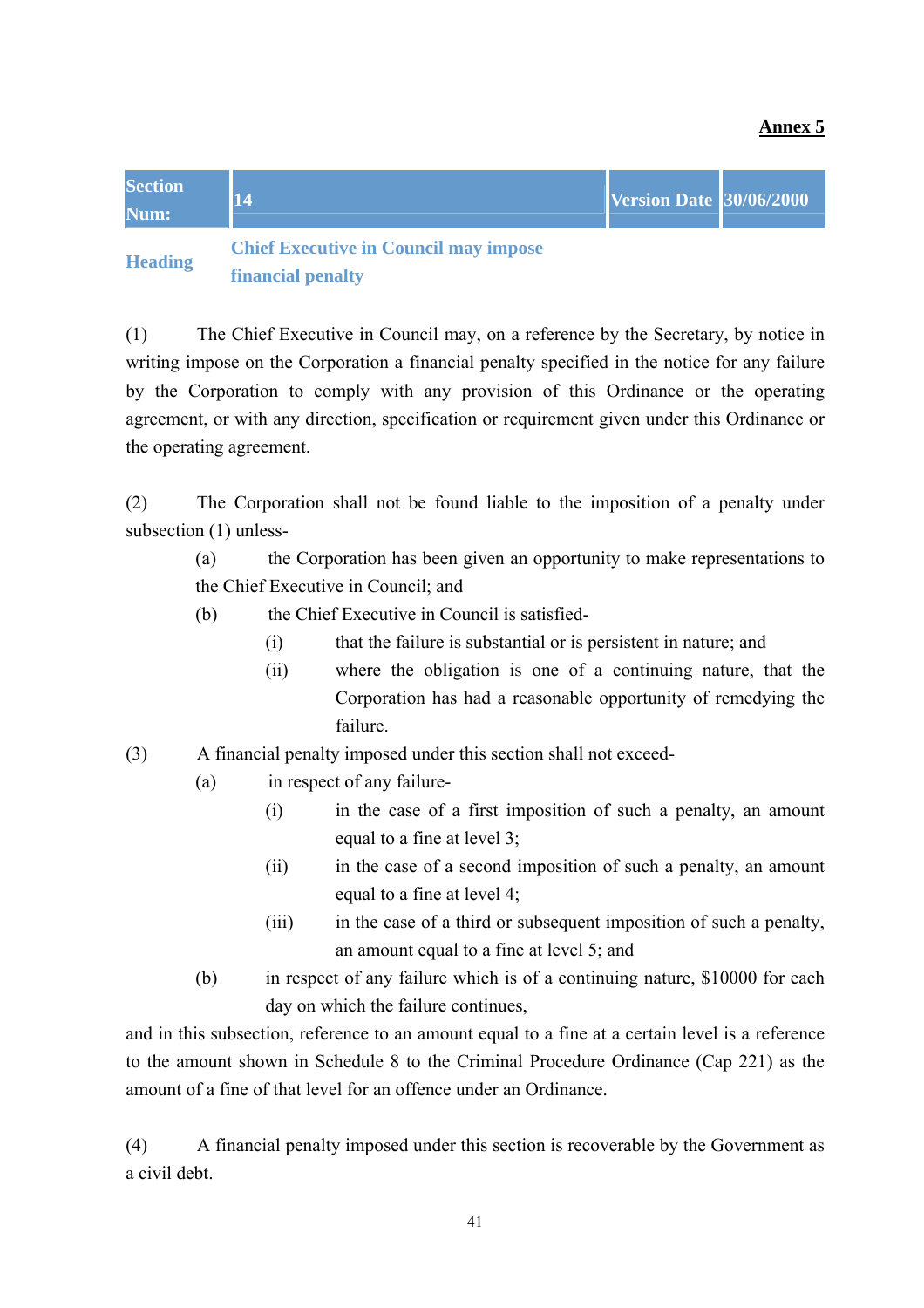(5) Where the Chief Executive in Council is considering the imposition of a penalty on the Corporation under this section, he shall not take into account any failure of the Corporation which was considered for the purposes of a previous imposition of a penalty on the Corporation under this section, unless the Corporation has failed to pay that previous penalty or to rectify any default that gave rise to the failure in question.

(6) This section does not apply to any provision of this Ordinance the contravention of which is an offence under this Ordinance.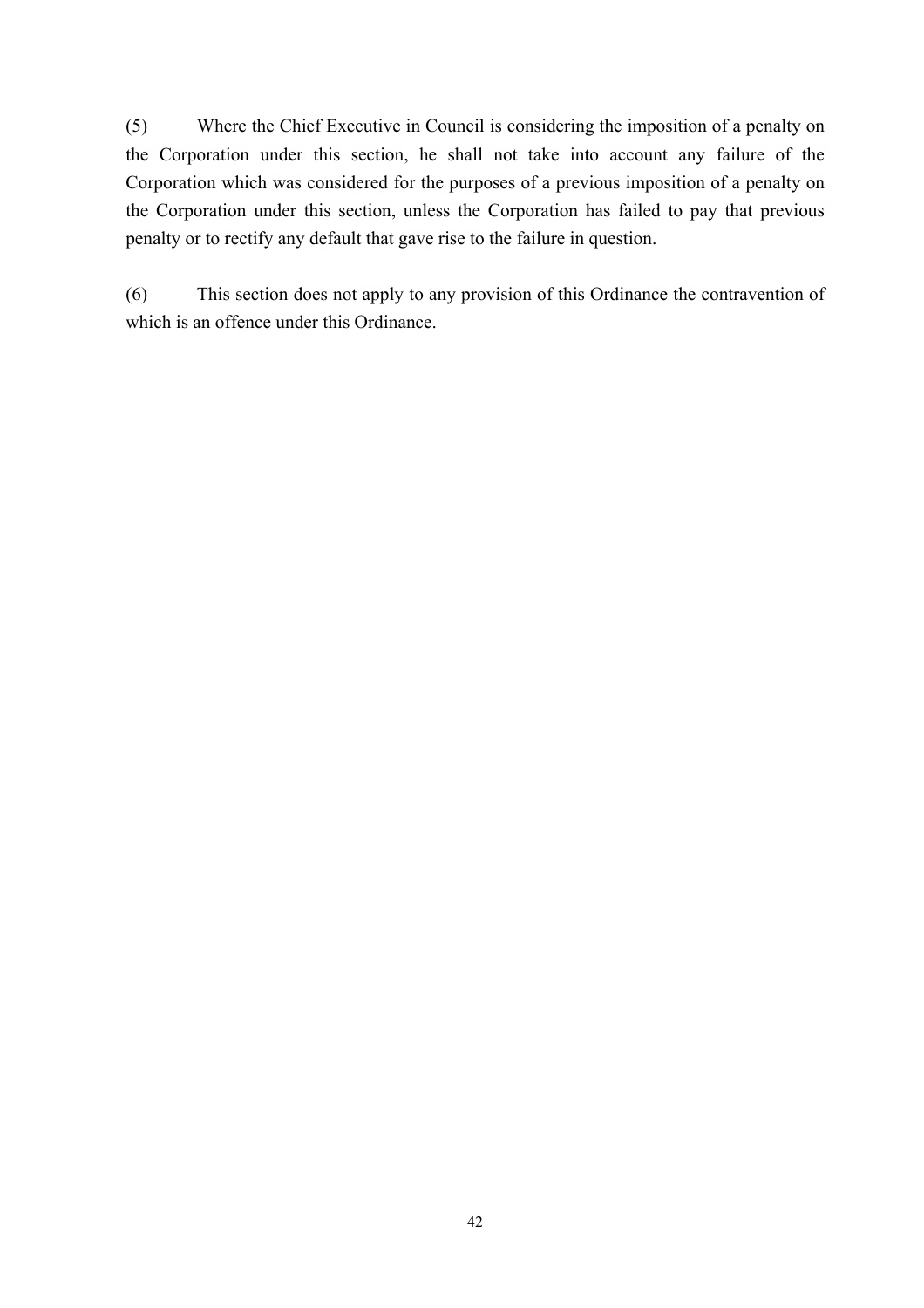#### **Annex 6**

# **Suggestions for Improving Light Rail Services** – **Response of Kowloon-Canton Railway Corporation**

 Kowloon-Canton Railway Corporation (KCRC) is dedicated to continuously improving its services. Below are the responses to the suggestions for Light Rail:

### Platform gates at Light Rail stops

2. KCRC has earlier studied the feasibility of installing platform gates at Light Rail platforms. Due to geographical constraints, most of the Light Rail platforms are only about 4 meters wide. After deducting the space occupied by platform facilities, a waiting area of only 2 to 3 metres wide is left for passengers taking Light Rail. If platform gates are to be installed, platform space will be further reduced. The situation will be worse during peak hours. Not only will the passengers boarding and alighting be inconvenienced, but also the time taken for boarding and alighting be extended. The efficiency of train operation may also be affected as well. In view of the above, KCRC has no plan to install platform gates at Light Rail stops.

3. To enhance platform safety, Passenger Service Assistants and Traffic Regulators are deployed to patrol along the Light Rail stops to provide appropriate assistance to passengers. During peak hours, Platforms Assistants are deployed to assist passengers to board and alight trains at busy stops.

#### Open fare and ticket inspection system

4. Light Rail has adopted an open fare system since commissioning in 1988. Such system is widely adopted in well-developed countries, especially in Europe and America, including the U.S.A. the Netherlands, the U.K., Canada, Australia and Germany etc. Passengers holding a valid ticket can board and alight from Light Rail Vehicles (LRV) at their convenience. This open system provides more flexibility in the design of Light Rail stops and is well suited to the geographical environment along the Light Rail alignment. Due to geographical constraints, most Light Rail platforms are 3 to 5 metres wide and about 40 metres long. To facilitate passenger flow, there are no entry / exit gates on the platform.

5. KCRC will continue to step up publicity on the open fare system. Operational and ticketing arrangements will be reviewed from time to time to explore possible improvements taking into account passenger feedback.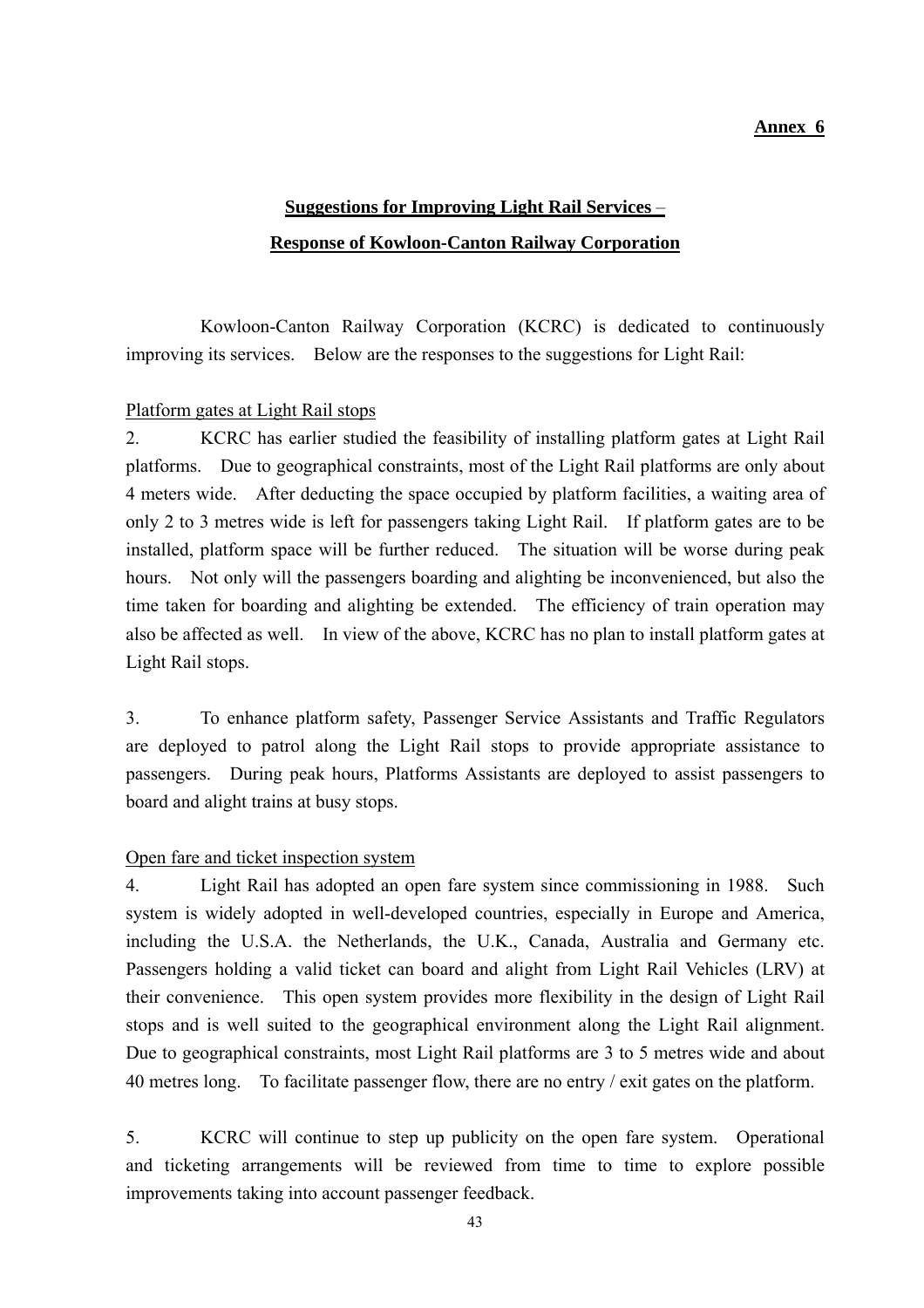### Monthly ticket scheme for short-haul journeys

6. KCRC will review the effectiveness of its promotional schemes from time to time so as to decide whether they should be continued. The corporation will also monitor developments in its operating environment and public views in considering whether to introduce any new promotional scheme.

### Signalized pedestrian crossings across the LR tracks

7. Being one of the road users, KCRC maintains a close liaison with the relevant Government departments to ensure the safe operation of Light Rail. To enhance the safety awareness of pedestrians when crossing the Light Rail tracks, KCRC organises safety campaigns to educate pedestrians on the importance of road safety. Apart from promoting safety through posters and leaflets and organising talks at school and community centres, the corporation identifies "model passengers" every two months with an aim to encouraging pedestrians to observe the traffic lights when crossing Light Rail tracks.